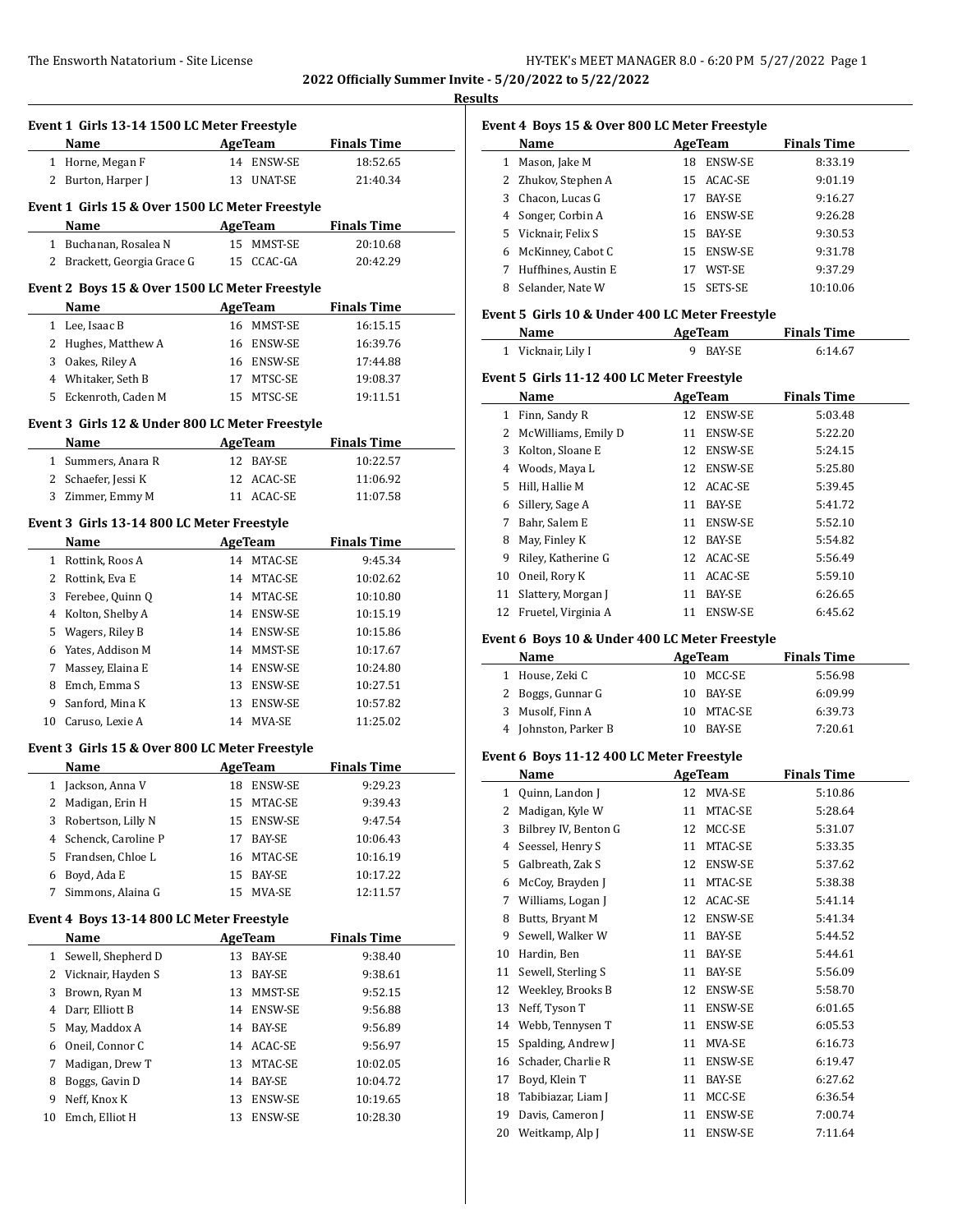#### The Ensworth Natatorium - Site License **HY-TEK's MEET MANAGER 8.0 - 6:20 PM 5/27/2022** Page 2

\*8 Oneil, Connor C 14 ACAC-SE 2:17.90 10 Emch, Elliot H 13 ENSW-SE 2:19.12

**2022 Officially Summer Invite - 5/20/2022 to 5/22/2022**

**Results**

| (Event 6 Boys 11-12 400 LC Meter Freestyle) |                                            |         |                |                    |  |  |
|---------------------------------------------|--------------------------------------------|---------|----------------|--------------------|--|--|
|                                             | Name                                       | AgeTeam |                | <b>Finals Time</b> |  |  |
|                                             | 21 Jominy, Jacob H                         |         | 11 ENSW-SE     | 7:23.86            |  |  |
|                                             | Event 7 Girls 13-14 200 LC Meter Freestyle |         |                |                    |  |  |
|                                             | Name                                       |         | <b>AgeTeam</b> | <b>Finals Time</b> |  |  |
|                                             | 1 Wagers, Riley B                          |         | 14 ENSW-SE     | 2:17.22            |  |  |
|                                             | 2 Henschel, Allison G                      |         | 14 ENSW-SE     | 2:19.06            |  |  |
|                                             | 3 Horne, Megan F                           |         | 14 ENSW-SE     | 2:19.81            |  |  |
|                                             | 4 Kolton, Shelby A                         |         | 14 ENSW-SE     | 2:20.51            |  |  |
|                                             | 5 White, Jessica M                         |         | 14 ENSW-SE     | 2:20.54            |  |  |
| 6                                           | Sugden, Ava Q                              |         | 13 BAY-SE      | 2:20.65            |  |  |
| 7                                           | Emch, Emma S                               |         | 13 ENSW-SE     | 2:22.73            |  |  |
| 8                                           | Tabibiazar, Eliana N                       |         | 14 MCC-SE      | 2:23.32            |  |  |
| 9                                           | Yates, Addison M                           |         | 14 MMST-SE     | 2:23.68            |  |  |
| 10                                          | Massey, Elaina E                           |         | 14 ENSW-SE     | 2:25.02            |  |  |
| 11                                          | Ferebee, Quinn Q                           |         | 14 MTAC-SE     | 2:25.62            |  |  |
| 12                                          | Trailov, Emilia G                          |         | 13 ENSW-SE     | 2:26.28            |  |  |
| 13                                          | Gipson, Ava Grace G                        |         | 13 MCC-SE      | 2:26.33            |  |  |
|                                             | 14 Back, Molli K                           |         | 13 ENSW-SE     | 2:26.97            |  |  |
| 15                                          | Spurrier, Mac G                            |         | 13 ENSW-SE     | 2:27.02            |  |  |
|                                             | 16 Wolfgram, Karley J                      |         | 14 ACAC-SE     | 2:27.33            |  |  |
| 17                                          | Mathews, Jenna C                           |         | 14 ENSW-SE     | 2:28.14            |  |  |
| 18                                          | Hardin, Campbell S                         |         | 14 ENSW-SE     | 2:28.92            |  |  |
| 19                                          | Sloane, Aurelia R                          |         | 13 ENSW-SE     | 2:29.31            |  |  |
| 20                                          | Mountjoy, Keeley E                         |         | 13 MCC-SE      | 2:29.91            |  |  |
| 21                                          | Weintz, Elayna C                           |         | 13 MTAC-SE     | 2:30.04            |  |  |
| 22                                          | Keener, Abigail M                          |         | 14 MCC-SE      | 2:31.29            |  |  |
| $*23$                                       | Tuder, Katie Grace G                       |         | 13 BAY-SE      | 2:31.49            |  |  |
| *23                                         | Ransom, Molly A                            |         | 13 MCC-SE      | 2:31.49            |  |  |
| 25                                          | Roberson, Sarah-Russell L                  |         | 13 WST-SE      | 2:31.74            |  |  |
|                                             | 26 Lazalier, Elsie S                       |         | 14 MMST-SE     | 2:31.78            |  |  |
|                                             | 27 Hardin, McClain O                       |         | 14 ENSW-SE     | 2:32.28            |  |  |
| 28                                          | Bolton, Hadley D                           |         | 13 MCC-SE      | 2:32.48            |  |  |
| 29                                          | Burton, Harper J                           |         | 13 UNAT-SE     | 2:33.43            |  |  |
| 30                                          | Rushing, Zoey M                            |         | 13 ENSW-SE     | 2:36.64            |  |  |
| 31                                          | Landry, Sammy E                            |         | 13 MTAC-SE     | 2:37.12            |  |  |
| 32                                          | Large, Lacie G                             | 13      | ENSW-SE        | 2:37.86            |  |  |
| 33                                          | Natter, Anna E                             |         | 13 UNAT-SE     | 2:38.05            |  |  |
| 34                                          | Caruso, Lexie A                            | 14      | MVA-SE         | 2:41.23            |  |  |
| 35                                          | Wenger, Ella A                             | 14      | WST-SE         | 2:42.53            |  |  |
| 36                                          | Peterson, Perry M                          | 14      | ENSW-SE        | 2:47.65            |  |  |
| 37                                          | Obringer, Ella K                           | 14      | MCC-SE         | 2:48.57            |  |  |
| 38                                          | Mitchell, Kate J                           | 13      | MTSC-SE        | 2:52.25            |  |  |
|                                             | 39 Ehleben, Sadie R                        | 13      | LTSE-SE        | 2:55.20            |  |  |
| 40                                          | Richardson, Ally M                         | 13      | WST-SE         | 2:55.39            |  |  |
| 41                                          | Corley, Jillian D                          | 13      | LTSE-SE        | 2:55.64            |  |  |
|                                             |                                            |         |                |                    |  |  |
|                                             | Event 8 Boys 13-14 200 LC Meter Freestyle  |         |                |                    |  |  |
|                                             | Name                                       |         | <b>AgeTeam</b> | <b>Finals Time</b> |  |  |
| $\mathbf{1}$                                | Lake, Bryson B                             |         | 14 SETS-SE     | 2:06.54            |  |  |

2 Darr, Elliott B 14 ENSW-SE 2:08.70 3 Carroll, Logan J 14 MCC-SE 2:10.43 Vicknair, Hayden S 13 BAY-SE 2:12.38 Sewell, Shepherd D 13 BAY-SE 2:13.63 May, Maddox A 14 BAY-SE 2:14.46 Brown, Ryan M 13 MMST-SE 2:16.63 \*8 Braly, Tyler J 14 MCC-SE 2:17.90

| 11  | Madigan, Drew T                      | 13 | MTAC-SE        | 2:20.19            |
|-----|--------------------------------------|----|----------------|--------------------|
| 12  | McDaniel, Cameron Z                  | 14 | SETS-SE        | 2:20.66            |
| 13  | Neff, Knox K                         | 13 | ENSW-SE        | 2:21.96            |
|     | 14 Seabolt, Gavin R                  |    | 14 MMST-SE     | 2:22.66            |
|     | 15 Mathieson, Gray P                 | 14 | MTAC-SE        | 2:23.07            |
|     | 16 Boggs, Gavin D                    |    | 14 BAY-SE      | 2:23.21            |
|     | 17 Huffhines, Carson A               |    | 13 WST-SE      | 2:23.23            |
|     | 18 Aplin, Alex D                     | 13 | ENSW-SE        | 2:25.21            |
|     | 19 McKinney, Hudson H                | 13 | ENSW-SE        | 2:25.36            |
| 20  | Murphy, Trevor H                     |    | 13 WST-SE      | 2:26.68            |
| 21  | Hong, Eli E                          |    | 13 MTAC-SE     | 2:26.71            |
| *22 | Reardon, Miller S                    |    | 14 ENSW-SE     | 2:29.54            |
| *22 | Sexton, John-Roman R                 | 13 | ENSW-SE        | 2:29.54            |
| 24  | Peacock, Cam W                       | 14 | SEA-KY         | 2:35.82            |
| 25  | Munz, Eli J                          | 13 | MTAC-SE        | 2:37.90            |
| 26  | Thompson, Reese R                    |    | 14 MTSC-SE     | 2:40.03            |
| 27  | Runkle, Ethan T                      | 13 | SETS-SE        | 2:40.20            |
|     | 28 Presson, Ryan M                   | 14 | JAX-SE         | 2:40.21            |
| 29  | Pellatiro, William D                 | 13 | LTSE-SE        | 2:49.77            |
| 30  | Perrine, Trevor J                    | 13 | ENSW-SE        | 2:54.61            |
| 31  | Shen, William J                      |    | 14 ACAC-SE     | 3:19.27            |
|     | Event 9 Girls 200 LC Meter Freestyle |    |                |                    |
|     | Name                                 |    | <b>AgeTeam</b> | <b>Finals Time</b> |
|     | 1 Rottink, Roos A                    |    | 14 MTAC-SE     | 2:08.90            |
|     | 2 Jackson, Anna V                    |    | 18 ENSW-SE     | 2:12.08            |
| 3   | Carteaux, Morgan B                   | 17 | ENSW-SE        | 2:12.69            |
| 4   | Robertson, Lilly N                   | 15 | <b>ENSW-SE</b> | 2:13.63            |
| 5   | Schenck, Caroline P                  |    | 17 BAY-SE      | 2:15.66            |
| 6   | Madigan, Erin H                      | 15 | MTAC-SE        | 2:16.33            |
| 7   | Trailov, Lucy M                      | 15 | ENSW-SE        | 2:18.16            |
| 8   | Kendall, Ella G                      | 17 | ACAC-SE        | 2:18.24            |
| 9   | Landry, Kylie L                      | 15 | MTAC-SE        | 2:19.10            |
| 10  | Lynch, Parker E                      | 17 | ENSW-SE        | 2:19.56            |
| 11  | Bohner, Frances M                    | 15 | MCC-SE         | 2:20.16            |
| 12  | Sharma, Davina R                     | 18 | MCC-SE         | 2:22.39            |
|     | 13 Brodoski, Bella S                 | 15 | ENSW-SE        | 2:22.66            |
|     | 14 Burton, Grace A                   | 15 | ENSW-SE        | 2:22.94            |
|     | 15 Frandsen, Chloe L                 | 16 | MTAC-SE        | 2:23.34            |
|     | 16 Mason, Julia M                    |    | 16 ENSW-SE     | 2:23.67            |
| 17  | Hunter, Lindy G                      | 16 | ENSW-SE        | 2:23.93            |
| 18  | Striker, Julia N                     | 16 | MCC-SE         | 2:24.02            |
| 19  | Dragan, Anabelle M                   | 17 | ENSW-SE        | 2:24.09            |
| *20 | Calvert, Madie M                     | 17 | ENSW-SE        | 2:24.33            |
| *20 | Vaughn, Alexis S                     | 17 | ENSW-SE        | 2:24.33            |
| 22  | Clinton, Callie M                    | 17 | ENSW-SE        | 2:24.53            |
| 23  | Boyd, Ada E                          | 15 | BAY-SE         | 2:25.96            |
| 24  | Solimine, Olivia P                   | 17 | ENSW-SE        | 2:26.09            |
| 25  | Roth, Alison K                       | 16 | MTAC-SE        | 2:26.41            |
| 26  | Buchanan, Rosalea N                  | 15 | MMST-SE        | 2:26.46            |
| 27  | Rauth, Margaret L                    | 15 | ENSW-SE        | 2:27.16            |
| 28  | Weathers, Madelyn J                  | 17 | SETS-SE        | 2:28.62            |
| 29  | Fowler, Macon E                      | 16 | LTSE-SE        | 2:28.89            |
| 30  | McWilliams, Lizzie H                 | 15 | ENSW-SE        | 2:29.16            |
| 31  | Brackett, Georgia Grace G            | 15 | CCAC-GA        | 2:29.31            |
| 32  | Creasy, Brooklyn R                   | 16 | MTAC-SE        | 2:29.92            |
|     |                                      |    |                |                    |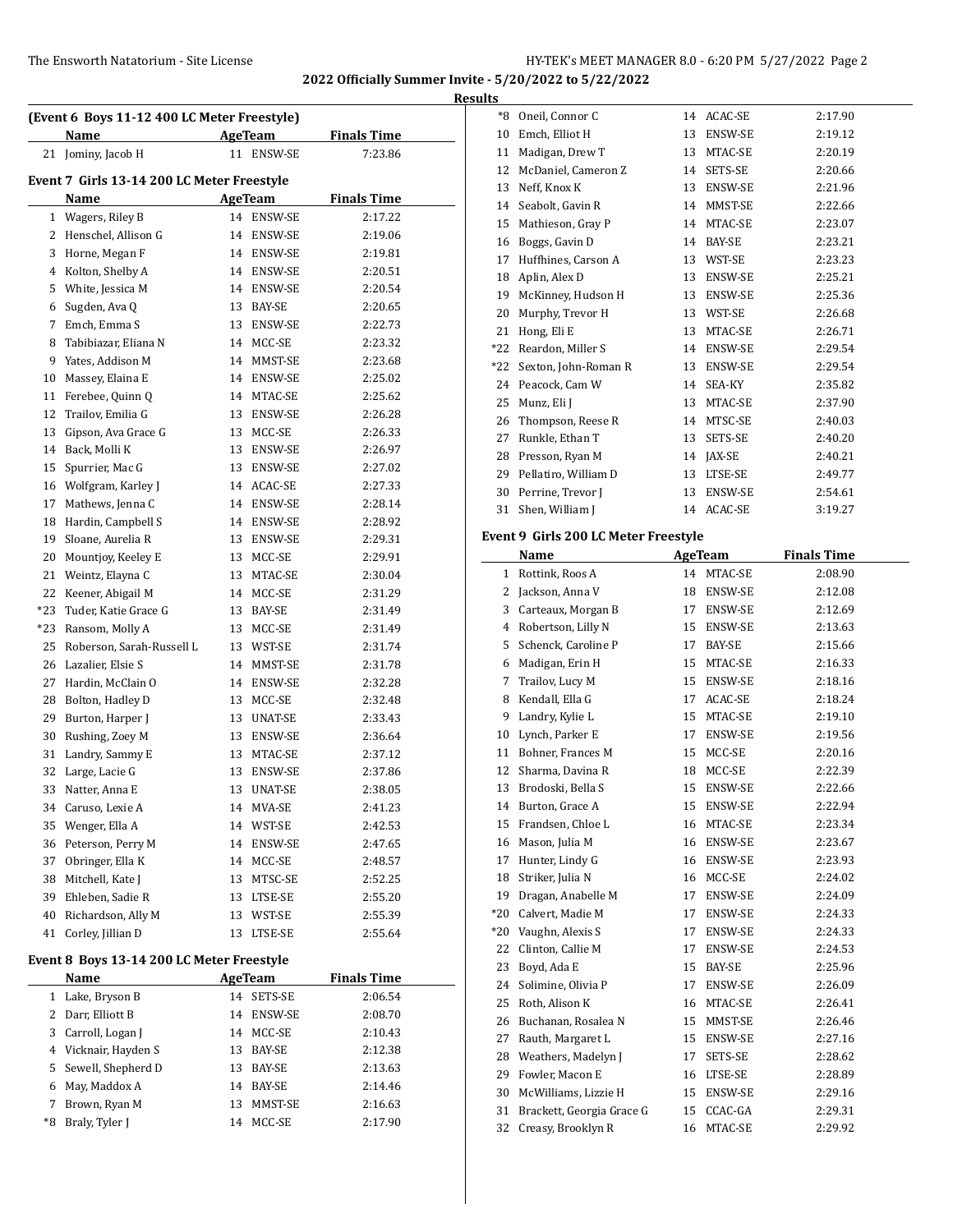|              |                                          |    |                          |                    | <b>Results</b> |
|--------------|------------------------------------------|----|--------------------------|--------------------|----------------|
|              | (Event 9 Girls 200 LC Meter Freestyle)   |    |                          |                    | 4              |
|              | Name                                     |    | <b>AgeTeam</b>           | <b>Finals Time</b> | Eve            |
|              | 33 Lake, Erin M<br>34 Lounsbury, Polly A |    | 16 SETS-SE<br>15 MTSC-SE | 2:31.90<br>2:32.25 |                |
| 35           | Jinks, Georgiakay G                      |    | 18 MTSC-SE               | 2:35.41            |                |
| 36           | Norton, Emily H                          |    | 17 MTSC-SE               | 2:37.39            |                |
| 37           | Long, Hannah M                           |    | 15 ENSW-SE               | 2:45.68            |                |
| 38           | Simmons, Alaina G                        |    | 15 MVA-SE                | 2:48.86            |                |
|              |                                          |    |                          |                    |                |
| 39           | Fluhrer, Garner K<br>Barry, Sienna R     |    | 15 MCC-SE                | 2:51.56            |                |
| 40           |                                          |    | 15 WST-SE                | 2:53.72            |                |
| 41           | Beckstead, Mia E                         |    | 16 WST-SE                | 2:59.54            |                |
|              | 42 Wardle, Mary E                        |    | 15 MTSC-SE               | 2:59.96            |                |
| 43           | Hellman, Marlee L                        |    | 16 MTSC-SE               | 3:04.05            | 1              |
| 44           | Buckett, Erika C                         |    | 16 MTSC-SE               | 3:06.26            | 1              |
|              | Event 10 Boys 200 LC Meter Freestyle     |    |                          |                    | 1              |
|              | Name                                     |    | AgeTeam                  | <b>Finals Time</b> | 1              |
|              | 1 Mason, Jake M                          |    | 18 ENSW-SE               | 1:55.95            | 1              |
| $\mathbf{2}$ | Powe, Sam P                              |    | 18 MCC-SE                | 2:00.00            | 1              |
| 3            | Hughes, Matthew A                        |    | 16 ENSW-SE               | 2:00.29            | 1              |
| 4            | Lee, Isaac B                             |    | 16 MMST-SE               | 2:00.70            | 1              |
| 5.           | Pilkinton, Oliver D                      |    | 17 ENSW-SE               | 2:00.76            | 1              |
| 6            | Henschel, Jonathan M                     |    | 18 ENSW-SE               | 2:02.86            | 1              |
| 7            | Flasch, Ben L                            |    | 15 MCC-SE                | 2:04.50            | $\overline{c}$ |
| 8            | Gerchar, Camden M                        |    | 17 ACAC-SE               | 2:06.72            | $\overline{c}$ |
| 9            | Oakes, Riley A                           |    | 16 ENSW-SE               | 2:07.09            | 2              |
| 10           | Songer, Corbin A                         |    | 16 ENSW-SE               | 2:07.92            | 2              |
| 11           | Chacon, Lucas G                          |    | 17 BAY-SE                | 2:07.94            | 2              |
| *12          | Berry, Ryan R                            |    | 17 MCC-SE                | 2:08.82            | 2              |
| *12          | Thompson, Davis D                        |    | 16 ENSW-SE               | 2:08.82            | 2              |
|              | 14 Miller, Carter J                      |    | 16 ENSW-SE               | 2:09.13            | $\overline{c}$ |
|              | *15 Huffhines, Austin E                  |    | 17 WST-SE                | 2:09.73            | 2              |
| $*15$        | Sutherland, Drew A                       |    | 17 JAX-SE                | 2:09.73            | 2              |
| 17           | Holmes, Jake C                           |    | 16 BAY-SE                | 2:09.84            | 3              |
|              | 18 Pruett, Michael R                     |    | 17 LTSE-SE               | 2:09.94            | 3              |
|              | 19 Whitaker, Seth B                      |    | 17 MTSC-SE               | 2:10.27            | 3              |
|              | 20 Vineyard, Jackson W                   |    | 17 MCC-SE                | 2:11.50            | 3              |
|              | 21 Vicknair, Felix S                     |    | 15 BAY-SE                | 2:11.88            |                |
|              | 22 Taylor, Jonas M                       |    | 15 MCC-SE                | 2:12.26            | Eve            |
|              | 23 Phelan, Jack M                        | 17 | MTAC-SE                  | 2:13.14            |                |
| 24           | Howard, Mason M                          | 18 | MCC-SE                   | 2:13.15            |                |
| 25           | McKinney, Cabot C                        | 15 | ENSW-SE                  | 2:13.49            |                |
| 26           | Johnson, James S                         | 16 | ENSW-SE                  | 2:15.22            |                |
| 27           | Manolache, Max H                         | 17 | MCC-SE                   | 2:15.91            |                |
| 28           | Ruth, Cole C                             | 15 | MCC-SE                   | 2:16.47            |                |
| 29           | Cuaresma, Francis D                      | 16 | CCAC-GA                  | 2:16.84            |                |
| 30           | Teuton, Ryan M                           |    | BAY-SE                   | 2:17.31            |                |
| 31           | Heslin, Collin J                         | 18 |                          |                    |                |
|              | Hammond, David J                         | 17 | ENSW-SE                  | 2:17.47            |                |
| 32           | Jones, Logan I                           | 15 | PSL-SE                   | 2:18.53            | 1              |
| 33           |                                          | 17 | CCAC-GA                  | 2:19.37            | 1              |
| 34           | Merkle, Miles J                          | 16 | MTAC-SE                  | 2:19.94            | 1              |
| 35           | Hardin, Maddox C                         |    | 16 UNAT-SE               | 2:19.96            | 1              |
| 36           | Harcrow, Brody B                         |    | 16 BAY-SE                | 2:29.46            | 1              |
| 37           | Fuller, Max A                            |    | 15 MCC-SE                | 2:32.78            | 1              |
| 38           | Hadlock, Zechariah O                     | 17 | ENSW-SE                  | 2:36.00            | 1              |
| 39           | Douglas, Brady E                         | 15 | ENSW-SE                  | 2:37.07            | 1              |
| 40           | Wilkins, Adam A                          | 15 | MTSC-SE                  | 2:38.33            | 1              |
| 41           | Mitchell, Ayden L                        | 15 | MTAC-SE                  | 2:40.67            |                |

| 42   | Janssen, Aidan M                             |    | 15 MTSC-SE | 2:49.60            |  |
|------|----------------------------------------------|----|------------|--------------------|--|
|      | Event 11 Girls 13-14 100 LC Meter Backstroke |    |            |                    |  |
|      | Name                                         |    | AgeTeam    | <b>Finals Time</b> |  |
| 1    | Riggen, Samantha N                           |    | 14 MTAC-SE | 1:12.21            |  |
| 2    | Sugden, Ava Q                                | 13 | BAY-SE     | 1:12.86            |  |
| 3    | Kolton, Shelby A                             |    | 14 ENSW-SE | 1:13.74            |  |
| 4    | Wheeler, Harper H                            |    | 13 MTAC-SE | 1:15.08            |  |
| 5    | Wagers, Riley B                              |    | 14 ENSW-SE | 1:15.35            |  |
| 6    | Wolfgram, Karley J                           |    | 14 ACAC-SE | 1:16.72            |  |
| 7    | Back, Molli K                                |    | 13 ENSW-SE | 1:17.11            |  |
| $*8$ | Pruett, Mikayla J                            |    | 14 LTSE-SE | 1:17.61            |  |
| *8   | Roberson, Sarah-Russell L                    |    | 13 WST-SE  | 1:17.61            |  |
| 10   | Gipson, Ava Grace G                          |    | 13 MCC-SE  | 1:18.12            |  |
| 11   | Hardin, Campbell S                           |    | 14 ENSW-SE | 1:18.20            |  |
| 12   | Hardin, McClain O                            |    | 14 ENSW-SE | 1:19.07            |  |
| 13   | Tabibiazar, Eliana N                         |    | 14 MCC-SE  | 1:19.08            |  |
| 14   | Landry, Sammy E                              | 13 | MTAC-SE    | 1:19.85            |  |
| 15   | Spurrier, Mac G                              |    | 13 ENSW-SE | 1:20.22            |  |
| 16   | Tuder, Katie Grace G                         | 13 | BAY-SE     | 1:20.31            |  |
| 17   | Caruso, Lexie A                              |    | 14 MVA-SE  | 1:20.93            |  |
| 18   | Ransom, Molly A                              | 13 | MCC-SE     | 1:20.95            |  |
| 19   | Mathews, Jenna C                             |    | 14 ENSW-SE | 1:21.01            |  |
| 20   | Darr, Emerson L                              |    | 13 ENSW-SE | 1:21.04            |  |
| 21   | Keener, Abigail M                            |    | 14 MCC-SE  | 1:21.31            |  |
| 22   | Satterfield, Anna K                          |    | 13 ENSW-SE | 1:23.18            |  |
| 23   | Natter, Anna E                               | 13 | UNAT-SE    | 1:23.32            |  |
| 24   | Mountjoy, Keeley E                           | 13 | MCC-SE     | 1:23.71            |  |
| 25   | Obringer, Ella K                             | 14 | MCC-SE     | 1:24.21            |  |
| 26   | Cappellazzo, Lilly F                         | 14 | MCC-SE     | 1:24.92            |  |
| 27   | Wenger, Ella A                               |    | 14 WST-SE  | 1:25.15            |  |
| 28   | Large, Lacie G                               | 13 | ENSW-SE    | 1:26.19            |  |
| 29   | Brewington, Ariel D                          |    | 14 MTSC-SE | 1:28.39            |  |
| 30   | Thayer, Emily B                              | 13 | ENSW-SE    | 1:35.46            |  |
| 31   | Corley, Jillian D                            |    | 13 LTSE-SE | 1:38.14            |  |
| 32   | Vantoto, Dominique B                         | 14 | MTSC-SE    | 1:39.19            |  |
| 33   | Gleaton, Havyn E                             | 13 | CCAC-GA    | 1:57.15            |  |
|      |                                              |    |            |                    |  |

## **Event 12 Boys 13-14 100 LC Meter Backstroke**

|    | Name                 | AgeTeam |                | <b>Finals Time</b> |
|----|----------------------|---------|----------------|--------------------|
| 1  | Darr, Elliott B      |         | 14 ENSW-SE     | 1:04.46            |
| 2  | Carroll, Logan J     | 14      | MCC-SE         | 1:07.09            |
| 3  | Sewell, Shepherd D   | 13      | <b>BAY-SE</b>  | 1:10.87            |
| 4  | Lake, Bryson B       | 14      | SETS-SE        | 1:11.02            |
| 5. | Vicknair, Hayden S   | 13      | <b>BAY-SE</b>  | 1:12.54            |
| 6  | Huffhines, Carson A  | 13      | WST-SE         | 1:12.84            |
| 7  | May, Maddox A        | 14      | <b>BAY-SE</b>  | 1:13.25            |
| 8  | Aplin, Alex D        | 13      | ENSW-SE        | 1:14.00            |
| 9  | Sabou, David T       | 14      | BAY-SE         | 1:14.23            |
| 10 | Oneil, Connor C      | 14      | ACAC-SE        | 1:15.85            |
| 11 | Reardon, Miller S    | 14      | <b>ENSW-SE</b> | 1:15.91            |
| 12 | Boggs, Gavin D       | 14      | BAY-SE         | 1:16.00            |
| 13 | Neff, Knox K         | 13      | ENSW-SE        | 1:16.12            |
| 14 | Carlson, Blake S     | 13      | JAX-SE         | 1:16.59            |
| 15 | Juckett, Jackson B   | 14      | MTAC-SE        | 1:17.07            |
| 16 | Sexton, John-Roman R | 13      | <b>ENSW-SE</b> | 1:17.26            |
| 17 | Madigan, Drew T      | 13      | MTAC-SE        | 1:17.48            |
| 18 | Thompson, Reese R    |         | 14 MTSC-SE     | 1:19.79            |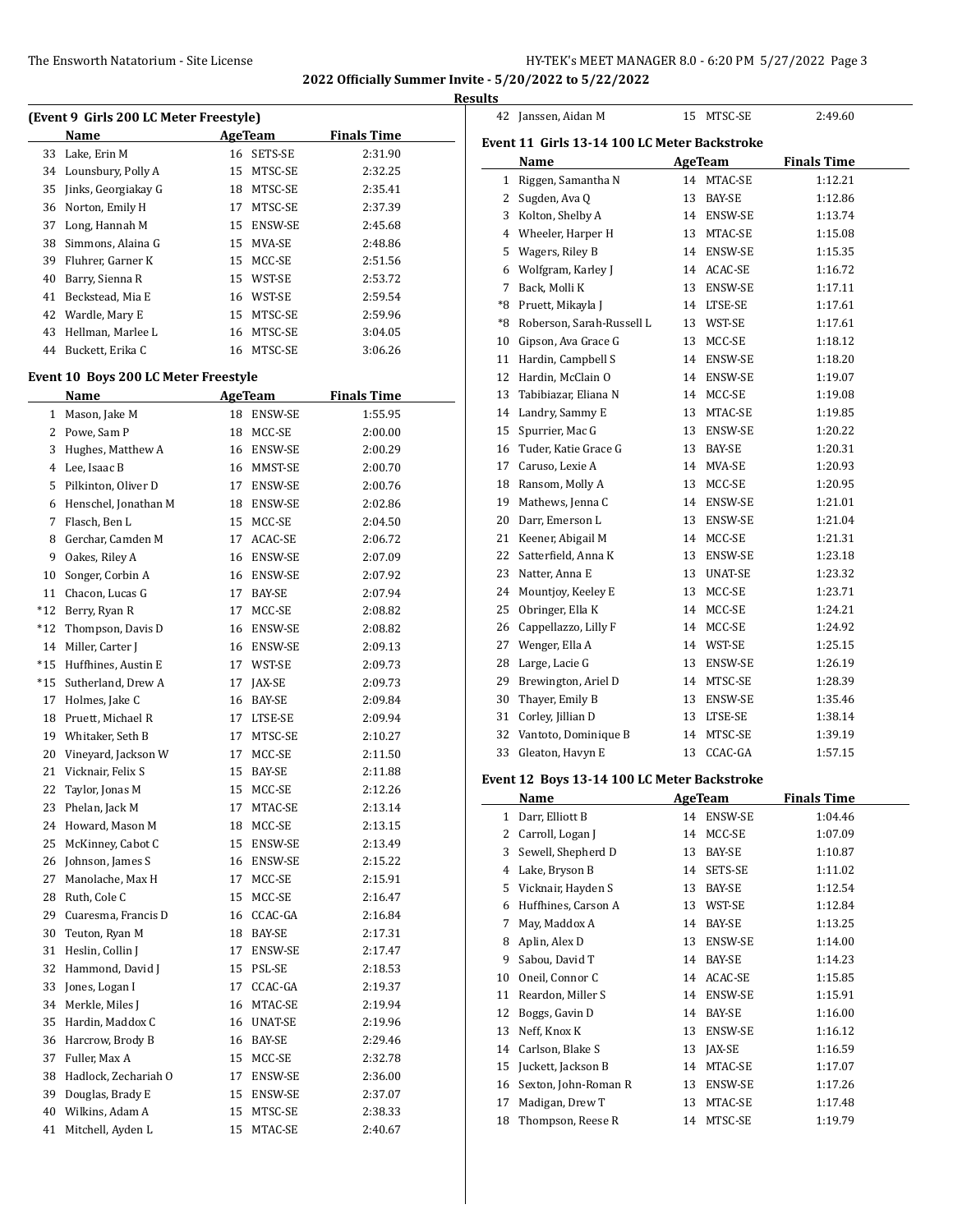## The Ensworth Natatorium - Site License **HY-TEK's MEET MANAGER 8.0 - 6:20 PM 5/27/2022** Page 4

**2022 Officially Summer Invite - 5/20/2022 to 5/22/2022 Results**

| (Event 12 Boys 13-14 100 LC Meter Backstroke) |                                         |                |            |                    |  |  |
|-----------------------------------------------|-----------------------------------------|----------------|------------|--------------------|--|--|
|                                               |                                         |                |            |                    |  |  |
|                                               | Name                                    | <b>AgeTeam</b> |            | <b>Finals Time</b> |  |  |
| 19                                            | Kopko, Grayson D                        |                | 13 MTSC-SE | 1:23.04            |  |  |
| 20                                            | Presson, Ryan M                         |                | 14 JAX-SE  | 1:24.42            |  |  |
| 21                                            | McKinney, Hudson H                      |                | 13 ENSW-SE | 1:24.58            |  |  |
| 22                                            | Munz, Eli J                             |                | 13 MTAC-SE | 1:25.16            |  |  |
| 23                                            | Happy, Daniel T                         |                | 13 MTSC-SE | 1:25.61            |  |  |
| 24                                            | Ferrara, Nicholas C                     |                | 14 ENSW-SE | 1:25.78            |  |  |
| 25                                            | Runkle, Ethan T                         |                | 13 SETS-SE | 1:26.73            |  |  |
| 26                                            | Skalicky, Alex J                        |                | 14 MMST-SE | 1:34.38            |  |  |
| 27                                            | Pellatiro, William D                    |                | 13 LTSE-SE | 1:35.80            |  |  |
| 28                                            | Shen, William I                         |                | 14 ACAC-SE | 1:41.49            |  |  |
|                                               | 29 Cavasin, Luke E                      |                | 14 ENSW-SE | 1:52.82            |  |  |
|                                               | Event 13  Girls 100 LC Meter Backstroke |                |            |                    |  |  |
|                                               | Name                                    |                | AgeTeam    | <b>Finals Time</b> |  |  |
|                                               | 1 Rottink, Roos A                       |                | 14 MTAC-SE | 1:03.90            |  |  |
| 2                                             | Rottink, Eva E                          |                | 14 MTAC-SE | 1:04.38            |  |  |
| 3                                             | Landry, Kylie L                         |                | 15 MTAC-SE | 1:08.78            |  |  |
| 4                                             | Solimine, Olivia P                      |                |            | 1:11.71            |  |  |
|                                               |                                         |                | 17 ENSW-SE |                    |  |  |
| 5                                             | Robertson, Lilly N                      |                | 15 ENSW-SE | 1:12.12            |  |  |
| 6                                             | Carteaux, Morgan B                      |                | 17 ENSW-SE | 1:12.63            |  |  |
| 7                                             | Lynch, Parker E                         |                | 17 ENSW-SE | 1:12.84            |  |  |
| 8                                             | Munz, Evie M                            |                | 15 MTAC-SE | 1:13.66            |  |  |
| 9                                             | McWilliams, Lizzie H                    |                | 15 ENSW-SE | 1:14.81            |  |  |
| 10                                            | Sharma, Davina R                        |                | 18 MCC-SE  | 1:14.88            |  |  |
| 11                                            | Dragan, Anabelle M                      |                | 17 ENSW-SE | 1:14.95            |  |  |
| 12                                            | Feril, Amanda L                         |                | 15 ENSW-SE | 1:15.02            |  |  |
| 13                                            | Stewart, Lexi R                         |                | 18 ENSW-SE | 1:15.04            |  |  |
| 14                                            | Madigan, Erin H                         |                | 15 MTAC-SE | 1:15.35            |  |  |
| 15                                            | Bohner, Frances M                       |                | 15 MCC-SE  | 1:15.48            |  |  |
| 16                                            | Jackson, Leah G                         |                | 15 ENSW-SE | 1:16.34            |  |  |
| 17                                            | Farner, Kenz B                          | 17             | SETS-SE    | 1:16.39            |  |  |
| 18                                            | Jackson, Anna V                         |                | 18 ENSW-SE | 1:16.40            |  |  |
| 19                                            | Large, Allie E                          |                | 15 ENSW-SE | 1:16.67            |  |  |
| 20                                            | Clinton, Callie M                       |                | 17 ENSW-SE | 1:17.47            |  |  |
| 21                                            | Malone, Ella S                          |                | 16 MCC-SE  | 1:18.07            |  |  |
| 22                                            | Lake, Erin M                            |                | 16 SETS-SE | 1:18.13            |  |  |
| 23                                            | Kendall, Ella G                         | 17             | ACAC-SE    | 1:18.48            |  |  |
| 24                                            | Weathers, Madelyn J                     | 17             | SETS-SE    | 1:18.54            |  |  |
| 25                                            | Creasy, Brooklyn R                      | 16             | MTAC-SE    | 1:19.28            |  |  |
| 26                                            | Norton, Emily H                         | 17             | MTSC-SE    | 1:19.92            |  |  |
| 27                                            | Brackett, Georgia Grace G               | 15             | CCAC-GA    | 1:22.66            |  |  |
| 28                                            | Jones, Hannah Maria E                   | 17             | JAX-SE     | 1:22.69            |  |  |
| 29                                            | Rauth, Margaret L                       | 15             | ENSW-SE    | 1:22.93            |  |  |
| 30                                            | Lounsbury, Polly A                      | 15             | MTSC-SE    | 1:23.71            |  |  |
| 31                                            | Striker, Julia N                        | 16             | MCC-SE     | 1:24.64            |  |  |
| 32                                            | Stouffer, Lily D                        | 15             |            |                    |  |  |
|                                               |                                         |                | SETS-SE    | 1:25.02            |  |  |
| 33                                            | Fluhrer, Garner K                       | 15             | MCC-SE     | 1:25.52            |  |  |
| 34                                            | Hong, Amber A                           | 15             | MTAC-SE    | 1:26.50            |  |  |
| 35                                            | Simmons, Alaina G                       | 15             | MVA-SE     | 1:29.34            |  |  |
| 36                                            | Long, Hannah M                          | 15             | ENSW-SE    | 1:29.76            |  |  |
| 37                                            | Vantoto, Olivia J                       | 11             | MTSC-SE    | 1:45.44            |  |  |

# **Event 14 Boys 100 LC Meter Backstroke**

| Name                  | AgeTeam    | <b>Finals Time</b> |  |
|-----------------------|------------|--------------------|--|
| 1 Pilkinton, Oliver D | 17 ENSW-SE | 59.67              |  |
| 2 Powe, Sam P         | 18 MCC-SE  | 1:00.75            |  |

| 3  | Flasch, Henry J      | 15 | MCC-SE        | 1:03.56 |
|----|----------------------|----|---------------|---------|
| 4  | Berry, Ryan R        | 17 | MCC-SE        | 1:03.75 |
| 5  | Zhukov, Stephen A    | 15 | ACAC-SE       | 1:04.98 |
| 6  | Galbreath, Carter S  | 18 | ENSW-SE       | 1:06.27 |
| 7  | Monistere, Matthew S | 17 | MTAC-SE       | 1:06.32 |
| 8  | Sutherland, Drew A   | 17 | <b>JAX-SE</b> | 1:06.50 |
| 9  | Merkle, Miles J      | 16 | MTAC-SE       | 1:06.93 |
| 10 | Holmes, Jake C       | 16 | BAY-SE        | 1:07.88 |
| 11 | Hammond, David J     | 15 | PSL-SE        | 1:07.99 |
| 12 | Thompson, Davis D    | 16 | ENSW-SE       | 1:08.84 |
| 13 | Guild, Alex D        | 16 | MTAC-SE       | 1:09.55 |
| 14 | Teuton, Ryan M       | 18 | BAY-SE        | 1:09.86 |
| 15 | Porter, Vincent J    | 16 | MCC-SE        | 1:10.61 |
| 16 | Howard, Mason M      | 18 | MCC-SE        | 1:10.98 |
| 17 | Heslin, Collin J     | 17 | ENSW-SE       | 1:11.17 |
| 18 | Skalicky, T.J. J     | 17 | MMST-SE       | 1:11.96 |
| 19 | Phelan, Jack M       | 17 | MTAC-SE       | 1:12.17 |
| 20 | Selander, Nate W     | 15 | SETS-SE       | 1:13.46 |
| 21 | Eckenroth, Caden M   | 15 | MTSC-SE       | 1:13.94 |
| 22 | Jones, Logan I       | 17 | CCAC-GA       | 1:14.28 |
| 23 | Ruth, Cole C         | 15 | MCC-SE        | 1:14.55 |
| 24 | Isabell, Caden L     | 16 | MTSC-SE       | 1:16.39 |
| 25 | Janssen, Aidan M     | 15 | MTSC-SE       | 1:31.57 |
| 26 | Wilkins. Adam A      | 15 | MTSC-SE       | 1:33.59 |

# **Event 15 Girls 13-14 100 LC Meter Breaststroke**

|              | Name                 |    | <b>AgeTeam</b> | <b>Finals Time</b> |
|--------------|----------------------|----|----------------|--------------------|
| $\mathbf{1}$ | Wolfgram, Karley J   |    | 14 ACAC-SE     | 1:19.56            |
| 2            | Keener, Abigail M    | 14 | MCC-SE         | 1:22.63            |
| 3            | Henschel, Allison G  | 14 | ENSW-SE        | 1:24.65            |
| 4            | Caruso, Lexie A      | 14 | MVA-SE         | 1:25.23            |
| 5            | Sanford, Mina K      | 13 | ENSW-SE        | 1:25.36            |
| 6            | Spurrier, Mac G      | 13 | <b>ENSW-SE</b> | 1:25.44            |
| 7            | Hardin, Campbell S   | 14 | ENSW-SE        | 1:26.24            |
| 8            | Rushing, Zoey M      | 13 | <b>ENSW-SE</b> | 1:27.27            |
| 9            | Bolton, Hadley D     | 13 | MCC-SE         | 1:27.94            |
| 10           | White, Jessica M     | 14 | ENSW-SE        | 1:27.95            |
| 11           | Yates, Addison M     | 14 | MMST-SE        | 1:29.99            |
| 12           | Sloane, Aurelia R    | 13 | ENSW-SE        | 1:31.22            |
| 13           | Satterfield, Anna K  | 13 | ENSW-SE        | 1:31.26            |
| 14           | Hardin, McClain O    | 14 | <b>ENSW-SE</b> | 1:31.45            |
| 15           | Ferebee, Quinn Q     | 14 | MTAC-SE        | 1:32.34            |
| 16           | Burton, Harper J     | 13 | UNAT-SE        | 1:35.69            |
| 17           | Weintz, Elayna C     | 13 | MTAC-SE        | 1:36.32            |
| 18           | Darr. Emerson L      | 13 | <b>ENSW-SE</b> | 1:36.63            |
| 19           | Russell, Eliza G     | 14 | MTAC-SE        | 1:37.49            |
| 20           | Lazalier, Elsie S    | 14 | MMST-SE        | 1:38.67            |
| 21           | Cappellazzo, Lilly F | 14 | MCC-SE         | 1:38.75            |
| 22           | Mitchell, Kate J     | 13 | MTSC-SE        | 1:39.61            |
| 23           | Large, Lacie G       | 13 | ENSW-SE        | 1:41.52            |
| 24           | Peterson, Perry M    | 14 | ENSW-SE        | 1:43.12            |
| 25           | Richardson, Ally M   | 13 | WST-SE         | 1:47.82            |
| 26           | Brewington, Ariel D  | 14 | MTSC-SE        | 1:48.02            |
| 27           | Ehleben, Sadie R     | 13 | LTSE-SE        | 1:48.23            |
| 28           | Vantoto, Dominique B | 14 | MTSC-SE        | 2:02.57            |
| 29           | Gleaton, Havyn E     | 13 | CCAC-GA        | 2:03.04            |
| 30           | Thayer, Emily B      | 13 | <b>ENSW-SE</b> | 2:08.84            |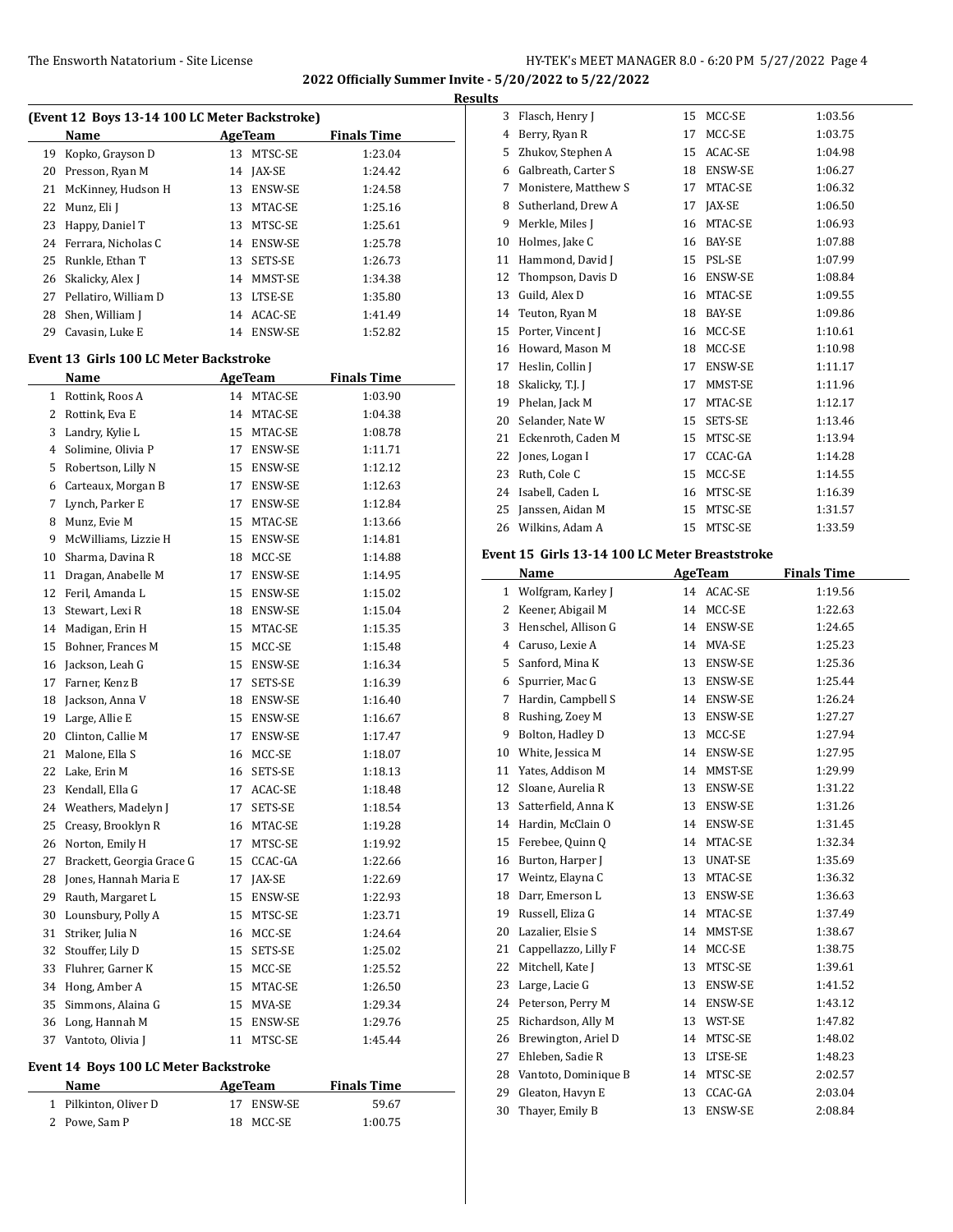**Results**

|                | Event 16 Boys 13-14 100 LC Meter Breaststroke<br>Name |    | <b>AgeTeam</b> | <b>Finals Time</b> |
|----------------|-------------------------------------------------------|----|----------------|--------------------|
| 1              | Fu, Gavin                                             | 13 | LTSE-SE        | 1:17.65            |
| $\overline{2}$ | Aplin, Alex D                                         |    | 13 ENSW-SE     | 1:19.04            |
| 3              | Emch, Elliot H                                        |    | 13 ENSW-SE     | 1:19.87            |
| 4              | Boggs, Gavin D                                        |    | 14 BAY-SE      | 1:20.21            |
| 5              | Mathieson, Gray P                                     |    | 14 MTAC-SE     | 1:20.99            |
| 6              | May, Maddox A                                         | 14 | <b>BAY-SE</b>  | 1:22.84            |
| 7              | Lake, Bryson B                                        |    | 14 SETS-SE     | 1:23.72            |
| 8              | Runkle, Ethan T                                       |    | 13 SETS-SE     | 1:27.97            |
| 9              | Hong, Eli E                                           |    | 13 MTAC-SE     | 1:28.20            |
| 10             | Juckett, Jackson B                                    | 14 | MTAC-SE        | 1:28.36            |
| 11             | Peacock, Cam W                                        | 14 | SEA-KY         | 1:29.21            |
| 12             | Neff, Knox K                                          |    | 13 ENSW-SE     | 1:29.75            |
| 13             | McKinney, Hudson H                                    |    | 13 ENSW-SE     | 1:34.46            |
| 14             | Gibson, Lynk D                                        |    | 13 MTSC-SE     | 1:34.49            |
| 15             | Presson, Ryan M                                       |    | 14 JAX-SE      | 1:35.83            |
| 16             | Pulokas, Colton J                                     |    | 13 MTSC-SE     | 1:36.56            |
| 17             | Murphy, Trevor H                                      |    | 13 WST-SE      | 1:38.22            |
| 18             | Ferrara, Nicholas C                                   |    | 14 ENSW-SE     | 1:44.98            |
| 19             | Perrine, Trevor J                                     | 13 | ENSW-SE        | 1:48.48            |
| ---            | Sabou, David T                                        | 14 | <b>BAY-SE</b>  | DQ                 |
| ---            | Happy, Daniel T                                       |    | 13 MTSC-SE     | DQ                 |
|                | <b>Event 17 Girls 100 LC Meter Breaststroke</b>       |    |                |                    |
|                | Name                                                  |    | <b>AgeTeam</b> | <b>Finals Time</b> |
| $1 \quad$      | Hunter, Lindy G                                       | 16 | <b>ENSW-SE</b> | 1:17.44            |
| 2              | Schenck, Caroline P                                   | 17 | BAY-SE         | 1:19.90            |
| 3              | Brodoski, Bella S                                     |    | 15 ENSW-SE     | 1:20.08            |
| 4              | Burton, Grace A                                       |    | 15 ENSW-SE     | 1:21.88            |
| 5              | Vaughn, Alexis S                                      | 17 | <b>ENSW-SE</b> | 1:23.40            |
| 6              | Calvert, Madie M                                      | 17 | <b>ENSW-SE</b> | 1:24.62            |
| 7              | Frandsen, Chloe L                                     | 16 | MTAC-SE        | 1:26.11            |
| 8              | Roth, Alison K                                        | 16 | MTAC-SE        | 1:26.26            |

 Boyd, Ada E 15 BAY-SE 1:29.01 10 Massey, Elaina E 14 ENSW-SE 1:29.37 Feril, Amanda L 15 ENSW-SE 1:29.93 12 DeWolfe, Madeline L 18 MMST-SE 1:30.07 13 Weathers, Madelyn J 17 SETS-SE 1:31.05 14 Jackson, Leah G 15 ENSW-SE 1:31.82 15 McWilliams, Lizzie H 15 ENSW-SE 1:31.83 16 Jones, Hannah Maria E 17 JAX-SE 1:31.88 17 Fowler, Macon E 16 LTSE-SE 1:32.97 18 Lake, Erin M 16 SETS-SE 1:34.63 19 Buchanan, Rosalea N 15 MMST-SE 1:34.81 20 Striker, Julia N 16 MCC-SE 1:35.12 21 Hygrell, Izzy C 16 MTSC-SE 1:36.60 22 Farner, Kenz B 17 SETS-SE 1:36.79 23 Stouffer, Lily D 15 SETS-SE 1:38.32 Long, Hannah M 15 ENSW-SE 1:39.78 25 Fluhrer, Garner K 15 MCC-SE 1:40.88 Buckett, Erika C 16 MTSC-SE 1:42.50 Hong, Amber A 15 MTAC-SE 1:42.92 28 Norton, Emily H 17 MTSC-SE 1:43.50 29 Beckstead, Mia E 16 WST-SE 1:43.75 30 Barr, Winnie Kate K 15 ENSW-SE 1:46.71 31 Barry, Sienna R 15 WST-SE 1:49.51

| 32           | Wardle, Mary E                              |    | 15 MTSC-SE     | 1:50.48            |
|--------------|---------------------------------------------|----|----------------|--------------------|
| 33           | Hong, Chloe C                               |    | 15 MTAC-SE     | 1:54.35            |
|              | 34 Vantoto, Olivia J                        |    | 11 MTSC-SE     | 2:03.57            |
|              | 35 Simmons, Alaina G                        |    | 15 MVA-SE      | 2:11.68            |
| $---$        | Stewart, Lexi R                             |    | 18 ENSW-SE     | DQ                 |
|              |                                             |    |                |                    |
|              | Event 18 Boys 100 LC Meter Breaststroke     |    |                |                    |
|              | Name                                        |    | AgeTeam        | <b>Finals Time</b> |
| $\mathbf{1}$ | Songer, Corbin A                            |    | 16 ENSW-SE     | 1:07.71            |
| 2            | Miller, Carter J                            |    | 16 ENSW-SE     | 1:11.47            |
| 3            | Berry, Ryan R                               |    | 17 MCC-SE      | 1:13.60            |
| 4            | Johnson, James S                            |    | 16 ENSW-SE     | 1:14.11            |
| 5.           | Dayton, Kessler C                           |    | 18 ENSW-SE     | 1:14.15            |
| 6            | Zhukov, Stephen A                           |    | 15 ACAC-SE     | 1:14.66            |
| 7            | Powe, Sam P                                 |    | 18 MCC-SE      | 1:15.08            |
| 8            | Porter, Vincent J                           |    | 16 MCC-SE      | 1:16.13            |
| 9            | Henschel, Jonathan M                        |    | 18 ENSW-SE     | 1:16.80            |
| 10           | Taylor, Jonas M                             |    | 15 MCC-SE      | 1:18.24            |
| 11           | Monistere, Matthew S                        |    | 17 MTAC-SE     | 1:18.64            |
|              | 12 Tarusov, Leo D                           |    | 15 MTSC-SE     | 1:19.18            |
|              | 13 Whitaker, Seth B                         |    | 17 MTSC-SE     | 1:19.44            |
|              | 14 Cuaresma, Francis D                      |    | 16 CCAC-GA     | 1:19.74            |
|              | 15 Pruett, Michael R                        |    | 17 LTSE-SE     | 1:20.13            |
|              | 16 Flasch, Henry J                          |    | 15 MCC-SE      | 1:20.20            |
|              | 17 Hitchcox, Remington A                    |    | 16 WST-SE      | 1:21.95            |
| 18           | McKinney, Cabot C                           |    | 15 ENSW-SE     | 1:24.61            |
|              | 19 Hardin, Maddox C                         |    | 16 UNAT-SE     | 1:25.06            |
|              | 20 Harcrow, Brody B                         |    | 16 BAY-SE      | 1:25.30            |
|              | 21 Selander, Nate W                         |    | 15 SETS-SE     | 1:26.06            |
|              | 22 Climer, Chase L                          |    | 15 MTSC-SE     | 1:26.72            |
|              | 23 Fuller, Max A                            |    | 15 MCC-SE      | 1:28.87            |
|              | 24 Mitchell, Ayden L                        |    | 15 MTAC-SE     | 1:38.87            |
| 25           | Douglas, Brady E                            |    | 15 ENSW-SE     | 1:39.14            |
| 26           | Wilkins, Adam A                             |    | 15 MTSC-SE     | 1:39.22            |
| 27           | Janssen, Aidan M                            |    | 15 MTSC-SE     | 1:39.65            |
|              |                                             |    |                |                    |
|              | Event 19 Girls 13-14 200 LC Meter Butterfly |    |                |                    |
|              | Name                                        |    | <b>AgeTeam</b> | <b>Finals Time</b> |
| $\mathbf{1}$ | Riggen, Samantha N                          | 14 | MTAC-SE        | 2:29.05            |
| 2            | Rottink, Eva E                              | 14 | MTAC-SE        | 2:33.64            |
| 3            | Trailov, Emilia G                           | 13 | ENSW-SE        | 2:38.96            |
| 4            | Horne, Megan F                              | 14 | ENSW-SE        | 2:39.51            |
| 5            | Sanford, Mina K                             |    | 13 ENSW-SE     | 2:48.79            |
| 6            | Mountjoy, Keeley E                          |    | 13 MCC-SE      | 2:49.46            |
| 7            | Gipson, Ava Grace G                         |    | 13 MCC-SE      | 2:53.26            |
| 8            | Natter, Anna E                              |    | 13 UNAT-SE     | 2:53.51            |
| 9            | Emch, Emma S                                |    | 13 ENSW-SE     | 2:55.73            |
| 10           | Obringer, Ella K                            | 14 | MCC-SE         | 3:09.04            |
| 11           | Weintz, Elayna C                            | 13 | MTAC-SE        | 3:18.77            |
|              | Event 20 Boys 13-14 200 LC Meter Butterfly  |    |                |                    |
|              | Name                                        |    | AgeTeam        | <b>Finals Time</b> |
| 1            | Vicknair, Hayden S                          | 13 | BAY-SE         | 2:27.92            |
| 2            | Braly, Tyler J                              | 14 | MCC-SE         | 2:32.46            |
| 3            | Carlson, Blake S                            |    | 13 JAX-SE      | 2:45.81            |
|              |                                             |    |                |                    |
|              | Event 21 Girls 200 LC Meter Butterfly       |    |                |                    |
|              | Name                                        |    | AgeTeam        | <b>Finals Time</b> |
| $\mathbf{1}$ | Trailov, Lucy M                             | 15 | ENSW-SE        | 2:29.56            |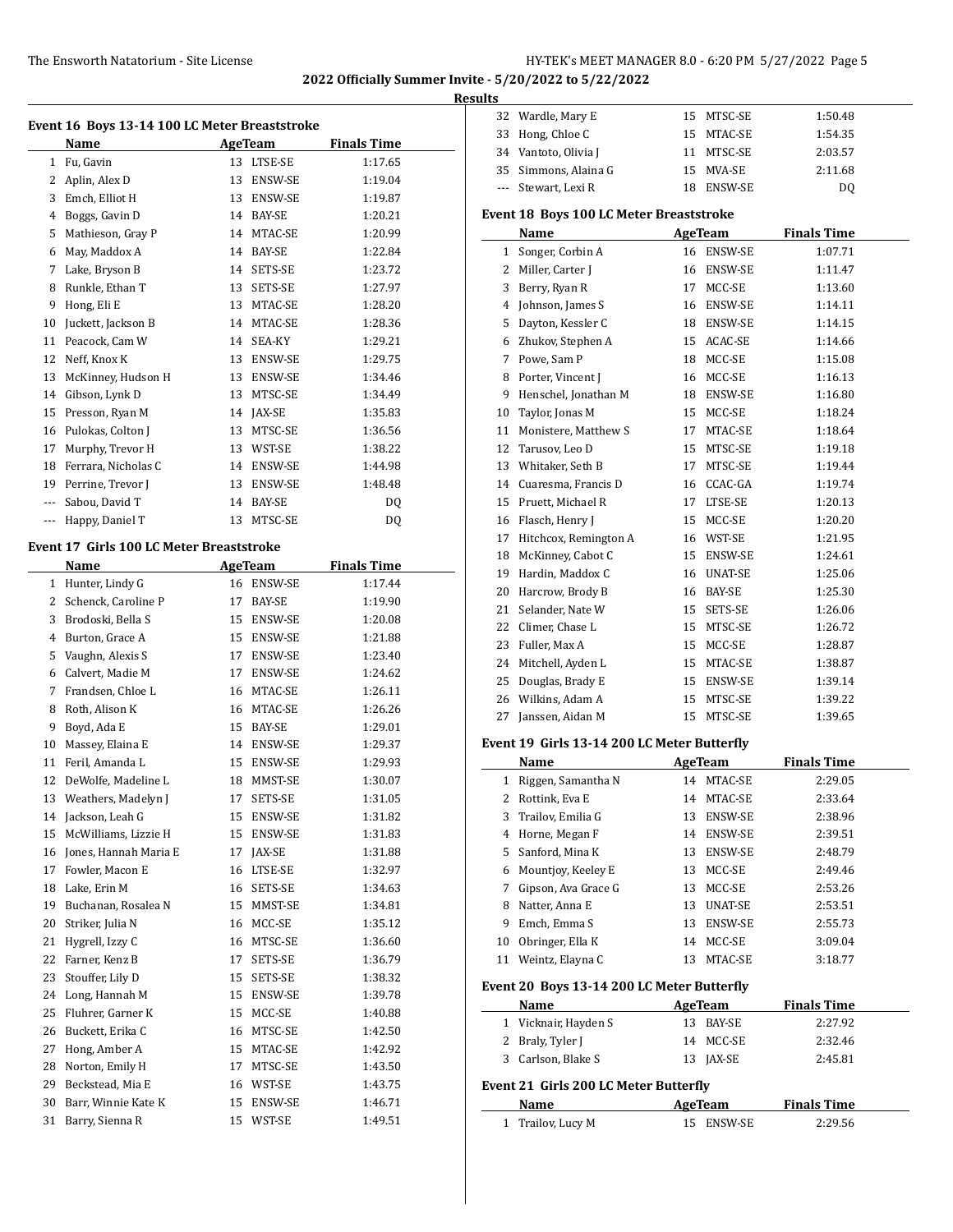**Results**

| (Event 21 Girls 200 LC Meter Butterfly) |                                            |    |                |                    |  |
|-----------------------------------------|--------------------------------------------|----|----------------|--------------------|--|
|                                         | Name                                       |    | <b>AgeTeam</b> | <b>Finals Time</b> |  |
|                                         | 2 Kendall, Ella G                          | 17 | ACAC-SE        | 2:33.43            |  |
|                                         | 3 Munz, Evie M                             | 15 | MTAC-SE        | 2:43.48            |  |
|                                         | 4 Malone, Ella S                           | 16 | MCC-SE         | 2:51.31            |  |
|                                         | Event 22 Boys 200 LC Meter Butterfly       |    |                |                    |  |
|                                         | Name                                       |    | AgeTeam        | <b>Finals Time</b> |  |
|                                         | 1 Mason, Jake M                            | 18 | ENSW-SE        | 2:10.50            |  |
|                                         | 2 Hughes, Matthew A                        | 16 | ENSW-SE        | 2:13.84            |  |
|                                         | 3 Flasch, Ben L                            | 15 | MCC-SE         | 2:18.15            |  |
|                                         | 4 Phelan, Jack M                           | 17 | MTAC-SE        | 2:21.48            |  |
| 5                                       | Chacon, Lucas G                            | 17 | BAY-SE         | 2:24.71            |  |
|                                         | 6 Guild, Alex D                            | 16 | MTAC-SE        | 2:25.89            |  |
|                                         | 7 Vicknair, Felix S                        |    | 15 BAY-SE      | 2:27.07            |  |
| 8                                       | Howard, Mason M                            |    | 18 MCC-SE      | 2:30.59            |  |
| 9                                       |                                            |    |                |                    |  |
|                                         | Huffhines, Austin E                        | 17 | WST-SE         | 2:38.04<br>2:39.49 |  |
| 10                                      | Selander, Nate W                           | 15 | SETS-SE        |                    |  |
| 11                                      | Manolache, Max H                           | 17 | MCC-SE         | 2:40.92            |  |
| 12                                      | Isabell, Caden L                           | 16 | MTSC-SE        | 2:42.87            |  |
| 13                                      | Eckenroth, Caden M                         | 15 | MTSC-SE        | 2:48.69            |  |
|                                         | 14 Ruth, Cole C                            | 15 | MCC-SE         | 2:51.78            |  |
|                                         | Event 23 Girls 13-14 50 LC Meter Freestyle |    |                |                    |  |
|                                         | Name                                       |    | AgeTeam        | <b>Finals Time</b> |  |
|                                         | 1 Rottink, Eva E                           |    | 14 MTAC-SE     | 28.72              |  |
|                                         | 2 Wolfgram, Karley J                       | 14 | ACAC-SE        | 29.20              |  |
|                                         | 3 Wagers, Riley B                          |    | 14 ENSW-SE     | 29.42              |  |
|                                         | 4 Trailov, Emilia G                        |    | 13 ENSW-SE     | 29.60              |  |
|                                         | 5 Mathews, Jenna C                         |    | 14 ENSW-SE     | 29.62              |  |
| 6                                       | Sugden, Ava Q                              |    | 13 BAY-SE      | 29.93              |  |
|                                         | 7 White, Jessica M                         |    | 14 ENSW-SE     | 30.39              |  |
| 8                                       | Keener, Abigail M                          |    | 14 MCC-SE      | 30.59              |  |
| 9                                       | Kolton, Shelby A                           | 14 | ENSW-SE        | 30.61              |  |
| 10                                      | Tabibiazar, Eliana N                       | 14 | MCC-SE         | 30.63              |  |
| 11                                      | Yates, Addison M                           | 14 | MMST-SE        | 30.64              |  |
| 12                                      | Hardin, McClain O                          | 14 | ENSW-SE        | 30.66              |  |
| 13                                      | Henschel, Allison G                        |    | 14 ENSW-SE     | 30.82              |  |
| 14                                      | Gipson, Ava Grace G                        | 13 | MCC-SE         | 30.85              |  |
|                                         | 15 Sanford, Mina K                         |    | 13 ENSW-SE     | 30.96              |  |
|                                         | 16 Pruett, Mikayla J                       |    | 14 LTSE-SE     | 30.99              |  |
| 17                                      | Satterfield, Anna K                        | 13 | ENSW-SE        | 31.05              |  |
| *18                                     | Spurrier, Mac G                            | 13 | ENSW-SE        | 31.16              |  |
| *18                                     | Hardin, Campbell S                         | 14 | ENSW-SE        | 31.16              |  |
| 20                                      | Back, Molli K                              | 13 | ENSW-SE        | 31.21              |  |
| 21                                      | Cameron, Margot R                          | 14 | LTSE-SE        | 31.33              |  |
| 22                                      | Emch, Emma S                               | 13 | ENSW-SE        | 31.34              |  |
| 23                                      | Roberson, Sarah-Russell L                  | 13 | WST-SE         | 31.42              |  |
| 24                                      | Darr, Emerson L                            | 13 | ENSW-SE        | 31.51              |  |
| 25                                      | Natter, Anna E                             | 13 | UNAT-SE        | 31.54              |  |
| 26                                      | Sloane, Aurelia R                          | 13 | ENSW-SE        | 31.59              |  |
| 27                                      | Large, Lacie G                             | 13 | ENSW-SE        | 31.72              |  |
| 28                                      | Cappellazzo, Lilly F                       | 14 | $MCC-SE$       | 31.77              |  |
| 29                                      | Burton, Harper J                           | 13 | UNAT-SE        | 31.79              |  |
| 30                                      | Ransom, Molly A                            | 13 | MCC-SE         | 32.05              |  |
| 31                                      | Landry, Sammy E                            | 13 | MTAC-SE        | 32.34              |  |
| 32                                      | Wheeler, Harper H                          | 13 | MTAC-SE        | 32.45              |  |
| 33                                      | Rushing, Zoey M                            | 13 | ENSW-SE        | 32.53              |  |

| .S |                      |    |                |       |
|----|----------------------|----|----------------|-------|
| 34 | Bolton, Hadley D     | 13 | MCC-SE         | 32.94 |
| 35 | Wenger, Ella A       | 14 | WST-SE         | 32.98 |
| 36 | Weintz, Elayna C     | 13 | MTAC-SE        | 33.07 |
| 37 | Tuder, Katie Grace G | 13 | <b>BAY-SE</b>  | 33.12 |
| 38 | Lazalier, Elsie S    | 14 | MMST-SE        | 33.88 |
| 39 | Russell, Eliza G     | 14 | MTAC-SE        | 33.95 |
| 40 | Caruso, Lexie A      | 14 | MVA-SE         | 34.03 |
| 41 | Richardson, Ally M   | 13 | WST-SE         | 34.47 |
| 42 | Peterson, Perry M    | 14 | <b>ENSW-SE</b> | 34.50 |
| 43 | Mitchell, Kate J     | 13 | MTSC-SE        | 34.97 |
| 44 | Obringer, Ella K     | 14 | MCC-SE         | 35.39 |
| 45 | Thayer, Emily B      | 13 | ENSW-SE        | 35.47 |
| 46 | Corley, Jillian D    | 13 | LTSE-SE        | 35.92 |
| 47 | Prier, Megan M       | 13 | MTSC-SE        | 38.55 |
| 48 | Vantoto, Dominique B | 14 | MTSC-SE        | 41.05 |
| 49 | Gleaton, Havyn E     | 13 | CCAC-GA        | 43.45 |

# **Event 24 Boys 13-14 50 LC Meter Freestyle**

|    | Name                 |    | AgeTeam        | <b>Finals Time</b> |
|----|----------------------|----|----------------|--------------------|
| 1  | Carroll, Logan J     | 14 | MCC-SE         | 26.05              |
| 2  | Lake, Bryson B       | 14 | SETS-SE        | 26.63              |
| 3  | Darr, Elliott B      | 14 | ENSW-SE        | 26.82              |
| 4  | Huffhines, Carson A  | 13 | WST-SE         | 27.41              |
| 5  | Braly, Tyler J       | 14 | MCC-SE         | 28.58              |
| 6  | Seabolt, Gavin R     | 14 | MMST-SE        | 28.60              |
| 7  | Oneil, Connor C      | 14 | ACAC-SE        | 28.89              |
| 8  | Mathieson, Gray P    | 14 | MTAC-SE        | 28.94              |
| 9  | Aplin, Alex D        | 13 | ENSW-SE        | 29.14              |
| 10 | McDaniel, Cameron Z  | 14 | SETS-SE        | 29.29              |
| 11 | Sexton, John-Roman R | 13 | <b>ENSW-SE</b> | 29.53              |
| 12 | Emch, Elliot H       | 13 | ENSW-SE        | 29.67              |
| 13 | Reardon, Miller S    | 14 | <b>ENSW-SE</b> | 29.73              |
| 14 | Ferrara, Nicholas C  | 14 | ENSW-SE        | 30.01              |
| 15 | Neff, Knox K         | 13 | ENSW-SE        | 30.04              |
| 16 | Brown, Ryan M        | 13 | MMST-SE        | 30.06              |
| 17 | Juckett, Jackson B   | 14 | MTAC-SE        | 30.11              |
| 18 | Kopko, Grayson D     | 13 | MTSC-SE        | 30.22              |
| 19 | McKinney, Hudson H   | 13 | <b>ENSW-SE</b> | 30.39              |
| 20 | Presson, Ryan M      | 14 | JAX-SE         | 30.55              |
| 21 | Murphy, Trevor H     | 13 | WST-SE         | 30.62              |
| 22 | Sabou, David T       | 14 | BAY-SE         | 31.15              |
| 23 | Hong, Eli E          | 13 | MTAC-SE        | 31.56              |
| 24 | Pulokas, Colton J    | 13 | MTSC-SE        | 32.06              |
| 25 | Runkle, Ethan T      | 13 | SETS-SE        | 32.79              |
| 26 | Munz, Eli J          | 13 | MTAC-SE        | 32.84              |
| 27 | Thompson, Reese R    | 14 | MTSC-SE        | 33.61              |
| 28 | Gibson, Lynk D       | 13 | MTSC-SE        | 34.44              |
| 29 | Peacock, Cam W       | 14 | SEA-KY         | 34.57              |
| 30 | Happy, Daniel T      | 13 | MTSC-SE        | 34.83              |
| 31 | Perrine, Trevor J    | 13 | ENSW-SE        | 35.92              |
| 32 | Burrell, Jacob J     | 13 | MTSC-SE        | 36.11              |
| 33 | Pellatiro, William D | 13 | LTSE-SE        | 36.80              |
| 34 | Skalicky, Alex J     | 14 | MMST-SE        | 38.22              |
| 35 | Shen, William J      | 14 | ACAC-SE        | 40.24              |
| 36 | Cavasin, Luke E      | 14 | ENSW-SE        | 41.95              |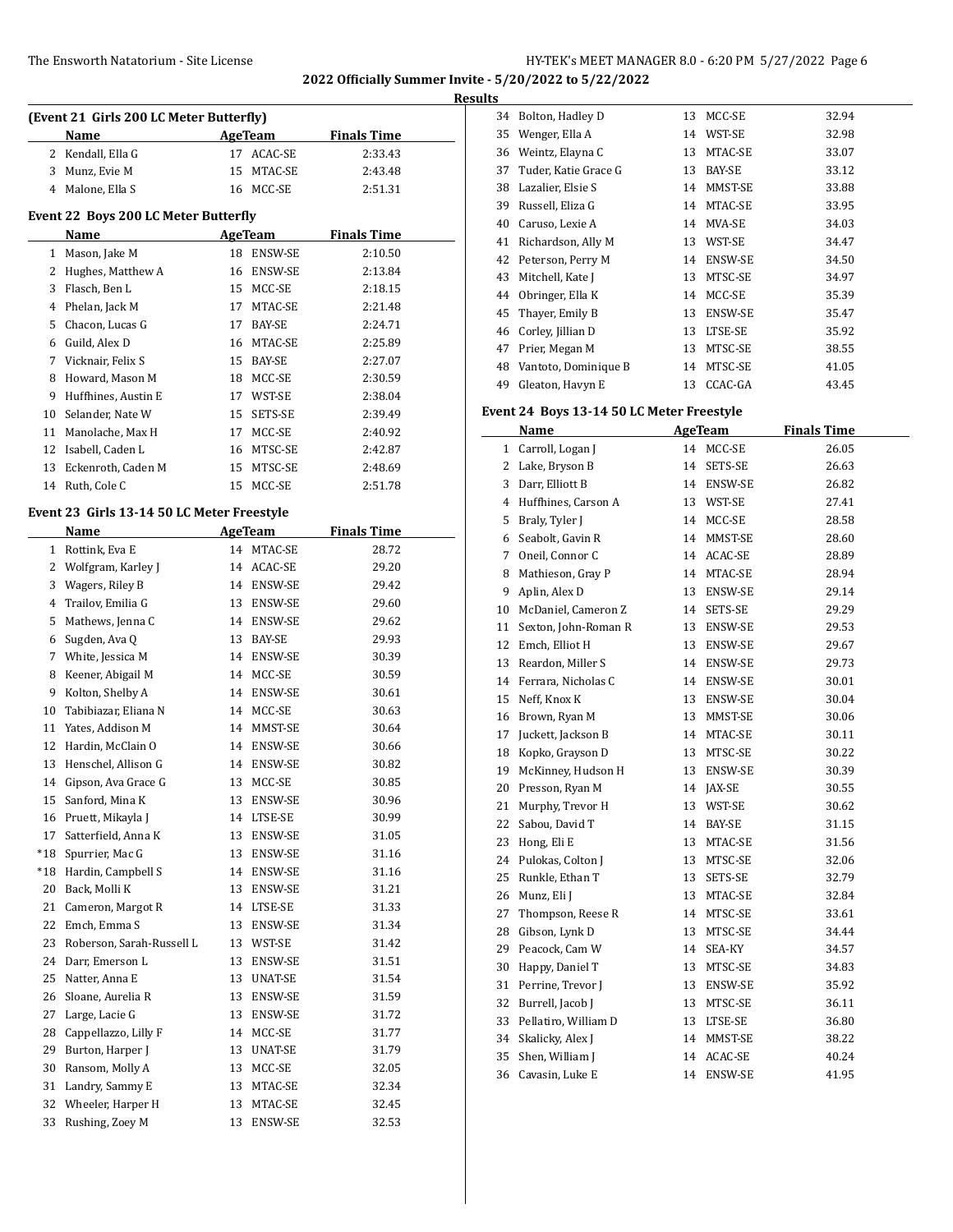**2022 Officially Summer Invite - 5/20/2022 to 5/22/2022 Results**

| Event 25  Girls 50 LC Meter Freestyle |                           |    |                          |                    |  |
|---------------------------------------|---------------------------|----|--------------------------|--------------------|--|
|                                       | Name                      |    | <b>AgeTeam</b>           | <b>Finals Time</b> |  |
| $\mathbf{1}$                          | Rottink, Roos A           |    | 14 MTAC-SE               | 27.42              |  |
| 2                                     | Carteaux, Morgan B        | 17 | ENSW-SE                  | 27.57              |  |
| 3                                     | Robertson, Lilly N        |    | 15 ENSW-SE               | 28.25              |  |
| 4                                     | Lynch, Parker E           |    | 17 ENSW-SE               | 28.29              |  |
| 5                                     | Solimine, Olivia P        |    | 17 ENSW-SE               | 28.63              |  |
| 6                                     | Harris, Emily P           |    | 17 ENSW-SE               | 28.90              |  |
| 7                                     | Kendall, Ella G           |    | 17 ACAC-SE               | 29.34              |  |
| 8                                     | McWilliams, Lizzie H      |    | 15 ENSW-SE               | 29.36              |  |
| 9                                     | Jones, Hannah Maria E     |    | 17 JAX-SE                | 29.39              |  |
| 10                                    | Schenck, Caroline P       | 17 | BAY-SE                   | 29.57              |  |
| 11                                    | Landry, Kylie L           |    | 15 MTAC-SE               | 29.66              |  |
| 12                                    | Mason, Julia M            |    | 16 ENSW-SE               | 29.77              |  |
| 13                                    | Brodoski, Bella S         |    | 15 ENSW-SE               | 29.80              |  |
| 14                                    | Munz, Evie M              |    | 15 MTAC-SE               | 29.82              |  |
| 15                                    | Trailov, Lucy M           |    | 15 ENSW-SE               | 30.13              |  |
| 16                                    | Vaughn, Alexis S          |    | 17 ENSW-SE               | 30.36              |  |
| 17                                    | Rauth, Margaret L         |    | 15 ENSW-SE               | 30.39              |  |
| 18                                    | Bohner, Frances M         |    | 15 MCC-SE                | 30.41              |  |
| 19                                    | Creasy, Brooklyn R        |    | 16 MTAC-SE               | 30.55              |  |
| 20                                    | Brackett, Georgia Grace G |    | 15 CCAC-GA               | 30.56              |  |
| 21                                    | Dragan, Anabelle M        |    |                          |                    |  |
| 22                                    | Fowler, Macon E           |    | 17 ENSW-SE<br>16 LTSE-SE | 30.65              |  |
|                                       |                           |    |                          | 30.74              |  |
| 23                                    | Jackson, Leah G           |    | 15 ENSW-SE               | 30.87              |  |
| 24                                    | Hunter, Lindy G           |    | 16 ENSW-SE               | 30.89              |  |
| 25                                    | Sharma, Davina R          |    | 18 MCC-SE                | 30.93              |  |
| 26                                    | Stewart, Lexi R           |    | 18 ENSW-SE               | 30.95              |  |
| 27                                    | Striker, Julia N          |    | 16 MCC-SE                | 31.01              |  |
| 28                                    | Romano, Sianna M          |    | 16 MTSC-SE               | 31.14              |  |
| 29                                    | Clinton, Callie M         |    | 17 ENSW-SE               | 31.24              |  |
| 30                                    | Malone, Ella S            |    | 16 MCC-SE                | 31.34              |  |
| 31                                    | Lounsbury, Polly A        |    | 15 MTSC-SE               | 31.55              |  |
| 32                                    | Hong, Amber A             |    | 15 MTAC-SE               | 31.76              |  |
| 33                                    | Calvert, Madie M          |    | 17 ENSW-SE               | 31.82              |  |
| 34                                    | Large, Allie E            |    | 15 ENSW-SE               | 32.29              |  |
| *35                                   | Jinks, Georgiakay G       |    | 18 MTSC-SE               | 32.38              |  |
| *35                                   | Farner, Kenz B            | 17 | SETS-SE                  | 32.38              |  |
|                                       | 37 Buchanan, Rosalea N    |    | 15 MMST-SE               | 32.90              |  |
| 38                                    | Fluhrer, Garner K         |    | 15 MCC-SE                | 32.99              |  |
| 39                                    | Norton, Emily H           | 17 | MTSC-SE                  | 33.47              |  |
| 40                                    | Hygrell, Izzy C           | 16 | MTSC-SE                  | 34.02              |  |
| 41                                    | Barry, Sienna R           |    | 15 WST-SE                | 34.03              |  |
| 42                                    | Stouffer, Lily D          | 15 | SETS-SE                  | 34.18              |  |
| 43                                    | Schwartz, Tessa K         |    | 16 WST-SE                | 34.23              |  |
| 44                                    | Long, Hannah M            | 15 | ENSW-SE                  | 34.55              |  |
| 45                                    | Hong, Chloe C             | 15 | MTAC-SE                  | 34.59              |  |
| 46                                    | Simmons, Alaina G         | 15 | MVA-SE                   | 35.12              |  |
| 47                                    | Hellman, Marlee L         | 16 | MTSC-SE                  | 35.21              |  |
| 48                                    | Barr, Winnie Kate K       |    | 15 ENSW-SE               | 35.91              |  |
| 49                                    | Buckett, Erika C          | 16 | MTSC-SE                  | 36.65              |  |
| 50                                    | Beckstead, Mia E          |    | 16 WST-SE                | 37.97              |  |
| 51                                    | Prier, Megan M            | 13 | MTSC-SE                  | 39.78              |  |
| 52                                    | Vantoto, Olivia J         | 11 | MTSC-SE                  | 40.23              |  |
|                                       |                           |    |                          |                    |  |

| Event 26 Boys 50 LC Meter Freestyle |                                           |    |                |                    |  |
|-------------------------------------|-------------------------------------------|----|----------------|--------------------|--|
|                                     | Name                                      |    | <b>AgeTeam</b> | <b>Finals Time</b> |  |
| $\mathbf{1}$                        | Pilkinton, Oliver D                       | 17 | ENSW-SE        | 24.32              |  |
|                                     | 2 Henschel, Jonathan M                    |    | 18 ENSW-SE     | 24.79              |  |
|                                     | 3 Mason, Jake M                           |    | 18 ENSW-SE     | 24.94              |  |
|                                     | 4 Pruett, Michael R                       |    | 17 LTSE-SE     | 25.88              |  |
|                                     | 5 Vineyard, Jackson W                     | 17 | MCC-SE         | 26.12              |  |
|                                     | 6 Huffhines, Austin E                     |    | 17 WST-SE      | 26.19              |  |
|                                     | 7 Manolache, Max H                        | 17 | MCC-SE         | 26.34              |  |
|                                     | 8 Sutherland, Drew A                      |    | 17 JAX-SE      | 26.39              |  |
|                                     | 9 Songer, Corbin A                        |    | 16 ENSW-SE     | 26.45              |  |
|                                     | 10 Berry, Ryan R                          |    | 17 MCC-SE      | 26.64              |  |
|                                     | 11 Gerchar, Camden M                      |    | 17 ACAC-SE     | 26.67              |  |
|                                     | 12 Oakes, Riley A                         |    | 16 ENSW-SE     | 26.68              |  |
|                                     | 13 Holt, Logan M                          |    | 16 MMST-SE     | 26.83              |  |
|                                     | 14 Dayton, Kessler C                      |    | 18 ENSW-SE     | 26.96              |  |
|                                     | 15 Hitchcox, Remington A                  |    | 16 WST-SE      | 26.98              |  |
|                                     | 16 Thompson, Davis D                      |    | 16 ENSW-SE     | 26.99              |  |
|                                     | 17 Jones, Logan I                         |    | 17 CCAC-GA     | 27.12              |  |
|                                     | 18 Monistere, Matthew S                   |    | 17 MTAC-SE     | 27.25              |  |
|                                     | 19 Flasch, Henry J                        |    | 15 MCC-SE      | 27.29              |  |
| 20                                  | Merkle, Miles J                           |    | 16 MTAC-SE     | 27.33              |  |
| 21                                  | Phelan, Jack M                            |    | 17 MTAC-SE     | 27.46              |  |
|                                     | 22 Galbreath, Carter S                    |    | 18 ENSW-SE     | 27.50              |  |
| 23                                  | Taylor, Jonas M                           |    | 15 MCC-SE      | 27.56              |  |
|                                     | 24 Teuton, Ryan M                         |    | 18 BAY-SE      | 27.63              |  |
| 25                                  | Holmes, Jake C                            |    | 16 BAY-SE      | 27.72              |  |
|                                     | 26 Heslin, Collin J                       | 17 | ENSW-SE        | 27.81              |  |
| 27                                  | McKinney, Cabot C                         |    | 15 ENSW-SE     | 27.99              |  |
|                                     | 28 Ruth, Cole C                           |    | 15 MCC-SE      | 28.32              |  |
| 29                                  | Cuaresma, Francis D                       |    | 16 CCAC-GA     | 28.37              |  |
|                                     | 30 Vicknair, Felix S                      |    | 15 BAY-SE      | 28.38              |  |
|                                     | 31 Hardin, Maddox C                       |    | 16 UNAT-SE     | 28.47              |  |
|                                     | 32 Tarusov, Leo D                         |    | 15 MTSC-SE     | 28.52              |  |
|                                     | 33 Johnson, James S                       |    | 16 ENSW-SE     | 28.56              |  |
|                                     | 34 Grutter, Benton P                      |    | 15 MCC-SE      | 28.57              |  |
|                                     | 35 Hadlock, Zechariah O                   | 17 | ENSW-SE        | 28.61              |  |
|                                     | 36 Hammond, David J                       |    | 15 PSL-SE      | 29.33              |  |
| 37                                  | Isabell, Caden L                          |    | 16 MTSC-SE     | 29.45              |  |
| 38                                  | Climer, Chase L                           | 15 | MTSC-SE        | 29.63              |  |
| 39                                  | Fuller, Max A                             | 15 | MCC-SE         | 29.98              |  |
| 40                                  | Porter, Vincent J                         | 16 | MCC-SE         | 30.35              |  |
| 41                                  | Howard, Mason M                           | 18 | MCC-SE         | 30.83              |  |
| 42                                  | Janssen, Aidan M                          | 15 | MTSC-SE        | 31.16              |  |
| 43                                  | Douglas, Brady E                          | 15 | ENSW-SE        | 31.20              |  |
| 44                                  | Selander, Nate W                          | 15 | SETS-SE        | 31.30              |  |
| 45                                  | Wilkins, Adam A                           | 15 | MTSC-SE        | 32.00              |  |
|                                     |                                           |    |                |                    |  |
|                                     | Event 27 Girls 14 & Under 400 LC Meter IM |    |                |                    |  |
|                                     | Name                                      |    | <b>AgeTeam</b> | <b>Finals Time</b> |  |
| 1                                   | Horne, Megan F                            | 14 | ENSW-SE        | 5:37.00            |  |
| 2                                   | Sugden, Ava Q                             | 13 | BAY-SE         | 5:42.23            |  |
| 3                                   | Riggen, Samantha N                        | 14 | MTAC-SE        | 5:42.45            |  |
| 4                                   | Massey, Elaina E                          | 14 | ENSW-SE        | 5:46.40            |  |
| 5                                   | Ferebee, Quinn Q                          |    | 14 MTAC-SE     | 5:52.13            |  |

 Tuder, Katie Grace G 13 BAY-SE 6:14.10 7 Wheeler, Harper H 13 MTAC-SE 6:23.55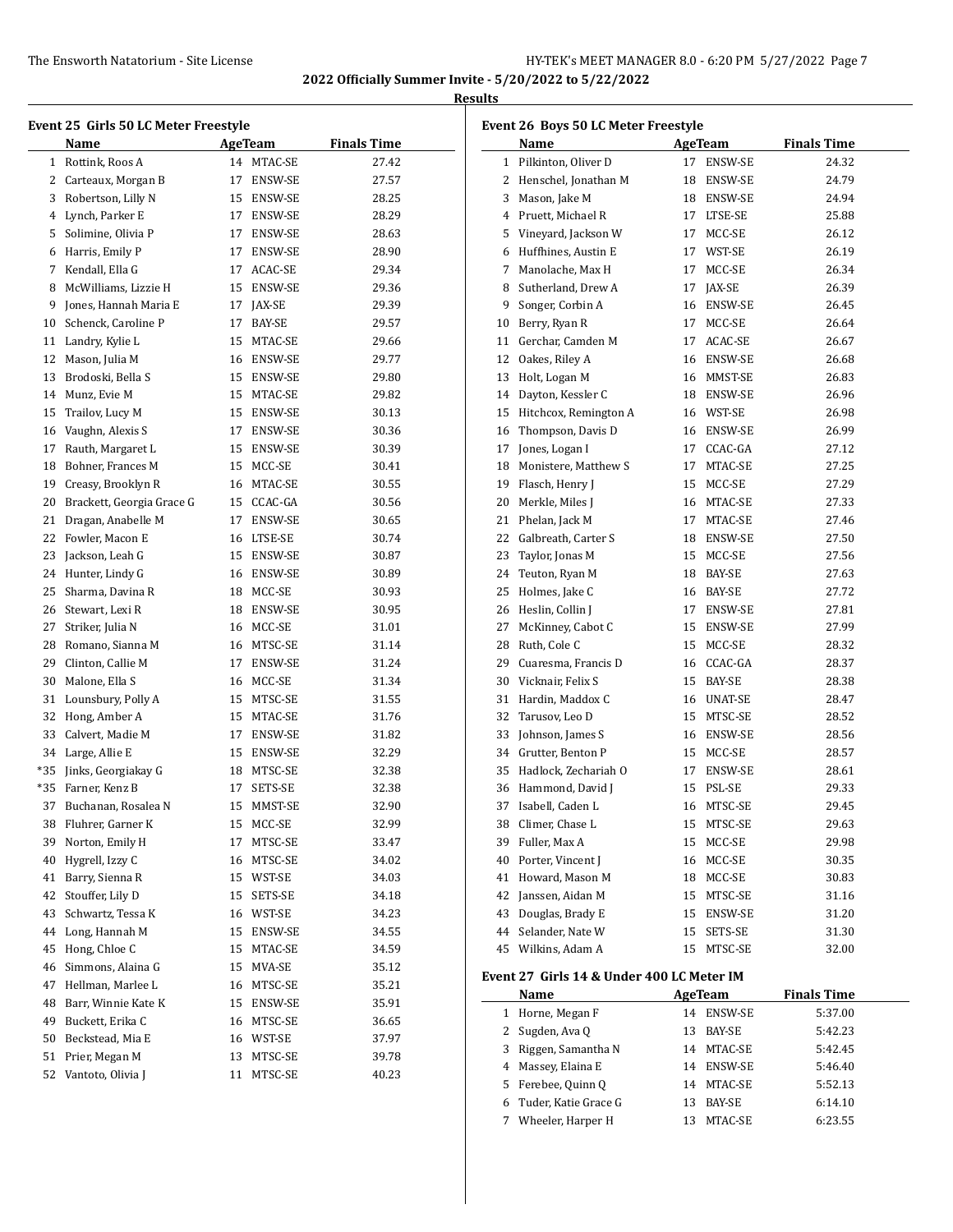| Results |
|---------|
|         |

|    | Event 27 Girls 15 & Over 400 LC Meter IM         |    |                |                    |
|----|--------------------------------------------------|----|----------------|--------------------|
|    | Name                                             |    | AgeTeam        | <b>Finals Time</b> |
| 1  | Jackson, Anna V                                  |    | 18 ENSW-SE     | 5:20.89            |
|    | 2 Madigan, Erin H                                |    | 15 MTAC-SE     | 5:23.04            |
|    | 3 Burton, Grace A                                |    | 15 ENSW-SE     | 5:38.31            |
|    | 4 Feril, Amanda L                                |    | 15 ENSW-SE     | 5:46.73            |
|    | 5 Roth, Alison K                                 |    | 16 MTAC-SE     | 5:50.38            |
|    | 6 Boyd, Ada E                                    |    | 15 BAY-SE      | 5:53.20            |
|    | 7 Frandsen, Chloe L                              |    | 16 MTAC-SE     | 5:55.62            |
|    | 8 Lake, Erin M                                   |    | 16 SETS-SE     | 6:04.31            |
| 9  | DeWolfe, Madeline L                              |    | 18 MMST-SE     | 6:06.95            |
|    | Event 28 Boys 14 & Under 400 LC Meter IM         |    |                |                    |
|    | Name                                             |    | AgeTeam        | <b>Finals Time</b> |
|    | 1 Fu, Gavin                                      |    | 13 LTSE-SE     | 5:15.43            |
|    | 2 May, Maddox A                                  |    | 14 BAY-SE      | 5:21.47            |
|    | 3 Vicknair, Hayden S                             |    | 13 BAY-SE      | 5:22.88            |
|    | 4 Oneil, Connor C                                |    | 14 ACAC-SE     | 5:36.15            |
| 5  | Madigan, Drew T                                  |    | 13 MTAC-SE     | 5:40.39            |
|    | 6 Boggs, Gavin D                                 |    | 14 BAY-SE      | 5:45.30            |
| 7  | Sewell, Shepherd D                               |    | 13 BAY-SE      | 5:47.80            |
|    | 8 Carlson, Blake S                               |    | 13 JAX-SE      | 6:01.10            |
| 9  | Juckett, Jackson B                               |    | 14 MTAC-SE     | 6:04.28            |
|    | Event 28 Boys 15 & Over 400 LC Meter IM          |    |                |                    |
|    | Name                                             |    | <b>AgeTeam</b> | <b>Finals Time</b> |
| 1  | Hughes, Matthew A                                |    | 16 ENSW-SE     | 4:49.51            |
|    | 2 Zhukov, Stephen A                              |    | 15 ACAC-SE     | 4:57.09            |
|    | 3 Oakes, Riley A                                 |    | 16 ENSW-SE     | 4:58.25            |
|    | 4 Gerchar, Camden M                              |    | 17 ACAC-SE     | 5:09.17            |
| 5  | Flasch, Ben L                                    |    | 15 MCC-SE      | 5:09.20            |
|    | 6 Vicknair, Felix S                              |    | 15 BAY-SE      | 5:16.93            |
|    | 7 Guild, Alex D                                  |    | 16 MTAC-SE     | 5:17.80            |
|    | 8 Holmes, Jake C                                 |    | 16 BAY-SE      | 5:18.38            |
|    | 9 Chacon, Lucas G                                |    | 17 BAY-SE      | 5:18.60            |
| 10 | Skalicky, T.J. J                                 |    | 17 MMST-SE     | 5:27.51            |
|    | 11 Eckenroth, Caden M                            |    | 15 MTSC-SE     | 5:40.92            |
|    | Event 29 Girls 10 & Under 200 LC Meter Freestyle |    |                |                    |
|    | <u>Name</u>                                      |    | <b>AgeTeam</b> | <b>Finals Time</b> |
| 1  | Scoggin, Emma C                                  | 10 | MTAC-SE        | 2:43.65            |
| 2  | Vicknair, Lily I                                 | 9  | BAY-SE         | 3:03.41            |
| 3  | Watkins, Carmyn D                                | 9  | SETS-SE        | 3:14.12            |
| 4  | Grubb, Rhett E                                   |    | 10 ACAC-SE     | 3:19.33            |
| 5  | Reardon, Brannon L                               |    | 10 ENSW-SE     | 3:35.00            |
| 6  | Espinosa, Alanah                                 |    | 10 LTSE-SE     | 3:41.66            |
| 7  | Ribas, Addy E                                    |    | 9 ENSW-SE      | 3:44.49            |
| 8  | Hill, Clara M                                    |    | 10 ACAC-SE     | 3:49.29            |
| 9  | Lubinski, Audrey E                               |    | 10 BAY-SE      | 3:50.70            |
| 10 | Williams, Harper E                               | 9  | ENSW-SE        | 4:23.00            |
| 11 | Naftel, Allison C                                | 7  | ENSW-SE        | 4:32.24            |
| 12 | Anderson, Kate F                                 | 10 | ENSW-SE        | 4:43.77            |
|    | Event 29 Girls 11-12 200 LC Meter Freestyle      |    |                |                    |
|    | Name                                             |    | <b>AgeTeam</b> | <b>Finals Time</b> |
| 1  | Summers, Anara R                                 | 12 | BAY-SE         | 2:19.56            |
| 2  | Finn, Sandy R                                    | 12 | ENSW-SE        | 2:24.75            |
| 3  | Schaefer, Jessi K                                | 12 | ACAC-SE        | 2:30.40            |
| 4  | Zimmer, Emmy M                                   | 11 | ACAC-SE        | 2:31.27            |
|    |                                                  |    |                |                    |

| 5  | Kolton, Sloane E          | 12 | ENSW-SE        | 2:33.24 |
|----|---------------------------|----|----------------|---------|
| 6  | McWilliams, Emily D       | 11 | ENSW-SE        | 2:35.50 |
| 7  | Sabou, Sarah E            | 12 | BAY-SE         | 2:39.60 |
| 8  | Sillery, Sage A           | 11 | <b>BAY-SE</b>  | 2:40.18 |
| 9  | Ruth, Nissa D             | 11 | BAY-SE         | 2:40.88 |
| 10 | Madere, Liberty K         | 12 | MVA-SE         | 2:42.42 |
| 11 | Hill, Hallie M            | 12 | ACAC-SE        | 2:42.66 |
| 12 | Buchanan, Katherine L     | 12 | ACAC-SE        | 2:46.25 |
| 13 | Neumann, Carson C         | 12 | ENSW-SE        | 2:46.39 |
| 14 | May, Finley K             | 12 | <b>BAY-SE</b>  | 2:48.32 |
| 15 | Riley, Katherine G        | 12 | ACAC-SE        | 2:53.44 |
| 16 | Adams, Marley M           | 12 | MCC-SE         | 2:53.56 |
| 17 | Oneil, Rory K             | 11 | ACAC-SE        | 2:54.61 |
| 18 | Gill, Sadie R             | 12 | ENSW-SE        | 2:57.27 |
| 19 | Corley, Kinsley           | 11 | LTSE-SE        | 2:57.93 |
| 20 | Martin, Lylah R           | 12 | ACAC-SE        | 2:59.06 |
| 21 | Cox, Bella M              | 12 | BAY-SE         | 2:59.08 |
| 22 | Slattery, Morgan J        | 11 | BAY-SE         | 2:59.49 |
| 23 | Fruetel, Virginia A       | 11 | ENSW-SE        | 3:04.67 |
| 24 | Jensen, Lena C            | 12 | ENSW-SE        | 3:05.65 |
| 25 | Grubb, Gretchen M         | 11 | ACAC-SE        | 3:08.67 |
| 26 | Townsend, Aurellia J      | 11 | SEA-KY         | 3:19.45 |
| 27 | Gonzales Easter, Malory J | 11 | BAY-SE         | 3:26.89 |
| 28 | Bennett, Soknavi          | 11 | ENSW-SE        | 3:45.38 |
| 29 | Steele, Katelyn A         | 12 | BAY-SE         | 4:09.67 |
| 30 | Quiogue, Jennine C        | 11 | <b>ENSW-SE</b> | 4:15.55 |
|    |                           |    |                |         |

# **Event 30 Boys 10 & Under 200 LC Meter Freestyle**

|    | Name                   |    | <b>AgeTeam</b> | <b>Finals Time</b> |  |
|----|------------------------|----|----------------|--------------------|--|
| 1  | Horne, Charlie O       | 10 | <b>ENSW-SE</b> | 2:43.15            |  |
| 2  | House, Zeki C          | 10 | MCC-SE         | 2:48.02            |  |
| 3  | Hubbard, Keaton K      | 9  | LTSE-SE        | 2:57.03            |  |
| 4  | Martin, Ben B          | 10 | ACAC-SE        | 3:03.14            |  |
| 5  | Musolf, Finn A         | 10 | MTAC-SE        | 3:06.97            |  |
| 6  | Volcansek, Mateo       | 9  | ACAC-SE        | 3:07.99            |  |
| 7  | McInnes, Zack T        | 10 | SETS-SE        | 3:12.35            |  |
| 8  | Pittman, Cyrus A       | 9  | ENSW-SE        | 3:21.67            |  |
| 9  | Johnston, Parker B     | 10 | BAY-SE         | 3:26.73            |  |
| 10 | Stolldorf, Augie A     | 10 | <b>ENSW-SE</b> | 3:26.96            |  |
| 11 | Topping, Christopher G | 10 | ENSW-SE        | 3:29.10            |  |
| 12 | Summers, Eli E         | 9  | BAY-SE         | 3:29.68            |  |
| 13 | Phillips, Hal          | 10 | <b>ENSW-SE</b> | 3:37.45            |  |
| 14 | Jones, Schuyler L      | 9  | ENSW-SE        | 3:37.84            |  |
| 15 | Townsend, Edge K       | 9  | SEA-KY         | 3:43.23            |  |
| 16 | Rossell, Thomas P      | 9  | ENSW-SE        | 3:52.71            |  |
| 17 | Jensen, Toren T        | 10 | ENSW-SE        | 3:59.04            |  |

### **Event 30 Boys 11-12 200 LC Meter Freestyle**

 $\overline{a}$ 

|   | Name                 | AgeTeam |               | <b>Finals Time</b> |  |
|---|----------------------|---------|---------------|--------------------|--|
|   | Quinn, Landon J      | 12      | MVA-SE        | 2:26.37            |  |
|   | Bilbrey IV, Benton G | 12.     | MCC-SE        | 2:32.04            |  |
| 3 | Madigan, Kyle W      | 11      | MTAC-SE       | 2:34.19            |  |
| 4 | Galbreath, Zak S     | 12.     | ENSW-SE       | 2:34.56            |  |
|   | 5 Seessel, Henry S   | 11      | MTAC-SE       | 2:39.24            |  |
| 6 | Hardin, Ben          | 11      | <b>BAY-SE</b> | 2:40.30            |  |
|   | Williams, Logan J    |         | 12 ACAC-SE    | 2:41.79            |  |
| 8 | Stanlick, Nash C     | 12.     | STAC-SE       | 2:42.98            |  |
| 9 | McCoy, Brayden J     |         | MTAC-SE       | 2:43.01            |  |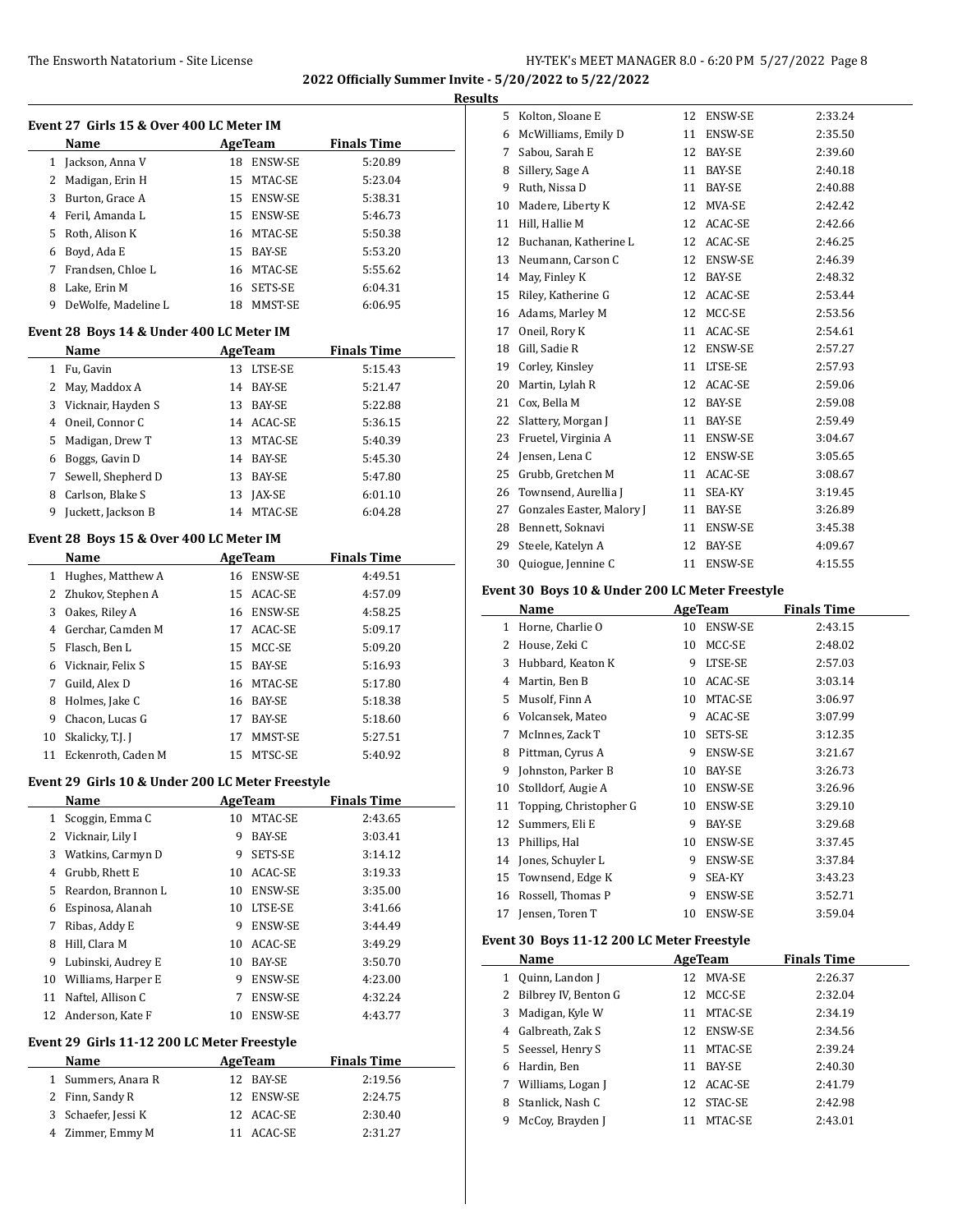**2022 Officially Summer Invite - 5/20/2022 to 5/22/2022 Results**

| (Event 30 Boys 11-12 200 LC Meter Freestyle) |                       |    |                |                    |  |  |
|----------------------------------------------|-----------------------|----|----------------|--------------------|--|--|
|                                              | Name                  |    | AgeTeam        | <b>Finals Time</b> |  |  |
| 10                                           | Weekley, Brooks B     | 12 | ENSW-SE        | 2:44.54            |  |  |
| 11                                           | Sewell, Sterling S    | 11 | BAY-SE         | 2:45.91            |  |  |
| 12                                           | Neff, Tyson T         | 11 | <b>ENSW-SE</b> | 2:45.95            |  |  |
| 13                                           | Reed, Owen W          | 11 | MTAC-SE        | 2:47.15            |  |  |
| 14                                           | Sewell, Walker W      | 11 | <b>BAY-SE</b>  | 2:47.61            |  |  |
| 15                                           | Webb, Tennysen T      | 11 | ENSW-SE        | 2:52.81            |  |  |
| 16                                           | Maedel, Mitchell K    | 12 | <b>BAY-SE</b>  | 2:53.23            |  |  |
| 17                                           | Hewitt, Liam          | 12 | <b>BAY-SE</b>  | 2:55.07            |  |  |
| 18                                           | Spalding, Andrew J    | 11 | MVA-SE         | 2:56.89            |  |  |
| 19                                           | Henry, Bryson A       | 12 | SETS-SE        | 2:57.07            |  |  |
| 20                                           | Schader, Charlie R    | 11 | ENSW-SE        | 2:57.08            |  |  |
| 21                                           | Boyd, Klein T         | 11 | BAY-SE         | 3:01.54            |  |  |
| 22                                           | Deepe, Ryan           | 12 | LTSE-SE        | 3:13.34            |  |  |
| 23                                           | Baba Rahimi, Paxton N | 11 | ENSW-SE        | 3:20.27            |  |  |
| 24                                           | Knittle, Drew W       | 11 | ENSW-SE        | 3:28.50            |  |  |
| 25                                           | Sandstrom, August W   | 11 | <b>ENSW-SE</b> | 3:37.41            |  |  |
| 26                                           | Tarless, Cai R        | 11 | BAY-SE         | 4:24.81            |  |  |

### **Event 31 Girls 10 & Under 50 LC Meter Breaststroke**

|              | Name                   |    | <b>AgeTeam</b> | <b>Finals Time</b> |
|--------------|------------------------|----|----------------|--------------------|
| $\mathbf{1}$ | Perkins, Alice S       | 10 | ENSW-SE        | 48.21              |
| 2            | Vicknair, Lily I       | 9  | BAY-SE         | 48.38              |
| 3            | Pruce, Charlotte A     | 9  | ENSW-SE        | 50.01              |
| 4            | Ness, Josephine C      | 10 | <b>ENSW-SE</b> | 50.15              |
| 5            | Cox, Ella J            |    | 10 ENSW-SE     | 50.49              |
| 6            | Schuh, Ellie L         | 9  | <b>ENSW-SE</b> | 52.44              |
| 7            | Davis, Ryan J          | 10 | <b>ENSW-SE</b> | 52.97              |
| 8            | Volcansek, Sophie      | 9  | ACAC-SE        | 53.27              |
| 9            | Perkinson, Josephine L | 8  | <b>ENSW-SE</b> | 54.39              |
| 10           | Watkins, Carmyn D      | 9  | SETS-SE        | 55.13              |
| 11           | Ridley, Olivia M       | 10 | MTAC-SE        | 55.91              |
| 12           | Sampson, Tess K        | 9  | STAC-SE        | 55.92              |
| 13           | Sanford, Lizzie S      | 9  | <b>ENSW-SE</b> | 56.22              |
| 14           | Hundley, Maggie M      | 10 | <b>ENSW-SE</b> | 56.90              |
| 15           | Reardon, Brannon L     | 10 | <b>ENSW-SE</b> | 57.10              |
| 16           | Grubb, Hollins M       | 8  | ACAC-SE        | 57.84              |
| 17           | McCann, Emerson D      | 10 | MTAC-SE        | 59.24              |
| 18           | Crocker, Margaret E    | 10 | <b>ENSW-SE</b> | 1:00.05            |
| 19           | Greer, Kate N          | 10 | <b>ENSW-SE</b> | 1:00.31            |
| 20           | Bahr, Celia E          | 9  | <b>ENSW-SE</b> | 1:00.32            |
| 21           | Lubinski, Audrey E     | 10 | <b>BAY-SE</b>  | 1:01.38            |
| 22           | Ribas, Addy E          | 9  | <b>ENSW-SE</b> | 1:01.61            |
| 23           | Trailov, Mary C        | 9  | ENSW-SE        | 1:01.69            |
| 24           | Bryan, June B          | 9  | <b>ENSW-SE</b> | 1:01.76            |
| 25           | Weed, Anna Clare C     | 9  | <b>ENSW-SE</b> | 1:01.85            |
| 26           | Hill, Clara M          | 10 | ACAC-SE        | 1:02.13            |
| 27           | Neff, Esther E         | 8  | <b>ENSW-SE</b> | 1:02.31            |
| 28           | Crook, Emelia L        | 8  | MVA-SE         | 1:02.48            |
| 29           | Borendame, Lynden M    | 10 | STAC-SE        | 1:02.84            |
| 30           | Stephan, Grace D       | 10 | ENSW-SE        | 1:03.40            |
| 31           | Stanlick, Covie A      | 9  | STAC-SE        | 1:04.08            |
| 32           | Watson, Jazzy-Kate K   | 8  | CCAC-GA        | 1:04.94            |
| 33           | Patel, Naiya S         | 9  | ENSW-SE        | 1:05.86            |
| 34           | Bilbrey, Avalie C      | 8  | MCC-SE         | 1:06.65            |
| 35           | Frank, Marion E        | 10 | STAC-SE        | 1:09.22            |
| 36           | Anderson, Kate F       | 10 | <b>ENSW-SE</b> | 1:10.86            |

| 37      | Wong, Mary A             | 10 | <b>ENSW-SE</b> | 1:12.23        |
|---------|--------------------------|----|----------------|----------------|
| 38      | Sexton, Penelope Q       | 9  | <b>ENSW-SE</b> | 1:12.36        |
| 39      | Brackett, Layla M        | 7  | CCAC-GA        | 1:13.54        |
| 40      | Quinn, Emersyn D         | 7  | MVA-SE         | 1:16.61        |
| 41      | Rankin, Mary Katherine K | 9  | <b>ENSW-SE</b> | 1:20.04        |
| 42      | Hudson, Ava K            | 8  | MTSC-SE        | 1:21.97        |
| 43      | Steele, Janessa M        | 8  | BAY-SE         | 1:24.24        |
| 44      | Fruetel, Elizabeth J     | 7  | <b>ENSW-SE</b> | 1:25.19        |
| 45      | Naftel, Allison C        | 7  | <b>ENSW-SE</b> | 1:54.87        |
| $- - -$ | Staut, Clara A           | 8  | <b>ENSW-SE</b> | DQ             |
| $- - -$ | Hunter, Addison G        | 10 | MTSC-SE        | D <sub>0</sub> |
|         | Spicer, Caroline E       | 9  | <b>SEA-KY</b>  | DO             |

### **Event 32 Boys 10 & Under 50 LC Meter Breaststroke**

|     | Name                   |    | <b>AgeTeam</b> | <b>Finals Time</b> |
|-----|------------------------|----|----------------|--------------------|
| 1   | Attmore, Anderson L    | 10 | <b>ENSW-SE</b> | 43.27              |
| 2   | Boggs, Gunnar G        | 10 | BAY-SE         | 49.91              |
| 3   | Nguyen, Michael A      | 10 | MTAC-SE        | 54.01              |
| 4   | Burnham, Joshua T      | 9  | MVA-SE         | 56.10              |
| 5   | Martin, Ben B          | 10 | ACAC-SE        | 56.88              |
| 6   | Raissi, Arvin A        | 9  | <b>ENSW-SE</b> | 57.44              |
| 7   | Musolf, Finn A         | 10 | MTAC-SE        | 58.15              |
| 8   | Gurule, Preston B      | 10 | SEA-KY         | 1:00.70            |
| 9   | Topping, Christopher G | 10 | <b>ENSW-SE</b> | 1:01.10            |
| 10  | Townsend, Edge K       | 9  | SEA-KY         | 1:02.93            |
| 11  | Barnett, Russ H        | 8  | WST-SE         | 1:03.26            |
| 12  | Whitaker, Winston W    | 10 | LTSE-SE        | 1:06.10            |
| 13  | Pittman, Cyrus A       | 9  | ENSW-SE        | 1:06.49            |
| 14  | Poole, Elliott G       | 8  | MVA-SE         | 1:06.68            |
| 15  | Brandstetter, Frank B  | 9  | SEA-KY         | 1:07.56            |
| 16  | Jensen, Toren T        | 10 | <b>ENSW-SE</b> | 1:09.00            |
| 17  | Wilson, Jed J          | 9  | <b>BAY-SE</b>  | 1:09.90            |
| 18  | Cooper, Isaac G        | 9  | ACAC-SE        | 1:09.96            |
| 19  | Johnston, Parker B     | 10 | BAY-SE         | 1:11.60            |
| 20  | Summers, Eli E         | 9  | BAY-SE         | 1:11.77            |
| 21  | Cox, Jackson T         | 10 | ENSW-SE        | 1:18.21            |
| 22  | Crowder, Andrew D      | 8  | ENSW-SE        | 1:27.70            |
| 23  | Stafford, Harrison C   | 9  | <b>ENSW-SE</b> | 1:31.23            |
| --- | Cammuse, Matthew M     | 9  | <b>ENSW-SE</b> | DQ                 |
| --- | Sewell, Deacon J       | 9  | BAY-SE         | DQ                 |
| --- | Pryles, Finch M        | 8  | <b>ENSW-SE</b> | DQ                 |
| --- | Whitaker, Bennett B    | 8  | LTSE-SE        | DQ                 |
|     | Chau, Eitan T          | 8  | <b>ENSW-SE</b> | DQ                 |
| --- | Palmer, John F         | 8  | <b>ENSW-SE</b> | DQ                 |

### **Event 33 Girls 11-12 50 LC Meter Breaststroke**

|    | Name                | AgeTeam |                | <b>Finals Time</b> |  |
|----|---------------------|---------|----------------|--------------------|--|
| 1  | Summers, Anara R    | 12      | <b>BAY-SE</b>  | 39.56              |  |
|    | 2 Neumann, Carson C |         | 12 ENSW-SE     | 41.05              |  |
| 3  | Finn, Sandy R       | 12      | <b>ENSW-SE</b> | 42.16              |  |
| 4  | Woods, Maya L       |         | 12 ENSW-SE     | 42.60              |  |
| 5  | Zimmer, Emmy M      | 11      | ACAC-SE        | 43.37              |  |
| 6  | Bahr, Salem E       | 11      | <b>ENSW-SE</b> | 43.79              |  |
| 7  | Madere, Liberty K   |         | 12 MVA-SE      | 44.24              |  |
| 8  | Sillery, Sage A     | 11      | <b>BAY-SE</b>  | 44.90              |  |
| 9  | Pruce, Carolyn A    | 12      | <b>ENSW-SE</b> | 45.96              |  |
| 10 | Sabou, Sarah E      | 12      | <b>BAY-SE</b>  | 46.01              |  |
| 11 | Sampson, Ivy E      | 12      | STAC-SE        | 46.25              |  |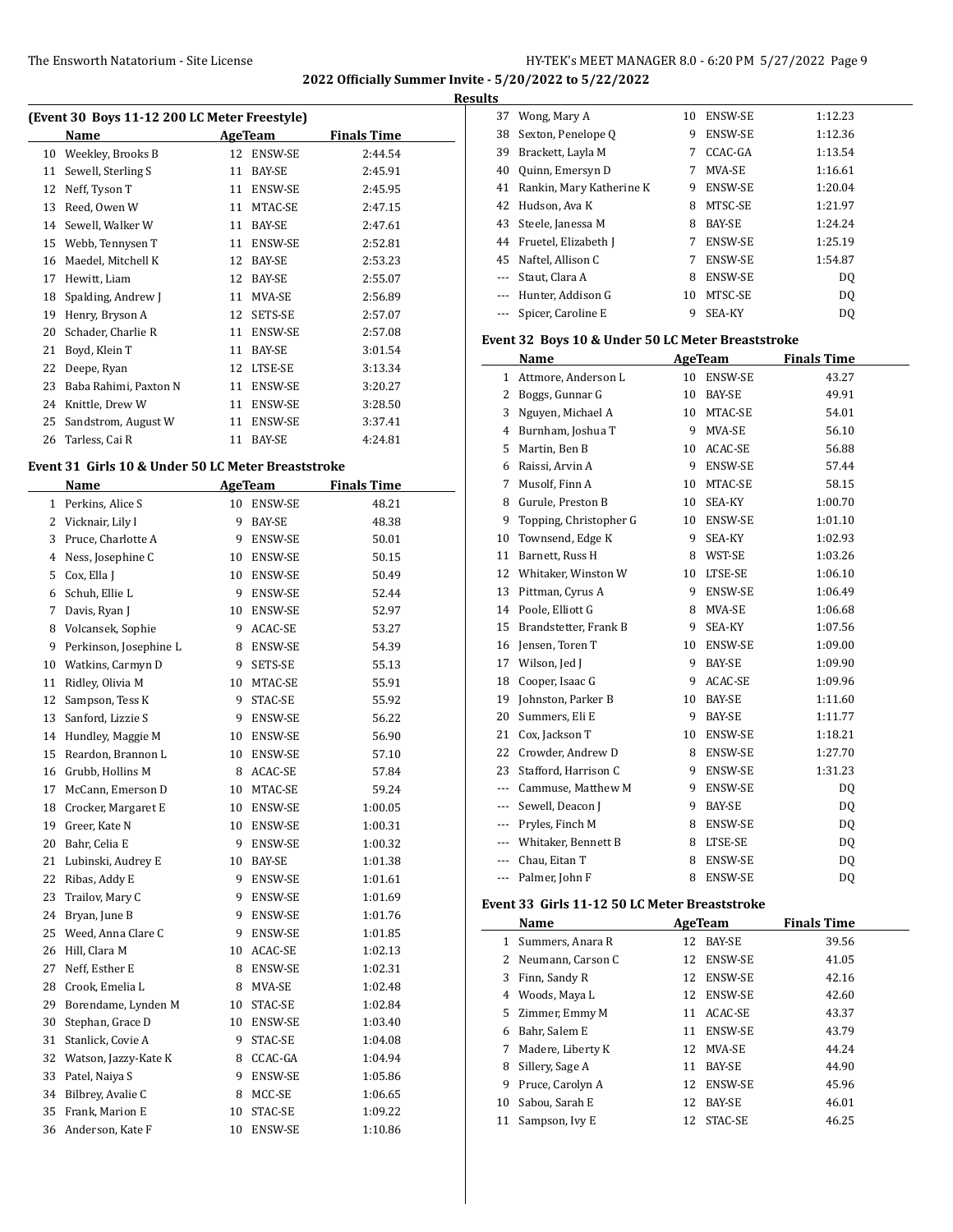#### **Results**

| (Event 33 Girls 11-12 50 LC Meter Breaststroke) |                           |         |                |                    |  |  |
|-------------------------------------------------|---------------------------|---------|----------------|--------------------|--|--|
|                                                 | Name                      | AgeTeam |                | <b>Finals Time</b> |  |  |
| 12                                              | May, Finley K             | 12      | BAY-SE         | 46.28              |  |  |
| 13                                              | McWilliams, Emily D       | 11      | <b>ENSW-SE</b> | 47.75              |  |  |
| 14                                              | Buchanan, Katherine L     | 12      | ACAC-SE        | 48.38              |  |  |
| 15                                              | Gill, Sadie R             | 12      | <b>ENSW-SE</b> | 48.69              |  |  |
| 16                                              | Martin, Lylah R           | 12      | ACAC-SE        | 49.92              |  |  |
| 17                                              | Jensen, Lena C            | 12      | ENSW-SE        | 50.27              |  |  |
| 18                                              | Riley, Katherine G        | 12      | ACAC-SE        | 50.44              |  |  |
| 19                                              | Walker, Morgan L          | 11      | ENSW-SE        | 52.53              |  |  |
| 20                                              | Mirzaie, Maddie J         | 12      | ENSW-SE        | 52.58              |  |  |
| 21                                              | Theobald, Rose D          | 11      | <b>ENSW-SE</b> | 52.60              |  |  |
| 22                                              | Robinson, Tessa L         | 11      | MTSC-SE        | 53.17              |  |  |
| 23                                              | Cooper, Scarlett R        | 11      | ACAC-SE        | 53.22              |  |  |
| 24                                              | Adams, Marley M           | 12      | MCC-SE         | 53.66              |  |  |
| 25                                              | Gonzales Easter, Malory J | 11      | <b>BAY-SE</b>  | 53.95              |  |  |
| 26                                              | Santola, Sophie K         | 12      | BAY-SE         | 56.16              |  |  |
| 27                                              | Slattery, Morgan J        | 11      | <b>BAY-SE</b>  | 56.63              |  |  |
| 28                                              | Eckerman, Sophia G        | 12      | MTSC-SE        | 56.88              |  |  |
| 29                                              | Spann, Brooklyn E         | 12      | <b>ENSW-SE</b> | 57.32              |  |  |
| 30                                              | Cox, Bella M              | 12      | BAY-SE         | 58.21              |  |  |
| 31                                              | Oneil, Rory K             | 11      | ACAC-SE        | 58.46              |  |  |
| 32                                              | Rossell, Sophie K         | 11      | ENSW-SE        | 58.98              |  |  |
| 33                                              | Fruetel, Virginia A       | 11      | <b>ENSW-SE</b> | 1:00.26            |  |  |
| 34                                              | Steele, Katelyn A         | 12      | BAY-SE         | 1:04.05            |  |  |
| 35                                              | Gingrow, Taylor E         | 12      | STAC-SE        | 1:04.92            |  |  |
| 36                                              | Bennett, Soknavi          | 11      | ENSW-SE        | 1:07.77            |  |  |
| 37                                              | Quiogue, Jennine C        | 11      | <b>ENSW-SE</b> | 1:11.02            |  |  |
| ---                                             | Robey, Scarlett A         | 12      | MTSC-SE        | DO.                |  |  |
| ---                                             | Pahlevani, Baran          | 11      | LTSE-SE        | DQ                 |  |  |
|                                                 |                           |         |                |                    |  |  |

#### **Event 34 Boys 11-12 50 LC Meter Breaststroke**

| Name |                      |    | <b>AgeTeam</b> | <b>Finals Time</b> |  |  |
|------|----------------------|----|----------------|--------------------|--|--|
| 1    | Yang, Edison L       | 12 | MSA-SE         | 35.51              |  |  |
| 2    | Crook, Mark R        | 12 | MVA-SE         | 40.51              |  |  |
| 3    | Horne, Wyatt A       | 12 | ENSW-SE        | 41.65              |  |  |
| 4    | Webb, Tennysen T     | 11 | ENSW-SE        | 44.73              |  |  |
| 5    | Blake, Noah P        | 11 | MCC-SE         | 45.62              |  |  |
| 6    | Bilbrey IV, Benton G | 12 | MCC-SE         | 46.14              |  |  |
| 7    | Parker, Cedric L     | 12 | MTSC-SE        | 46.27              |  |  |
| 8    | Poole, Barrett E     | 11 | MVA-SE         | 46.29              |  |  |
| 9    | Weekley, Brooks B    | 12 | ENSW-SE        | 47.34              |  |  |
| 10   | Butts, Bryant M      | 12 | ENSW-SE        | 47.96              |  |  |
| 11   | Carlson, Ty G        | 11 | <b>JAX-SE</b>  | 48.20              |  |  |
| 12   | Seessel, Henry S     | 11 | MTAC-SE        | 48.22              |  |  |
| 13   | Durand, Ricardo W    | 12 | LTSE-SE        | 48.33              |  |  |
| 14   | Weitkamp, Alp J      | 11 | ENSW-SE        | 48.89              |  |  |
| 15   | Jones, Kees E        | 11 | ENSW-SE        | 49.31              |  |  |
| 16   | Henry, Bryson A      | 12 | SETS-SE        | 49.65              |  |  |
| 17   | Jominy, Jacob H      | 11 | ENSW-SE        | 50.20              |  |  |
| 18   | Sewell, Walker W     | 11 | BAY-SE         | 50.45              |  |  |
| 19   | Boyd, Klein T        | 11 | <b>BAY-SE</b>  | 50.66              |  |  |
| 20   | Neff, Tyson T        | 11 | ENSW-SE        | 50.99              |  |  |
| 21   | Maedel, Mitchell K   | 12 | BAY-SE         | 51.21              |  |  |
| 22   | Spalding, Andrew J   | 11 | MVA-SE         | 53.02              |  |  |
| 23   | Tarless, Cai R       | 11 | BAY-SE         | 53.16              |  |  |
| 24   | Deepe, Ryan          | 12 | LTSE-SE        | 54.87              |  |  |
| 25   | Patterson, Kiptyn C  | 11 | MVA-SE         | 54.92              |  |  |

|    | 26 Schader, Charlie R     |    | 11 ENSW-SE     | 55.18   |
|----|---------------------------|----|----------------|---------|
|    | 27 Whitaker, Nathan B     | 11 | MTSC-SE        | 56.00   |
|    | 28 Lingerfelt, Gabe A     | 11 | WST-SE         | 56.96   |
| 29 | Knittle, Drew W           | 11 | ENSW-SE        | 58.73   |
|    | 30 Allen, Flynn J         |    | 11 WST-SE      | 59.92   |
|    | 31 Gingrow, John Thomas T |    | 11 STAC-SE     | 1:01.26 |
|    | 32 Davis, Cameron J       |    | <b>ENSW-SE</b> | 1:01.80 |

## **Event 35 Girls 10 & Under 100 LC Meter Backstroke**

|                                                                                                | Name                     |        | AgeTeam        | <b>Finals Time</b> |
|------------------------------------------------------------------------------------------------|--------------------------|--------|----------------|--------------------|
| 1                                                                                              | Moseng, Stella M         | 10     | ENSW-SE        | 1:24.74            |
| 2                                                                                              | Scoggin, Emma C          |        | 10 MTAC-SE     | 1:24.94            |
| 3                                                                                              | Volcansek, Sophie        | 9      | ACAC-SE        | 1:32.60            |
| 4                                                                                              | Hundley, Maggie M        |        | 10 ENSW-SE     | 1:37.08            |
| 5                                                                                              | McCann, Emerson D        |        | 10 MTAC-SE     | 1:38.89            |
| 6                                                                                              | Kolton, Brinkley J       | 10     | ENSW-SE        | 1:39.21            |
| 7                                                                                              | Ness, Josephine C        | 10     | <b>ENSW-SE</b> | 1:40.11            |
| 8                                                                                              | Martinez, Sophie E       |        | 10 CCAC-GA     | 1:40.36            |
| 9                                                                                              | Cox, Ella J              |        | 10 ENSW-SE     | 1:40.47            |
| 10                                                                                             | Perkins, Alice S         |        | 10 ENSW-SE     | 1:40.57            |
| 11                                                                                             | Pruce, Charlotte A       |        | 9 ENSW-SE      | 1:42.47            |
| 12                                                                                             | Sanford, Lizzie S        |        | 9 ENSW-SE      | 1:42.73            |
| 13                                                                                             | Reardon, Brannon L       | 10     | ENSW-SE        | 1:43.07            |
| 14                                                                                             | Sampson, Tess K          | 9      | STAC-SE        | 1:48.15            |
| 15                                                                                             | Stephan, Grace D         |        | 10 ENSW-SE     | 1:48.19            |
| 16                                                                                             | Perkinson, Josephine L   |        | 8 ENSW-SE      | 1:48.47            |
| 17                                                                                             | Watkins, Carmyn D        | 9      | SETS-SE        | 1:48.52            |
| 18                                                                                             | Grubb, Rhett E           |        | 10 ACAC-SE     | 1:50.74            |
| 19                                                                                             | Bryan, June B            | 9      | ENSW-SE        | 1:51.02            |
| 20                                                                                             | Schuh, Ellie L           | 9      | ENSW-SE        | 1:51.25            |
| 21                                                                                             | Grubb, Hollins M         |        | 8 ACAC-SE      | 1:51.31            |
| 22                                                                                             | Espinosa, Alanah         |        | 10 LTSE-SE     | 1:52.15            |
| 23                                                                                             | Neff, Esther E           |        | 8 ENSW-SE      | 1:54.56            |
| 24                                                                                             | Weed, Anna Clare C       |        | 9 ENSW-SE      | 1:55.03            |
| 25                                                                                             | Stanlick, Covie A        | 9      | STAC-SE        | 1:55.28            |
| 26                                                                                             | Crocker, Margaret E      |        | 10 ENSW-SE     | 1:56.23            |
| 27                                                                                             | Hill, Clara M            |        | 10 ACAC-SE     | 1:57.82            |
| 28                                                                                             | Greer, Kate N            |        | 10 ENSW-SE     | 1:57.97            |
| 29                                                                                             | Williams, Harper E       | 9      | <b>ENSW-SE</b> | 1:58.80            |
| 30                                                                                             | Lubinski, Audrey E       |        | 10 BAY-SE      | 1:58.81            |
| 31                                                                                             | Sexton, Penelope Q       |        | 9 ENSW-SE      | 2:01.00            |
| 32                                                                                             | Patel, Naiya S           | 9      | ENSW-SE        | 2:01.16            |
| 33                                                                                             | Borendame, Lynden M      | 10     | STAC-SE        | 2:03.45            |
| 34                                                                                             | Davis, Ryan J            |        | 10 ENSW-SE     | 2:03.47            |
| 35                                                                                             | Brackett, Layla M        | 7      | CCAC-GA        | 2:04.71            |
| 36                                                                                             | Frank, Marion E          | 10     | STAC-SE        | 2:06.27            |
| 37                                                                                             | Watson, Jazzy-Kate K     |        | 8 CCAC-GA      | 2:07.21            |
| 38                                                                                             | Rankin, Mary Katherine K |        | 9 ENSW-SE      | 2:13.17            |
| 39                                                                                             | Naftel, Allison C        | 7      | ENSW-SE        | 2:19.87            |
| 40                                                                                             | Spicer, Caroline E       |        | 9 SEA-KY       | 2:20.76            |
| $\frac{1}{2} \left( \frac{1}{2} \right) \left( \frac{1}{2} \right) \left( \frac{1}{2} \right)$ | Staut, Clara A           |        | 8 ENSW-SE      | DQ                 |
| $\cdots$                                                                                       | Fruetel, Elizabeth J     | 7      | ENSW-SE        | DQ                 |
| $\overline{a}$                                                                                 | Wong, Mary A             | $10\,$ | <b>ENSW-SE</b> | DQ                 |

### **Event 36 Boys 10 & Under 100 LC Meter Backstroke**

| Name                  | AgeTeam    | <b>Finals Time</b> |
|-----------------------|------------|--------------------|
| 1 Horne, Charlie O    | 10 ENSW-SE | 1:23.90            |
| 2 Attmore, Anderson L | 10 ENSW-SE | 1:26.46            |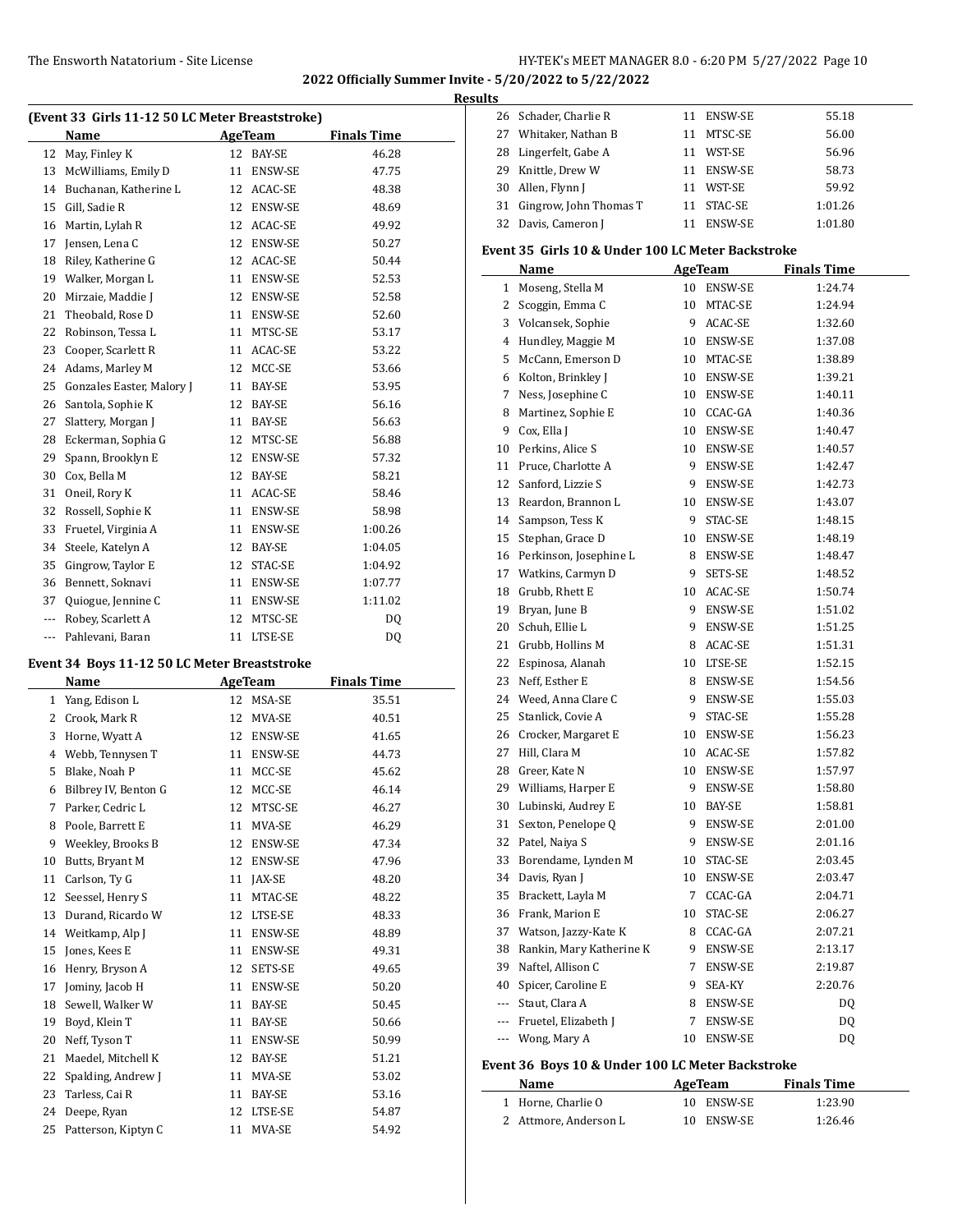--- Bennett, Soknavi 11 ENSW-SE DQ --- Mirzaie, Maddie J 12 ENSW-SE DQ

**Name Age Team Finals Time** 1 Yang, Edison L 12 MSA-SE 1:13.58 2 Quinn, Landon J 12 MVA-SE 1:14.45 3 Horne, Wyatt A 12 ENSW-SE 1:18.10 4 Volcansek, Dorian 11 ACAC-SE 1:18.80 5 Crook, Mark R 12 MVA-SE 1:19.51 6 Ceulemans, Warre 12 MTAC-SE 1:20.88 7 Blake, Noah P 11 MCC-SE 1:22.68 8 Galbreath, Zak S 12 ENSW-SE 1:23.95 9 Williams, Logan J 12 ACAC-SE 1:24.02 10 Stanlick, Nash C 12 STAC-SE 1:25.25 11 Sewell, Walker W 11 BAY-SE 1:25.63 12 Reed, Owen W 11 MTAC-SE 1:27.55 13 Madigan, Kyle W 11 MTAC-SE 1:27.78 14 Butts, Bryant M 12 ENSW-SE 1:28.85 15 Spalding, Andrew J 11 MVA-SE 1:28.92 16 Jones, Kees E 11 ENSW-SE 1:29.14 17 McCoy, Brayden J 11 MTAC-SE 1:29.59 18 Durand, Ricardo W 12 LTSE-SE 1:29.85 19 Boyd, Klein T 11 BAY-SE 1:29.87 20 Henry, Bryson A 12 SETS-SE 1:31.02 21 Maedel, Mitchell K 12 BAY-SE 1:33.26 22 Tabibiazar, Liam J 11 MCC-SE 1:34.07 23 Patterson, Kiptyn C 11 MVA-SE 1:34.19 24 Sewell, Sterling S 11 BAY-SE 1:34.69 25 Jominy, Jacob H 11 ENSW-SE 1:40.70 26 Davis, Cameron J 11 ENSW-SE 1:43.79 27 Hewitt, Liam 12 BAY-SE 1:44.78 28 Weitkamp, Alp J 11 ENSW-SE 1:45.47 29 Smith, Henry 11 LTSE-SE 1:48.09 30 Gingrow, John Thomas T 11 STAC-SE 1:53.32 31 Lingerfelt, Gabe A 11 WST-SE 2:04.24 --- Sandstrom, August W 11 ENSW-SE DQ --- Hardin, Ben 11 BAY-SE DQ

**Event 38 Boys 11-12 100 LC Meter Backstroke**

**2022 Officially Summer Invite - 5/20/2022 to 5/22/2022 Results**

| (Event 36 Boys 10 & Under 100 LC Meter Backstroke) |                                              |    |                |                    |  |  |
|----------------------------------------------------|----------------------------------------------|----|----------------|--------------------|--|--|
|                                                    | Name                                         |    | AgeTeam        | <b>Finals Time</b> |  |  |
| 3                                                  | McKinney, Baron B                            |    | 10 ENSW-SE     | 1:27.14            |  |  |
| 4                                                  | Hubbard, Keaton K                            | 9  | LTSE-SE        | 1:30.74            |  |  |
| 5                                                  | House, Zeki C                                |    | 10 MCC-SE      | 1:33.05            |  |  |
| 6                                                  | Boggs, Gunnar G                              |    | 10 BAY-SE      | 1:36.09            |  |  |
| 7                                                  | Nguyen, Michael A                            |    | 10 MTAC-SE     | 1:38.47            |  |  |
| 8                                                  | McInnes, Zack T                              |    | 10 SETS-SE     | 1:44.48            |  |  |
| 9                                                  | Burnham, Joshua T                            |    | 9 MVA-SE       | 1:44.94            |  |  |
| 10                                                 | Piennette, Caleb D                           | 7  | MCAL-SE        | 1:45.35            |  |  |
| 11                                                 | Raissi, Arvin A                              |    | 9 ENSW-SE      | 1:45.50            |  |  |
| 12                                                 | Jones, Schuyler L                            |    | 9 ENSW-SE      | 1:48.50            |  |  |
| 13                                                 | Summers, Eli E                               |    | 9 BAY-SE       | 1:49.35            |  |  |
| 14                                                 | Wilson, Jed J                                | 9  | BAY-SE         | 1:53.53            |  |  |
| 15                                                 | Brandstetter, Frank B                        | 9  | SEA-KY         | 1:57.69            |  |  |
| 16                                                 | Stolldorf, Augie A                           |    | 10 ENSW-SE     | 1:57.81            |  |  |
| 17                                                 | Phillips, Hal                                |    | 10 ENSW-SE     | 1:59.57            |  |  |
| 18                                                 | Blake, Luke E                                |    | 8 MCC-SE       | 2:00.60            |  |  |
| 19                                                 | Crowder, Andrew D                            | 8  | ENSW-SE        | 2:01.94            |  |  |
| 20                                                 | Townsend, Edge K                             | 9  | SEA-KY         | 2:02.75            |  |  |
| 21                                                 | Cooper, Isaac G                              | 9  | ACAC-SE        | 2:07.05            |  |  |
| 22                                                 | Whitaker, Bennett B                          | 8  | LTSE-SE        | 2:11.28            |  |  |
| 23                                                 | Chau, Eitan T                                |    | 8 ENSW-SE      | 2:13.74            |  |  |
| 24                                                 | Gurule, Preston B                            | 10 | SEA-KY         | 2:15.69            |  |  |
| 25                                                 | Stafford, Harrison C                         | 9  | ENSW-SE        | 2:25.18            |  |  |
| 26                                                 | Cox, Jackson T                               | 10 | ENSW-SE        | 2:28.30            |  |  |
| $\overline{a}$                                     | Volcansek, Mateo                             | 9  | ACAC-SE        | DQ                 |  |  |
| $\overline{a}$                                     | Rossell, Thomas P                            | 9  | <b>ENSW-SE</b> | DQ                 |  |  |
|                                                    | Event 37 Girls 11-12 100 LC Meter Backstroke |    |                |                    |  |  |
|                                                    | Name                                         |    | AgeTeam        | <b>Finals Time</b> |  |  |
| $\mathbf{1}$                                       | Kolton, Sloane E                             |    | 12 ENSW-SE     | 1:14.75            |  |  |
| 2                                                  | Woods, Maya L                                |    | 12 ENSW-SE     | 1:16.86            |  |  |
| 3                                                  | Schaefer, Jessi K                            |    | 12 ACAC-SE     | 1:20.25            |  |  |
| 4                                                  | Zimmer, Emmy M                               |    | 11 ACAC-SE     | 1:23.53            |  |  |
| 5                                                  | McWilliams, Emily D                          |    | 11 ENSW-SE     | 1:24.46            |  |  |
| 6                                                  | Hill, Hallie M                               | 12 | ACAC-SE        | 1:26.11            |  |  |
| 7                                                  | Sampson, Ivy E                               | 12 | STAC-SE        | 1:26.29            |  |  |

8 Bahr, Salem E 11 ENSW-SE 1:26.63 9 Ruth, Nissa D 11 BAY-SE 1:28.36 10 Kaye, Alex K 12 ACAC-SE 1:32.92 11 Kidd, Olivia G 12 MTSC-SE 1:33.40 12 Slattery, Morgan J 11 BAY-SE 1:33.56 13 Robinson, Tessa L 11 MTSC-SE 1:37.64 14 Townsend, Aurellia J 11 SEA-KY 1:40.21 15 Eckerman, Sophia G 12 MTSC-SE 1:43.10 16 Cox, Bella M 12 BAY-SE 1:43.81 17 Oneil, Rory K 11 ACAC-SE 1:46.68 18 Gonzales Easter, Malory J 11 BAY-SE 1:47.09 19 Grubb, Gretchen M 11 ACAC-SE 1:47.35 20 Theobald, Rose D 11 ENSW-SE 1:51.05 21 Spann, Brooklyn E 12 ENSW-SE 1:51.45 22 Gingrow, Taylor E 12 STAC-SE 1:52.89 23 Cooper, Scarlett R 11 ACAC-SE 1:54.64 24 Rossell, Sophie K 11 ENSW-SE 2:05.38 25 Quiogue, Jennine C 11 ENSW-SE 2:09.59 --- Walker, Morgan L 11 ENSW-SE DQ --- Pahlevani, Baran 11 LTSE-SE DQ

#### **Event 39 Girls 10 & Under 50 LC Meter Freestyle**

| Name |                        |    | AgeTeam        | <b>Finals Time</b> |  |  |
|------|------------------------|----|----------------|--------------------|--|--|
| 1    | Scoggin, Emma C        | 10 | MTAC-SE        | 33.76              |  |  |
| 2    | Moseng, Stella M       | 10 | ENSW-SE        | 34.96              |  |  |
| 3    | Vicknair, Lily I       | 9  | BAY-SE         | 37.13              |  |  |
| 4    | Volcansek, Sophie      | 9  | ACAC-SE        | 37.65              |  |  |
| 5    | Perkins, Alice S       | 10 | <b>ENSW-SE</b> | 38.49              |  |  |
| 6    | Ness, Josephine C      | 10 | <b>ENSW-SE</b> | 38.88              |  |  |
| 7    | Reardon, Brannon L     | 10 | ENSW-SE        | 39.17              |  |  |
| 8    | Hundley, Maggie M      | 10 | <b>ENSW-SE</b> | 39.36              |  |  |
| 9    | Kolton, Brinkley J     | 10 | <b>ENSW-SE</b> | 39.53              |  |  |
| 10   | Schuh, Ellie L         | 9  | <b>ENSW-SE</b> | 39.70              |  |  |
| 11   | Davis, Ryan J          | 10 | <b>ENSW-SE</b> | 40.04              |  |  |
| 12   | Perkinson, Josephine L | 8  | <b>ENSW-SE</b> | 40.11              |  |  |
| 13   | Martinez, Sophie E     | 10 | CCAC-GA        | 40.14              |  |  |
| 14   | Watkins, Carmyn D      | 9  | SETS-SE        | 40.21              |  |  |
| 15   | McCoy, Anna C          | 9  | MTAC-SE        | 40.40              |  |  |
| 16   | Cox, Ella J            | 10 | <b>ENSW-SE</b> | 40.55              |  |  |
| 17   | Sanford, Lizzie S      | 9  | <b>ENSW-SE</b> | 40.90              |  |  |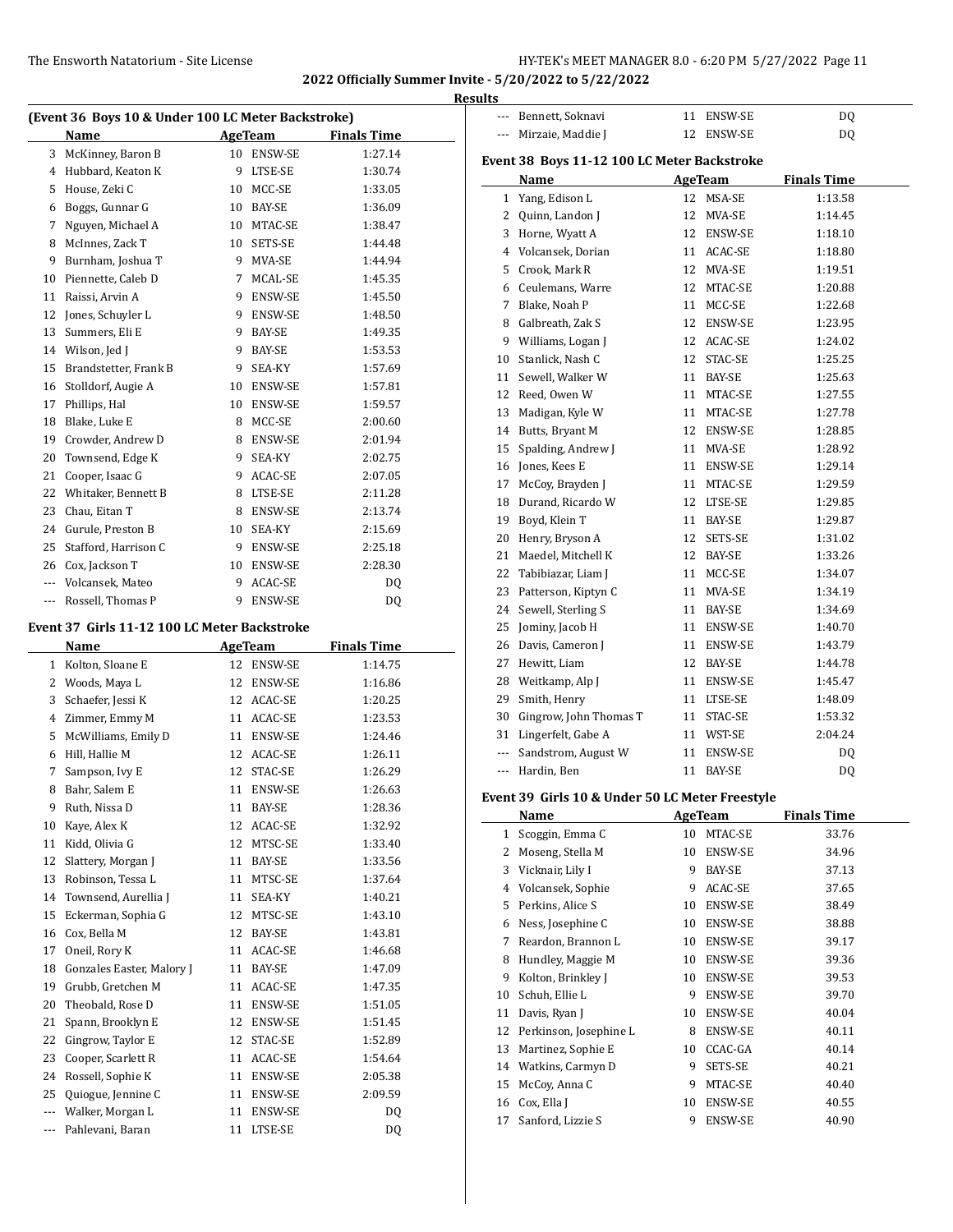## The Ensworth Natatorium - Site License **HY-TEK's MEET MANAGER 8.0 - 6:20 PM 5/27/2022** Page 12

**2022 Officially Summer Invite - 5/20/2022 to 5/22/2022 Results**

| (Event 39 Girls 10 & Under 50 LC Meter Freestyle) |                          |   |                |                    |  |
|---------------------------------------------------|--------------------------|---|----------------|--------------------|--|
|                                                   | Name                     |   | <b>AgeTeam</b> | <b>Finals Time</b> |  |
| 18                                                | Pruce, Charlotte A       |   | 9 ENSW-SE      | 41.31              |  |
| 19                                                | Grubb, Rhett E           |   | 10 ACAC-SE     | 41.55              |  |
| 20                                                | McCann, Emerson D        |   | 10 MTAC-SE     | 42.23              |  |
| 21                                                | Grubb, Hollins M         |   | 8 ACAC-SE      | 43.90              |  |
| 22                                                | Lubinski, Audrey E       |   | 10 BAY-SE      | 43.95              |  |
| 23                                                | Sampson, Tess K          | 9 | STAC-SE        | 44.06              |  |
| 24                                                | Trailov, Mary C          |   | 9 ENSW-SE      | 44.12              |  |
| 25                                                | Weed, Anna Clare C       |   | 9 ENSW-SE      | 44.52              |  |
| 26                                                | Bryan, June B            |   | 9 ENSW-SE      | 44.69              |  |
| 27                                                | Ridley, Olivia M         |   | 10 MTAC-SE     | 44.83              |  |
| 28                                                | Ribas, Addy E            |   | 9 ENSW-SE      | 45.18              |  |
| 29                                                | Stephan, Grace D         |   | 10 ENSW-SE     | 45.81              |  |
| 30                                                | Borendame, Lynden M      |   | 10 STAC-SE     | 45.91              |  |
| 31                                                | Stanlick, Covie A        |   | 9 STAC-SE      | 46.24              |  |
| 32                                                | Neff, Esther E           |   | 8 ENSW-SE      | 47.18              |  |
| 33                                                | Espinosa, Alanah         |   | 10 LTSE-SE     | 47.21              |  |
| 34                                                | Bahr, Celia E            |   | 9 ENSW-SE      | 49.78              |  |
| 35                                                | Crook, Emelia L          | 8 | MVA-SE         | 50.58              |  |
| 36                                                | Brackett, Layla M        |   | 7 CCAC-GA      | 51.12              |  |
| 37                                                | Sexton, Penelope Q       |   | 9 ENSW-SE      | 51.21              |  |
| 38                                                | Spicer, Caroline E       |   | 9 SEA-KY       | 51.36              |  |
| 39                                                | Williams, Harper E       | 9 | ENSW-SE        | 51.89              |  |
| 40                                                | Watson, Jazzy-Kate K     |   | 8 CCAC-GA      | 52.29              |  |
| 41                                                | Crocker, Margaret E      |   | 10 ENSW-SE     | 52.50              |  |
| 42                                                | Greer, Kate N            |   | 10 ENSW-SE     | 52.62              |  |
| 43                                                | Wong, Mary A             |   | 10 ENSW-SE     | 52.79              |  |
| 44                                                | Patel, Naiya S           |   | 9 ENSW-SE      | 53.45              |  |
| 45                                                | Frank, Marion E          |   | 10 STAC-SE     | 55.84              |  |
| 46                                                | Quinn, Emersyn D         | 7 | MVA-SE         | 56.75              |  |
| 47                                                | Bilbrey, Avalie C        | 8 | MCC-SE         | 56.94              |  |
| 48                                                | Fruetel, Elizabeth J     | 7 | ENSW-SE        | 56.95              |  |
| 49                                                | Staut, Clara A           |   | 8 ENSW-SE      | 57.50              |  |
| 50                                                | Naftel, Allison C        |   | 7 ENSW-SE      | 1:00.61            |  |
| 51                                                | Anderson, Kate F         |   | 10 ENSW-SE     | 1:01.05            |  |
| 52                                                | Hudson, Ava K            |   | 8 MTSC-SE      | 1:03.12            |  |
| 53                                                | Steele, Janessa M        | 8 | BAY-SE         | 1:03.27            |  |
| 54                                                | Rankin, Mary Katherine K | 9 | ENSW-SE        | 1:03.70            |  |
| $\frac{1}{2}$                                     | Hunter, Addison G        |   | 10 MTSC-SE     | DQ                 |  |
|                                                   |                          |   |                |                    |  |

# **Event 40 Boys 10 & Under 50 LC Meter Freestyle**

|    | Name                   |    | AgeTeam        | <b>Finals Time</b> |  |
|----|------------------------|----|----------------|--------------------|--|
| 1  | Attmore, Anderson L    | 10 | <b>ENSW-SE</b> | 33.53              |  |
| 2  | McKinney, Baron B      | 10 | ENSW-SE        | 35.52              |  |
| 3  | House, Zeki C          | 10 | MCC-SE         | 36.12              |  |
| 4  | Martin, Ben B          | 10 | ACAC-SE        | 36.55              |  |
| 5  | Hubbard, Keaton K      | 9  | LTSE-SE        | 37.02              |  |
| 6  | Pittman, Cyrus A       | 9  | <b>ENSW-SE</b> | 37.11              |  |
| 7  | Nguyen, Michael A      | 10 | MTAC-SE        | 38.14              |  |
| 8  | Volcansek, Mateo       | 9  | ACAC-SE        | 38.30              |  |
| 9  | Boggs, Gunnar G        | 10 | <b>BAY-SE</b>  | 38.52              |  |
| 10 | Musolf, Finn A         | 10 | MTAC-SE        | 38.90              |  |
| 11 | Topping, Christopher G | 10 | <b>ENSW-SE</b> | 40.18              |  |
| 12 | Phillips, Hal          | 10 | <b>ENSW-SE</b> | 40.55              |  |
| 13 | Piennette, Caleb D     | 7  | MCAL-SE        | 41.44              |  |
| 14 | Whitaker, Winston W    | 10 | LTSE-SE        | 42.08              |  |
| 15 | McInnes, Zack T        | 10 | SETS-SE        | 42.21              |  |

| 16 | Johnston, Parker B    | 10 | BAY-SE  | 42.29   |
|----|-----------------------|----|---------|---------|
| 17 | Burnham, Joshua T     | 9  | MVA-SE  | 42.53   |
| 18 | Jones, Schuyler L     | 9  | ENSW-SE | 42.99   |
| 19 | Stolldorf, Augie A    | 10 | ENSW-SE | 43.29   |
| 20 | Raissi, Arvin A       | 9  | ENSW-SE | 44.43   |
| 21 | Townsend, Edge K      | 9  | SEA-KY  | 44.70   |
| 22 | Jensen, Toren T       | 10 | ENSW-SE | 45.00   |
| 23 | Barnett, Russ H       | 8  | WST-SE  | 45.37   |
| 24 | Poole, Elliott G      | 8  | MVA-SE  | 45.65   |
| 25 | Brandstetter, Frank B | 9  | SEA-KY  | 46.15   |
| 26 | Palmer, John F        | 8  | ENSW-SE | 46.70   |
| 27 | Summers, Eli E        | 9  | BAY-SE  | 46.95   |
| 28 | Rossell, Thomas P     | 9  | ENSW-SE | 48.55   |
| 29 | Cooper, Isaac G       | 9  | ACAC-SE | 48.72   |
| 30 | Wilson, Jed J         | 9  | BAY-SE  | 49.78   |
| 31 | Whitaker, Bennett B   | 8  | LTSE-SE | 52.04   |
| 32 | Blake, Luke E         | 8  | MCC-SE  | 53.96   |
| 33 | Gurule, Preston B     | 10 | SEA-KY  | 55.02   |
| 34 | Sewell, Deacon J      | 9  | BAY-SE  | 55.49   |
| 35 | Crowder, Andrew D     | 8  | ENSW-SE | 56.45   |
| 36 | Cox, Jackson T        | 10 | ENSW-SE | 58.36   |
| 37 | Stafford, Harrison C  | 9  | ENSW-SE | 59.38   |
| 38 | Chau, Eitan T         | 8  | ENSW-SE | 1:01.85 |
| 39 | Cammuse, Matthew M    | 9  | ENSW-SE | 1:02.71 |
| 40 | Pryles, Finch M       | 8  | ENSW-SE | 1:13.32 |
| 41 | Sewell, Archer L      | 6  | BAY-SE  | 1:23.81 |
|    |                       |    |         |         |

# **Event 41 Girls 11-12 50 LC Meter Freestyle**

|    | Name                  |    | <b>AgeTeam</b> | <b>Finals Time</b> |
|----|-----------------------|----|----------------|--------------------|
| 1  | Summers, Anara R      | 12 | <b>BAY-SE</b>  | 31.30              |
| 2  | Finn, Sandy R         | 12 | ENSW-SE        | 31.54              |
| 3  | Kolton, Sloane E      | 12 | ENSW-SE        | 31.70              |
| 4  | Woods, Maya L         | 12 | <b>ENSW-SE</b> | 32.19              |
| 5  | Schaefer, Jessi K     | 12 | ACAC-SE        | 33.16              |
| 6  | Buchanan, Katherine L | 12 | ACAC-SE        | 33.25              |
| 7  | Neumann, Carson C     | 12 | <b>ENSW-SE</b> | 33.32              |
| 8  | Madere, Liberty K     | 12 | MVA-SE         | 33.39              |
| 9  | Sabou, Sarah E        | 12 | BAY-SE         | 33.62              |
| 10 | Sillery, Sage A       | 11 | <b>BAY-SE</b>  | 34.12              |
| 11 | Bahr, Salem E         | 11 | ENSW-SE        | 34.43              |
| 12 | McWilliams, Emily D   | 11 | ENSW-SE        | 34.63              |
| 13 | Ruth, Nissa D         | 11 | <b>BAY-SE</b>  | 34.83              |
| 14 | Hill, Hallie M        | 12 | ACAC-SE        | 35.01              |
| 15 | Gill, Sadie R         | 12 | <b>ENSW-SE</b> | 35.31              |
| 16 | Adams, Marley M       | 12 | MCC-SE         | 35.93              |
| 17 | Kidd, Olivia G        | 12 | MTSC-SE        | 36.22              |
| 18 | Riley, Katherine G    | 12 | ACAC-SE        | 36.43              |
| 19 | May, Finley K         | 12 | BAY-SE         | 36.66              |
| 20 | Kaye, Alex K          | 12 | ACAC-SE        | 36.85              |
| 21 | Pruce, Carolyn A      | 12 | ENSW-SE        | 37.20              |
| 22 | Martin, Lylah R       | 12 | ACAC-SE        | 37.27              |
| 23 | Jensen, Lena C        | 12 | ENSW-SE        | 37.55              |
| 24 | Sampson, Ivy E        | 12 | STAC-SE        | 37.75              |
| 25 | Corley, Kinsley       | 11 | LTSE-SE        | 37.77              |
| 26 | Slattery, Morgan J    | 11 | BAY-SE         | 37.82              |
| 27 | Cox, Bella M          | 12 | <b>BAY-SE</b>  | 39.24              |
| 28 | Oneil, Rory K         | 11 | ACAC-SE        | 39.59              |
| 29 | Grubb, Gretchen M     | 11 | <b>ACAC-SE</b> | 39.63              |
|    |                       |    |                |                    |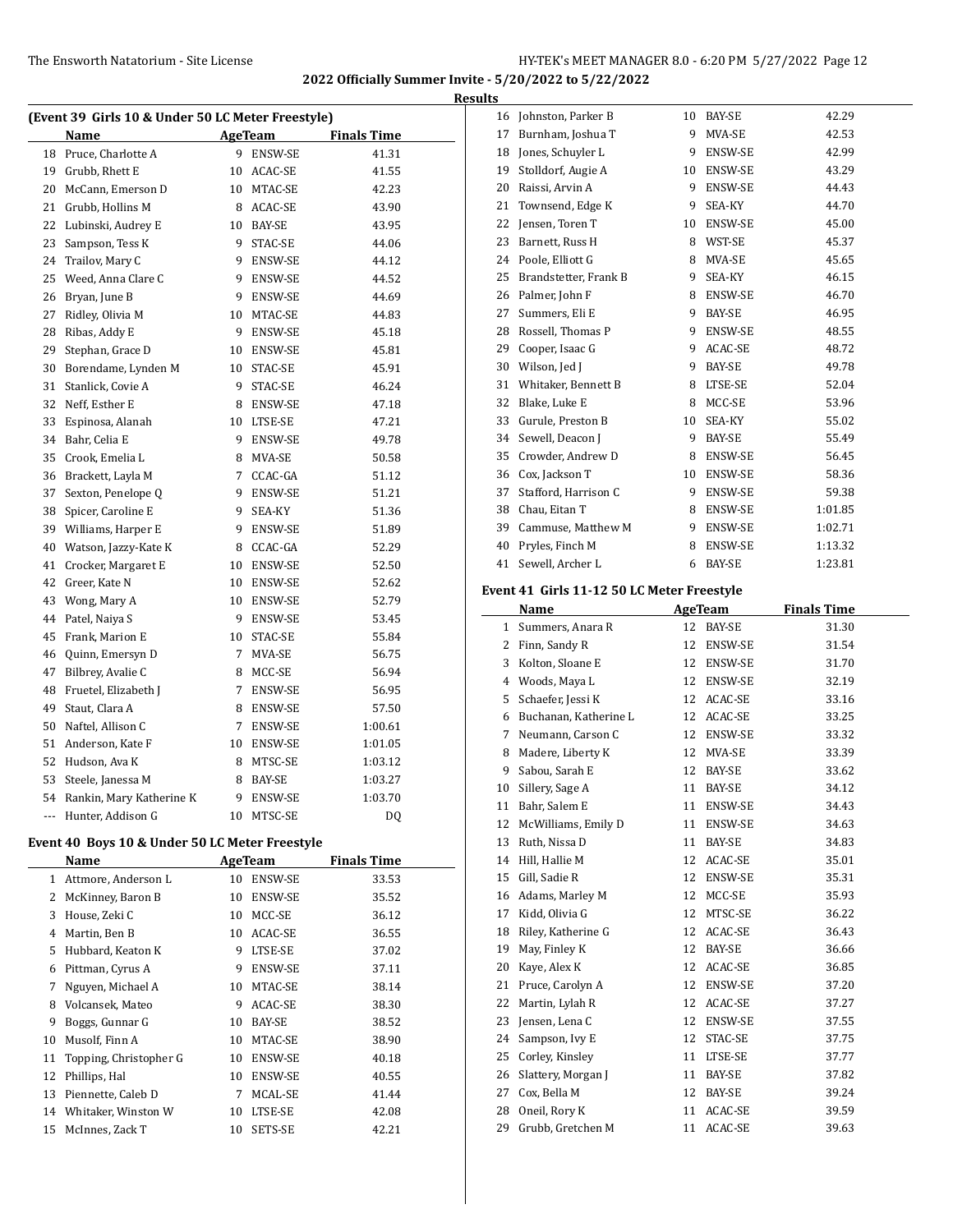### The Ensworth Natatorium - Site License **HY-TEK's MEET MANAGER 8.0 - 6:20 PM 5/27/2022** Page 13

**2022 Officially Summer Invite - 5/20/2022 to 5/22/2022**

| (Event 41 Girls 11-12 50 LC Meter Freestyle) |                      |    |                |                    |  |  |  |
|----------------------------------------------|----------------------|----|----------------|--------------------|--|--|--|
|                                              | Name                 |    | AgeTeam        | <b>Finals Time</b> |  |  |  |
| 30                                           | Townsend, Aurellia J | 11 | <b>SEA-KY</b>  | 40.76              |  |  |  |
| 31                                           | Fruetel, Virginia A  | 11 | <b>ENSW-SE</b> | 41.82              |  |  |  |
| 32                                           | Robey, Scarlett A    | 12 | MTSC-SE        | 42.05              |  |  |  |
| 33                                           | Cooper, Scarlett R   | 11 | ACAC-SE        | 42.40              |  |  |  |
| 34                                           | Theobald, Rose D     | 11 | <b>ENSW-SE</b> | 43.14              |  |  |  |
| 35                                           | Gingrow, Taylor E    | 12 | STAC-SE        | 43.51              |  |  |  |
| 36                                           | Rossell, Sophie K    | 11 | <b>ENSW-SE</b> | 45.55              |  |  |  |
| 37                                           | Walker, Morgan L     | 11 | <b>ENSW-SE</b> | 45.86              |  |  |  |
| 38                                           | Spann, Brooklyn E    | 12 | <b>ENSW-SE</b> | 45.95              |  |  |  |
| 39                                           | Mirzaie, Maddie J    | 12 | <b>ENSW-SE</b> | 48.98              |  |  |  |
| 40                                           | Steele, Katelyn A    | 12 | BAY-SE         | 50.25              |  |  |  |
| 41                                           | Bennett, Soknavi     | 11 | <b>ENSW-SE</b> | 51.41              |  |  |  |
| 42                                           | Pahlevani, Baran     | 11 | LTSE-SE        | 53.72              |  |  |  |
| 43                                           | Quiogue, Jennine C   | 11 | <b>ENSW-SE</b> | 54.23              |  |  |  |
|                                              |                      |    |                |                    |  |  |  |

#### **Event 42 Boys 11-12 50 LC Meter Freestyle**

|     | Name                      |    | <b>AgeTeam</b> | <b>Finals Time</b> |
|-----|---------------------------|----|----------------|--------------------|
|     | 1 Crook, Mark R           | 12 | MVA-SE         | 29.90              |
| 2   | Galbreath, Zak S          | 12 | <b>ENSW-SE</b> | 31.31              |
| 3   | Blake, Noah P             | 11 | MCC-SE         | 31.39              |
| 4   | Bilbrey IV, Benton G      | 12 | MCC-SE         | 31.82              |
| 5   | Quinn, Landon J           | 12 | MVA-SE         | 31.83              |
| 6   | Volcansek, Dorian         | 11 | ACAC-SE        | 32.35              |
| 7   | Williams, Logan J         | 12 | ACAC-SE        | 32.63              |
| 8   | Weekley, Brooks B         | 12 | ENSW-SE        | 32.65              |
| 9   | Stanlick, Nash C          | 12 | STAC-SE        | 32.82              |
|     | 10 Ceulemans, Warre       | 12 | MTAC-SE        | 33.29              |
|     | 11 Parker, Cedric L       | 12 | MTSC-SE        | 33.56              |
|     | 12 Carlson, Ty G          | 11 | JAX-SE         | 33.59              |
| 13  | Madigan, Kyle W           | 11 | MTAC-SE        | 33.62              |
|     | 14 Hardin, Ben            | 11 | BAY-SE         | 33.72              |
|     | 15 Poole, Barrett E       | 11 | MVA-SE         | 34.16              |
| 16  | Butts, Bryant M           | 12 | ENSW-SE        | 34.19              |
|     | 17 Webb, Tennysen T       | 11 | ENSW-SE        | 34.23              |
|     | 18 Seessel, Henry S       | 11 | MTAC-SE        | 34.58              |
|     | 19 Durand, Ricardo W      | 12 | LTSE-SE        | 34.79              |
| 20  | Sewell, Walker W          | 11 | BAY-SE         | 34.86              |
| *21 | Sewell, Sterling S        | 11 | BAY-SE         | 35.30              |
| *21 | Maedel, Mitchell K        | 12 | BAY-SE         | 35.30              |
| 23  | Patterson, Kiptyn C       | 11 | MVA-SE         | 35.47              |
| 24  | Reed, Owen W              | 11 | MTAC-SE        | 35.72              |
| 25  | Neff, Tyson T             | 11 | ENSW-SE        | 36.32              |
| 26  | Jones, Kees E             | 11 | ENSW-SE        | 36.33              |
| 27  | Davis, Cameron J          | 11 | ENSW-SE        | 37.05              |
|     | 28 Boyd, Klein T          | 11 | BAY-SE         | 37.54              |
| 29  | Schader, Charlie R        |    | 11 ENSW-SE     | 37.55              |
| 30  | Spalding, Andrew J        | 11 | MVA-SE         | 37.71              |
| 31  | Baba Rahimi, Paxton N     | 11 | ENSW-SE        | 37.99              |
| 32  | Deepe, Ryan               | 12 | LTSE-SE        | 38.00              |
| 33  | Hewitt, Liam              | 12 | BAY-SE         | 38.39              |
| 34  | Tabibiazar, Liam J        | 11 | MCC-SE         | 39.41              |
|     | 35 Whitaker, Nathan B     | 11 | MTSC-SE        | 39.50              |
| 36  | Allen, Flynn J            |    | 11 WST-SE      | 40.34              |
| 37  | Jominy, Jacob H           |    | 11 ENSW-SE     | 40.61              |
|     | 38 Gingrow, John Thomas T | 11 | STAC-SE        | 41.86              |
| 39  | Knittle, Drew W           | 11 | <b>ENSW-SE</b> | 43.24              |

| <b>Results</b> |                        |    |            |       |  |
|----------------|------------------------|----|------------|-------|--|
|                | 40 Smith, Henry        |    | 11 LTSE-SE | 43.81 |  |
|                | 41 Weitkamp, Alp J     | 11 | ENSW-SE    | 45.22 |  |
|                | 42 Sandstrom, August W | 11 | ENSW-SE    | 46.30 |  |
|                | 43 Lingerfelt, Gabe A  | 11 | WST-SE     | 50.18 |  |
|                | 44 Tarless, Cai R      | 11 | BAY-SE     | 52.27 |  |
|                |                        |    |            |       |  |

## **Event 43 Girls 10 & Under 50 LC Meter Butterfly**

|              | <u>Name</u>              | <b>AgeTeam</b> |                | <b>Finals Time</b> |
|--------------|--------------------------|----------------|----------------|--------------------|
| $\mathbf{1}$ | Scoggin, Emma C          | 10             | MTAC-SE        | 36.05              |
| 2            | Moseng, Stella M         |                | 10 ENSW-SE     | 40.09              |
| 3            | Hundley, Maggie M        |                | 10 ENSW-SE     | 44.19              |
| 4            | Ness, Josephine C        |                | 10 ENSW-SE     | 44.45              |
| 5            | Perkins, Alice S         |                | 10 ENSW-SE     | 44.98              |
| 6            | Vicknair, Lily I         |                | 9 BAY-SE       | 45.08              |
| 7            | McCoy, Anna C            |                | 9 MTAC-SE      | 47.30              |
| 8            | Kolton, Brinkley J       |                | 10 ENSW-SE     | 47.82              |
| 9            | Pruce, Charlotte A       |                | 9 ENSW-SE      | 49.56              |
| 10           | Perkinson, Josephine L   |                | 8 ENSW-SE      | 50.03              |
| 11           | Cox, Ella J              |                | 10 ENSW-SE     | 51.47              |
| 12           | Davis, Ryan J            |                | 10 ENSW-SE     | 51.81              |
| 13           | McCann, Emerson D        |                | 10 MTAC-SE     | 52.23              |
| 14           | Martinez, Sophie E       |                | 10 CCAC-GA     | 53.28              |
| 15           | Sampson, Tess K          | 9              | STAC-SE        | 53.47              |
| 16           | Sanford, Lizzie S        | 9              | ENSW-SE        | 53.53              |
| 17           | Ribas, Addy E            |                | 9 ENSW-SE      | 53.79              |
| 18           | Staut, Hailey M          |                | 10 ENSW-SE     | 54.80              |
| 19           | Crocker, Margaret E      |                | 10 ENSW-SE     | 55.12              |
| 20           | Grubb, Hollins M         |                | 8 ACAC-SE      | 57.27              |
| 21           | Schuh, Ellie L           |                | 9 ENSW-SE      | 57.91              |
| 22           | Hill, Clara M            |                | 10 ACAC-SE     | 58.08              |
| 23           | Grubb, Rhett E           |                | 10 ACAC-SE     | 58.18              |
| 24           | Ridley, Olivia M         |                | 10 MTAC-SE     | 1:00.19            |
| $*25$        | Weed, Anna Clare C       |                | 9 ENSW-SE      | 1:03.87            |
| $*25$        | Stanlick, Covie A        |                | 9 STAC-SE      | 1:03.87            |
| 27           | Bahr, Celia E            | 9              | ENSW-SE        | 1:04.19            |
| 28           | Greer, Kate N            |                | 10 ENSW-SE     | 1:04.85            |
| 29           | Williams, Harper E       |                | 9 ENSW-SE      | 1:05.94            |
| 30           | Patel, Naiya S           |                | 9 ENSW-SE      | 1:06.24            |
| 31           | Crook, Emelia L          | 8              | MVA-SE         | 1:06.53            |
| 32           | Staut, Clara A           | 8              | ENSW-SE        | 1:08.66            |
| 33           | Trailov, Mary C          |                | 9 ENSW-SE      | 1:10.87            |
| 34           | Sexton, Penelope Q       |                | 9 ENSW-SE      | 1:12.69            |
| 35           | Anderson, Kate F         |                | 10 ENSW-SE     | 1:18.26            |
| 36           | Rankin, Mary Katherine K |                | 9 ENSW-SE      | 1:19.39            |
| 37           | Fruetel, Elizabeth J     |                | 7 ENSW-SE      | 1:19.50            |
| ---          | Stephan, Grace D         |                | 10 ENSW-SE     | DQ                 |
| $---$        | Steele, Janessa M        |                | 8 BAY-SE       | DQ                 |
|              | --- Wong, Mary A         | 10             | ENSW-SE        | DQ                 |
|              | --- Bryan, June B        | 9              | <b>ENSW-SE</b> | DQ                 |

### **Event 44 Boys 10 & Under 50 LC Meter Butterfly**

 $\frac{1}{2}$ 

|   | Name                | AgeTeam |                | <b>Finals Time</b> |
|---|---------------------|---------|----------------|--------------------|
|   | Horne, Charlie O    | 10      | <b>ENSW-SE</b> | 36.90              |
|   | 2 McKinney, Baron B | 10      | <b>ENSW-SE</b> | 37.82              |
| 3 | House, Zeki C       | 10      | MCC-SE         | 37.84              |
| 4 | Boggs, Gunnar G     | 10      | <b>BAY-SE</b>  | 42.38              |
|   | 5 Volcansek, Mateo  | 9       | ACAC-SE        | 42.60              |
|   | Musolf, Finn A      | 10      | MTAC-SE        | 45.36              |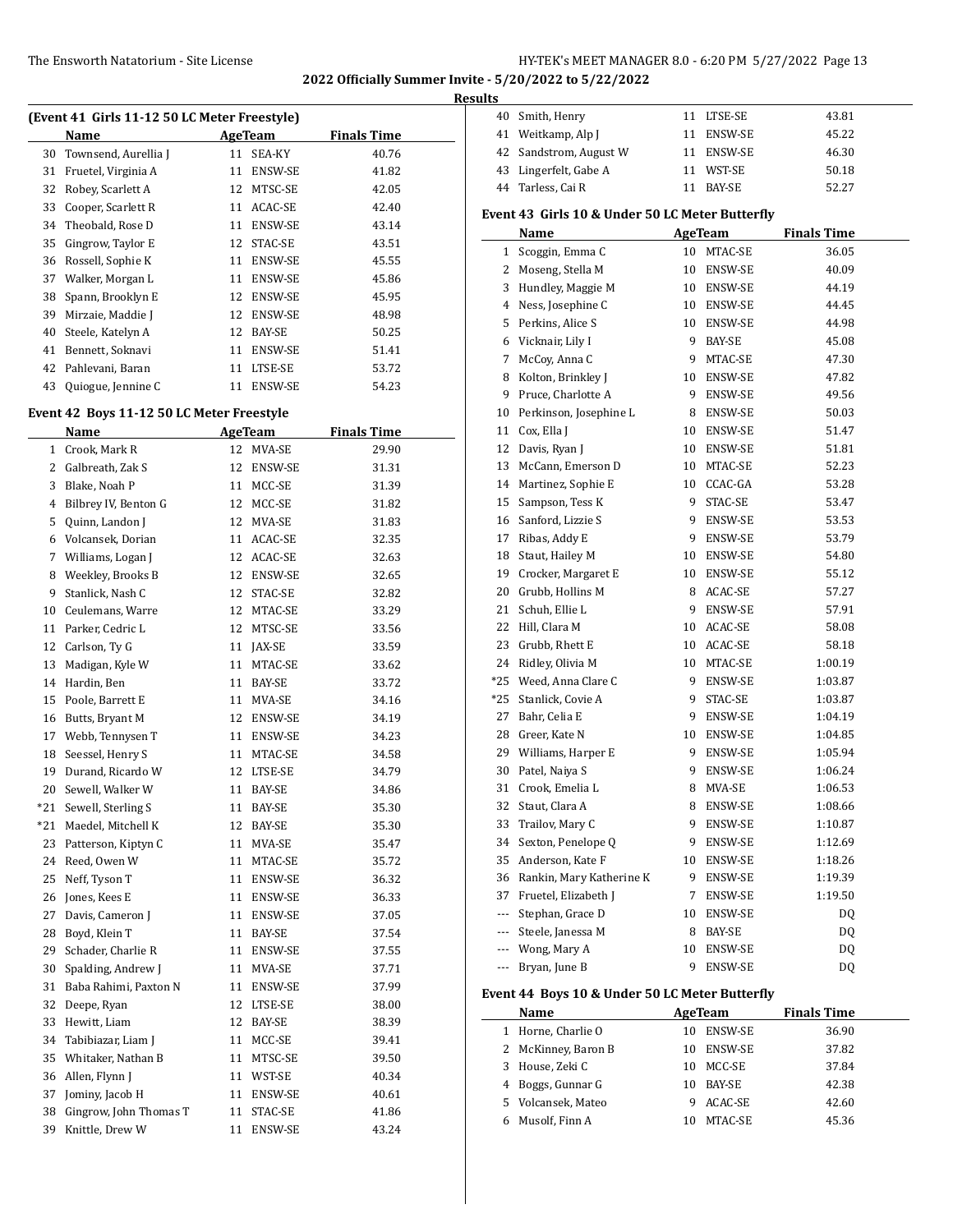| (Event 44 Boys 10 & Under 50 LC Meter Butterfly) |                                            |          |                    |                    |  |
|--------------------------------------------------|--------------------------------------------|----------|--------------------|--------------------|--|
|                                                  | Name                                       |          | <b>AgeTeam</b>     | <b>Finals Time</b> |  |
| 7                                                | Nguyen, Michael A                          |          | 10 MTAC-SE         | 46.00              |  |
|                                                  | 8 Martin, Ben B                            |          | 10 ACAC-SE         | 46.44              |  |
|                                                  | 9 Topping, Christopher G                   |          | 10 ENSW-SE         | 47.57              |  |
|                                                  | 10 Raissi, Arvin A                         |          | 9 ENSW-SE          | 53.26              |  |
|                                                  | 11 Johnston, Parker B                      |          | 10 BAY-SE          | 53.80              |  |
|                                                  | 12 Brandstetter, Frank B                   | 9        | SEA-KY             | 55.26              |  |
|                                                  | 13 McInnes, Zack T                         | 10       | SETS-SE            | 55.68              |  |
|                                                  | 14 Jones, Schuyler L                       |          | 9 ENSW-SE          | 56.12              |  |
| 15                                               | Phillips, Hal                              |          | 10 ENSW-SE         | 56.65              |  |
|                                                  | 16 Pittman, Cyrus A                        |          | 9 ENSW-SE          | 58.82              |  |
| 17                                               | Jensen, Toren T                            |          | 10 ENSW-SE         | 59.63              |  |
|                                                  | 18 Barnett, Russ H                         |          | 8 WST-SE           | 1:01.31            |  |
|                                                  | 19 Rossell, Thomas P                       |          | 9 ENSW-SE          | 1:05.52            |  |
|                                                  | 20 Cooper, Isaac G                         |          | 9 ACAC-SE          | 1:07.32            |  |
| 21                                               | Crowder, Andrew D                          |          | 8 ENSW-SE          | 1:13.38            |  |
| 22                                               | Sewell, Deacon J                           |          | 9 BAY-SE           | 1:23.65            |  |
|                                                  | 23 Cammuse, Matthew M                      |          | 9 ENSW-SE          | 1:36.38            |  |
|                                                  | --- Cox, Jackson T                         |          | 10 ENSW-SE         | DQ                 |  |
|                                                  | --- Whitaker, Winston W                    |          | 10 LTSE-SE         | DQ                 |  |
|                                                  | --- Chau. Eitan T                          | 8        | ENSW-SE            | DQ                 |  |
|                                                  | --- Palmer, John F                         | 8        | ENSW-SE            | DQ                 |  |
|                                                  | Event 45 Girls 11-12 50 LC Meter Butterfly |          |                    |                    |  |
|                                                  | Name                                       |          | <b>AgeTeam</b>     | <b>Finals Time</b> |  |
|                                                  | 1 Summers, Anara R                         |          | 12 BAY-SE          | 32.79              |  |
|                                                  | 2 Finn, Sandy R                            | 12       | ENSW-SE            | 33.01              |  |
|                                                  | 3 Woods, Maya L                            |          | 12 ENSW-SE         | 33.56              |  |
|                                                  | 4 Kolton, Sloane E                         |          | 12 ENSW-SE         | 34.93              |  |
|                                                  | 5 Zimmer, Emmy M                           |          | 11 ACAC-SE         | 35.67              |  |
|                                                  | 6 Pruce, Carolyn A                         | 12       | ENSW-SE            | 37.03              |  |
| 7                                                | Buchanan, Katherine L                      |          | 12 ACAC-SE         | 38.01              |  |
| 8                                                | Kaye, Alex K                               |          | 12 ACAC-SE         | 38.24              |  |
|                                                  | 9 Bahr, Salem E                            |          | 11 ENSW-SE         | 38.61              |  |
| 10                                               | Sillery, Sage A                            |          | 11 BAY-SE          | 38.86              |  |
| 11                                               | Hill, Hallie M                             |          | 12 ACAC-SE         | 39.43              |  |
| 12                                               | Sabou, Sarah E                             | 12       | BAY-SE             | 39.51              |  |
|                                                  | 13 Jensen, Lena C                          |          | 12 ENSW-SE         | 39.77              |  |
| 14                                               | Madere, Liberty K                          | 12       | MVA-SE             | 40.45              |  |
| 15                                               | Riley, Katherine G                         | 12       | ACAC-SE            |                    |  |
| 16                                               | Gill, Sadie R                              | 12       |                    | 41.89<br>42.50     |  |
| 17                                               | Corley, Kinsley                            |          | ENSW-SE<br>LTSE-SE | 43.12              |  |
|                                                  | Ruth, Nissa D                              | 11       |                    |                    |  |
| 18<br>19                                         | May, Finley K                              | 11<br>12 | BAY-SE             | 43.16              |  |
|                                                  | Adams, Marley M                            |          | BAY-SE             | 43.22              |  |
| 20                                               |                                            | 12       | MCC-SE             | 46.69              |  |
| 21                                               | Sampson, Ivy E                             | 12       | STAC-SE            | 46.79              |  |
| 22                                               | Gonzales Easter, Malory J                  | 11       | BAY-SE             | 47.43              |  |
| 23                                               | Eckerman, Sophia G                         | 12       | MTSC-SE            | 47.80              |  |
| 24                                               | Walker, Morgan L                           | 11       | ENSW-SE            | 47.89              |  |
| 25                                               | Fruetel, Virginia A                        | 11       | ENSW-SE            | 48.88              |  |
| 26                                               | Grubb, Gretchen M                          | 11       | ACAC-SE            | 50.66              |  |
| 27                                               | Martin, Lylah R                            | 12       | ACAC-SE            | 51.38              |  |
| 28                                               | Spann, Brooklyn E                          | 12       | ENSW-SE            | 57.65              |  |
| 29                                               | Cooper, Scarlett R                         | 11       | ACAC-SE            | 1:00.88            |  |
| 30                                               | Rossell, Sophie K                          | 11       | ENSW-SE            | 1:06.72            |  |
| 31                                               | Mirzaie, Maddie J                          | 12       | ENSW-SE            | 1:09.06            |  |
| 32                                               | Gingrow, Taylor E                          | 12       | STAC-SE            | 1:09.55            |  |

| <b>Results</b> |                                           |    |                         |                        |
|----------------|-------------------------------------------|----|-------------------------|------------------------|
| ---            | Steele, Katelyn A                         |    | 12 BAY-SE               | DQ                     |
| ---            | Kidd, Olivia G                            | 12 | MTSC-SE                 | DQ                     |
| ---            | Theobald, Rose D                          |    | 11 ENSW-SE              | DQ                     |
|                | Event 46 Boys 11-12 50 LC Meter Butterfly |    |                         |                        |
|                | Name                                      |    | <b>AgeTeam</b>          | <b>Finals Time</b>     |
| $\mathbf{1}$   | Yang, Edison L                            | 12 | MSA-SE                  | 32.28                  |
|                | 2 Galbreath, Zak S                        | 12 | ENSW-SE                 | 33.44                  |
|                | 3 Quinn, Landon J                         |    | 12 MVA-SE               | 33.76                  |
|                | 4 Horne, Wyatt A                          |    | 12 ENSW-SE              | 34.22                  |
|                | 5 Crook, Mark R                           |    | 12 MVA-SE               | 36.28                  |
|                | 6 Volcansek, Dorian                       |    | 11 ACAC-SE              | 36.63                  |
|                | 7 Blake, Noah P                           |    | 11 MCC-SE               | 37.03                  |
|                | 8 Weekley, Brooks B                       |    | 12 ENSW-SE              | 37.41                  |
| 9              | Seessel, Henry S                          |    | 11 MTAC-SE              | 37.91                  |
|                | 10 Butts, Bryant M                        |    | 12 ENSW-SE              | 38.11                  |
| 11             | Williams, Logan J                         |    | 12 ACAC-SE              | 38.43                  |
|                | 12 Parker, Cedric L                       |    | 12 MTSC-SE              | 38.66                  |
|                | 13 Carlson, Ty G                          |    | 11 JAX-SE               | 38.87                  |
|                | 14 Sewell, Sterling S                     |    | 11 BAY-SE               | 39.06                  |
|                | 15 Poole, Barrett E                       |    | 11 MVA-SE               | 39.09                  |
|                | 16 Henry, Bryson A                        |    | 12 SETS-SE              | 39.83                  |
|                | 17 Hardin, Ben                            |    | 11 BAY-SE               |                        |
|                |                                           |    |                         | 40.57                  |
|                | 18 Hewitt, Liam<br>19 Durand, Ricardo W   |    | 12 BAY-SE<br>12 LTSE-SE | 41.29<br>43.10         |
|                |                                           |    |                         |                        |
| 20             | Tabibiazar, Liam J                        |    | 11 MCC-SE               | 44.11                  |
|                | 21 Webb, Tennysen T                       |    | 11 ENSW-SE              | 44.58                  |
|                | 22 Baba Rahimi, Paxton N                  |    | 11 ENSW-SE              | 45.63                  |
| 23             | Davis, Cameron J                          |    | 11 ENSW-SE              | 46.18                  |
|                | 24 Patterson, Kiptyn C                    |    | 11 MVA-SE               | 46.65                  |
| 25             | Gingrow, John Thomas T                    |    | 11 STAC-SE              | 53.63                  |
| 26             | Allen, Flynn J                            |    | 11 WST-SE               | 57.14                  |
| 27             | Knittle, Drew W                           |    | 11 ENSW-SE              | 58.60                  |
|                | 28 Whitaker, Nathan B                     |    | 11 MTSC-SE              | 1:02.52                |
|                | --- Sandstrom, August W                   |    | 11 ENSW-SE              | DQ                     |
|                | --- Schader, Charlie R                    |    | 11 ENSW-SE              | <b>DQ</b>              |
|                | --- McCoy, Brayden J                      |    | 11 MTAC-SE              | DQ                     |
|                | Smith, Henry                              |    | 11 LTSE-SE              | DQ                     |
|                | Weitkamp, Alp J                           |    | 11 ENSW-SE              | $\mathbf{D}\mathbf{Q}$ |
|                | --- Tarless, Cai R                        |    | 11 BAY-SE               | DQ                     |
|                | Event 47 Girls 13-14 200 LC Meter IM      |    |                         |                        |
|                | Name                                      |    | <b>AgeTeam</b>          | <b>Finals Time</b>     |
|                | 1 Rottink, Eva E                          |    | 14 MTAC-SE              | 2:33.00                |
|                | 2 Wagers, Riley B                         | 14 | <b>ENSW-SE</b>          | 2:39.23                |
|                | 3 Wolfgram, Karley J                      |    | 14 ACAC-SE              | 2:39.58                |
|                | 4 Sugden, Ava Q                           |    | 13 BAY-SE               | 2:40.69                |
|                | 5 Kolton, Shelby A                        |    | 14 ENSW-SE              | 2:41.43                |
|                | 6 White, Jessica M                        |    | 14 ENSW-SE              | 2:41.94                |
| 7              | Trailov, Emilia G                         |    | 13 ENSW-SE              | 2:42.79                |
|                |                                           |    |                         |                        |

8 Riggen, Samantha N 14 MTAC-SE 2:42.92 9 Hardin, Campbell S 14 ENSW-SE 2:45.24 10 Massey, Elaina E 14 ENSW-SE 2:45.41 11 Keener, Abigail M 14 MCC-SE 2:45.42 12 Sanford, Mina K 13 ENSW-SE 2:46.19 Emch, Emma S 13 ENSW-SE 2:47.51 Back, Molli K 13 ENSW-SE 2:47.67 Spurrier, Mac G 13 ENSW-SE 2:48.15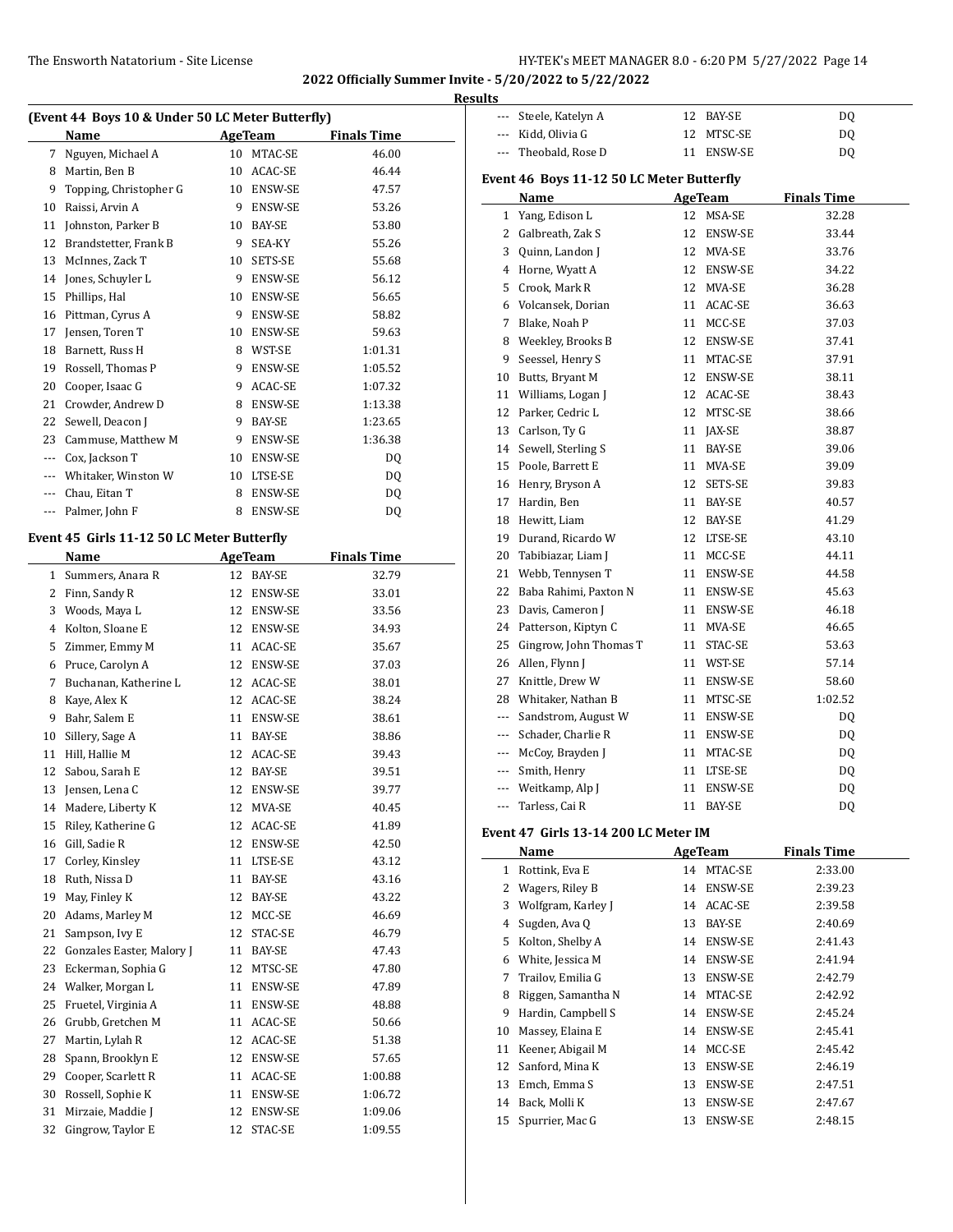$\overline{\phantom{0}}$ 

**2022 Officially Summer Invite - 5/20/2022 to 5/22/2022**

| (Event 47 Girls 13-14 200 LC Meter IM) |                           |    |               |                    |  |  |
|----------------------------------------|---------------------------|----|---------------|--------------------|--|--|
|                                        | Name                      |    | AgeTeam       | <b>Finals Time</b> |  |  |
| 16                                     | Mathews, Jenna C          | 14 | ENSW-SE       | 2:48.67            |  |  |
| 17                                     | Rushing, Zoey M           | 13 | ENSW-SE       | 2:49.77            |  |  |
| 18                                     | Hardin, McClain O         | 14 | ENSW-SE       | 2:50.15            |  |  |
| 19                                     | Roberson, Sarah-Russell L | 13 | WST-SE        | 2:50.43            |  |  |
| 20                                     | Ferebee, Quinn Q          | 14 | MTAC-SE       | 2:51.55            |  |  |
| 21                                     | Ransom, Molly A           | 13 | MCC-SE        | 2:53.44            |  |  |
| 22                                     | Natter, Anna E            | 13 | UNAT-SE       | 2:53.78            |  |  |
| 23                                     | Mountjoy, Keeley E        | 13 | MCC-SE        | 2:54.52            |  |  |
| 24                                     | Burton, Harper J          | 13 | UNAT-SE       | 2:55.43            |  |  |
| 25                                     | Wheeler, Harper H         | 13 | MTAC-SE       | 2:55.72            |  |  |
| 26                                     | Sloane, Aurelia R         | 13 | ENSW-SE       | 2:56.03            |  |  |
| 27                                     | Caruso, Lexie A           | 14 | MVA-SE        | 2:56.24            |  |  |
| 28                                     | Tuder, Katie Grace G      | 13 | <b>BAY-SE</b> | 2:57.21            |  |  |
| 29                                     | Weintz, Elayna C          | 13 | MTAC-SE       | 2:57.78            |  |  |
| 30                                     | Large, Lacie G            | 13 | ENSW-SE       | 3:02.49            |  |  |
| 31                                     | Moye, Gigi K              | 14 | MTSC-SE       | 3:03.95            |  |  |
| 32                                     | Hoeng, AmyLynn J          | 13 | CCAC-GA       | 3:04.58            |  |  |
| 33                                     | Richardson, Ally M        | 13 | WST-SE        | 3:21.73            |  |  |
| 34                                     | Hygrell, Emerson A        | 13 | MTSC-SE       | 3:26.98            |  |  |

### **Event 48 Boys 13-14 200 LC Meter IM**

|    | Name                 |    | <b>AgeTeam</b> | <b>Finals Time</b> |  |
|----|----------------------|----|----------------|--------------------|--|
| 1  | Fu, Gavin            | 13 | LTSE-SE        | 2:26.32            |  |
| 2  | Lake, Bryson B       | 14 | SETS-SE        | 2:26.41            |  |
| 3  | Vicknair, Hayden S   | 13 | <b>BAY-SE</b>  | 2:33.40            |  |
| 4  | May, Maddox A        | 14 | <b>BAY-SE</b>  | 2:33.99            |  |
| 5  | Emch, Elliot H       | 13 | <b>ENSW-SE</b> | 2:34.71            |  |
| 6  | Braly, Tyler J       | 14 | MCC-SE         | 2:37.01            |  |
| 7  | Aplin, Alex D        | 13 | ENSW-SE        | 2:37.03            |  |
| 8  | Sewell, Shepherd D   | 13 | <b>BAY-SE</b>  | 2:39.52            |  |
| 9  | Oneil, Connor C      | 14 | ACAC-SE        | 2:40.11            |  |
| 10 | Madigan, Drew T      | 13 | MTAC-SE        | 2:43.52            |  |
| 11 | Juckett, Jackson B   | 14 | MTAC-SE        | 2:44.59            |  |
| 12 | McKinney, Hudson H   | 13 | ENSW-SE        | 2:46.66            |  |
| 13 | Sabou, David T       | 14 | <b>BAY-SE</b>  | 2:47.25            |  |
| 14 | Runkle, Ethan T      | 13 | SETS-SE        | 2:47.50            |  |
| 15 | Hong, Eli E          | 13 | MTAC-SE        | 2:47.66            |  |
| 16 | McDaniel, Cameron Z  | 14 | SETS-SE        | 2:48.34            |  |
| 17 | Sexton, John-Roman R | 13 | ENSW-SE        | 2:48.81            |  |
| 18 | Reardon, Miller S    | 14 | ENSW-SE        | 2:52.38            |  |
| 19 | Chapman, Miles B     | 14 | MTAC-SE        | 2:57.71            |  |
| 20 | Munz, Eli J          | 13 | MTAC-SE        | 3:00.34            |  |
| 21 | Thompson, Reese R    | 14 | MTSC-SE        | 3:02.96            |  |
| 22 | Ferrara, Nicholas C  | 14 | <b>ENSW-SE</b> | 3:05.58            |  |
| 23 | Rosenberg, David D   | 13 | <b>ENSW-SE</b> | 3:32.88            |  |

#### **Event 49 Girls 200 LC Meter IM**

|   | Name                  | AgeTeam |                | <b>Finals Time</b> |
|---|-----------------------|---------|----------------|--------------------|
| 1 | Carteaux, Morgan B    | 17      | <b>ENSW-SE</b> | 2:28.05            |
|   | 2 Jackson, Anna V     | 18      | <b>ENSW-SE</b> | 2:33.86            |
| 3 | Madigan, Erin H       | 15      | MTAC-SE        | 2:37.15            |
|   | 4 Schenck, Caroline P | 17      | BAY-SE         | 2:38.36            |
|   | 5 Hunter, Lindy G     | 16      | <b>ENSW-SE</b> | 2:39.26            |
| 6 | Brodoski, Bella S     | 15      | <b>ENSW-SE</b> | 2:39.34            |
|   | Mason, Julia M        | 16      | <b>ENSW-SE</b> | 2:39.53            |
| 8 | Trailov, Lucy M       | 15      | <b>ENSW-SE</b> | 2:39.64            |

| <b>Results</b> |                               |    |                |                    |
|----------------|-------------------------------|----|----------------|--------------------|
| 9              | Burton, Grace A               | 15 | <b>ENSW-SE</b> | 2:39.70            |
| 10             | Solimine, Olivia P            | 17 | <b>ENSW-SE</b> | 2:40.27            |
| 11             | Clinton, Callie M             | 17 | ENSW-SE        | 2:43.28            |
| 12             | Sharma, Davina R              | 18 | MCC-SE         | 2:43.64            |
| 13             | Vaughn, Alexis S              | 17 | ENSW-SE        | 2:44.73            |
| 14             | Stewart, Lexi R               | 18 | ENSW-SE        | 2:44.97            |
| 15             | Roth, Alison K                | 16 | MTAC-SE        | 2:48.46            |
| 16             | Calvert, Madie M              | 17 | ENSW-SE        | 2:50.34            |
| $*17$          | Lake, Erin M                  | 16 | SETS-SE        | 2:52.27            |
| $*17$          | Fowler, Macon E               | 16 | LTSE-SE        | 2:52.27            |
| 19             | Creasy, Brooklyn R            | 16 | MTAC-SE        | 2:54.40            |
| 20             | Rauth, Margaret L             | 15 | ENSW-SE        | 2:58.70            |
| 21             | Striker, Julia N              | 16 | MCC-SE         | 3:00.03            |
| 22             | Long, Hannah M                | 15 | ENSW-SE        | 3:18.53            |
| 23             | Buckett, Erika C              | 16 | MTSC-SE        | 3:25.81            |
| 24             | Barry, Sienna R               | 15 | WST-SE         | 3:29.25            |
| 25             | Beckstead, Mia E              | 16 | WST-SE         | 3:35.58            |
|                | Event 50 Boys 200 LC Meter IM |    |                |                    |
|                | Name                          |    | <b>AgeTeam</b> | <b>Finals Time</b> |
| $*1$           | Oakes, Riley A                | 16 | <b>ENSW-SE</b> | 2:17.41            |
|                | *1 Hughes, Matthew A          | 16 | <b>ENSW-SE</b> | 2:17.41            |
| $\mathbf{R}$   | Flasch Ren L                  |    | $15$ MCC-SF    | 2.2051             |

| $^*1$ | Hughes, Matthew A    | 16 | <b>ENSW-SE</b> | 2:17.41 |
|-------|----------------------|----|----------------|---------|
| 3     | Flasch, Ben L        | 15 | MCC-SE         | 2:20.51 |
| 4     | Zhukov, Stephen A    | 15 | ACAC-SE        | 2:20.71 |
| 5     | Songer, Corbin A     | 16 | ENSW-SE        | 2:21.57 |
| 6     | Gerchar, Camden M    | 17 | ACAC-SE        | 2:24.34 |
| 7     | Monistere, Matthew S | 17 | MTAC-SE        | 2:25.22 |
| 8     | Taylor, Jonas M      | 15 | MCC-SE         | 2:27.46 |
| 9     | Johnson, James S     | 16 | ENSW-SE        | 2:27.68 |
| 10    | Thompson, Davis D    | 16 | ENSW-SE        | 2:27.84 |
| 11    | McKinney, Cabot C    | 15 | ENSW-SE        | 2:28.49 |
| 12    | Guild, Alex D        | 16 | MTAC-SE        | 2:29.34 |
| 13    | Chacon, Lucas G      | 17 | BAY-SE         | 2:30.22 |
| 14    | Phelan, Jack M       | 17 | MTAC-SE        | 2:32.55 |
| 15    | Selander, Nate W     | 15 | SETS-SE        | 2:32.77 |
| 16    | Porter, Vincent J    | 16 | MCC-SE         | 2:32.99 |
| 17    | Howard, Mason M      | 18 | MCC-SE         | 2:33.53 |
| 18    | Teuton, Ryan M       | 18 | BAY-SE         | 2:35.19 |
| 19    | Vicknair, Felix S    | 15 | BAY-SE         | 2:35.34 |
| 20    | Moye, Caleb G        | 15 | MTSC-SE        | 2:37.26 |
| 21    | Tarusov, Leo D       | 15 | MTSC-SE        | 2:46.31 |
| 22    | Climer, Chase L      | 15 | MTSC-SE        | 2:48.67 |
| 23    | Harcrow, Brody B     | 16 | BAY-SE         | 2:51.78 |
| 24    | Mitchell, Ayden L    | 15 | MTAC-SE        | 3:02.29 |
| 25    | Douglas, Brady E     | 15 | ENSW-SE        | 3:03.69 |
| 26    | Janssen, Aidan M     | 15 | MTSC-SE        | 3:10.27 |
| 27    | Wilkins, Adam A      | 15 | MTSC-SE        | 3:22.06 |

#### **Event 51 Girls 13-14 200 LC Meter Backstroke**

|   | Name                 | AgeTeam |                | <b>Finals Time</b> |
|---|----------------------|---------|----------------|--------------------|
| 1 | Horne, Megan F       | 14      | <b>ENSW-SE</b> | 2:35.12            |
|   | 2 Sugden, Ava Q      | 13      | <b>BAY-SE</b>  | 2:35.15            |
| 3 | Kolton, Shelby A     | 14      | <b>ENSW-SE</b> | 2:40.40            |
|   | 4 Wheeler, Harper H  | 13      | MTAC-SE        | 2:43.07            |
|   | 5 Pruett, Mikayla J  | 14      | LTSE-SE        | 2:44.77            |
| 6 | Gipson, Ava Grace G  | 13      | MCC-SE         | 2:45.26            |
| 7 | Tabibiazar, Eliana N | 14      | MCC-SE         | 2:46.64            |
| 8 | Hardin, McClain O    | 14      | <b>ENSW-SE</b> | 2:50.08            |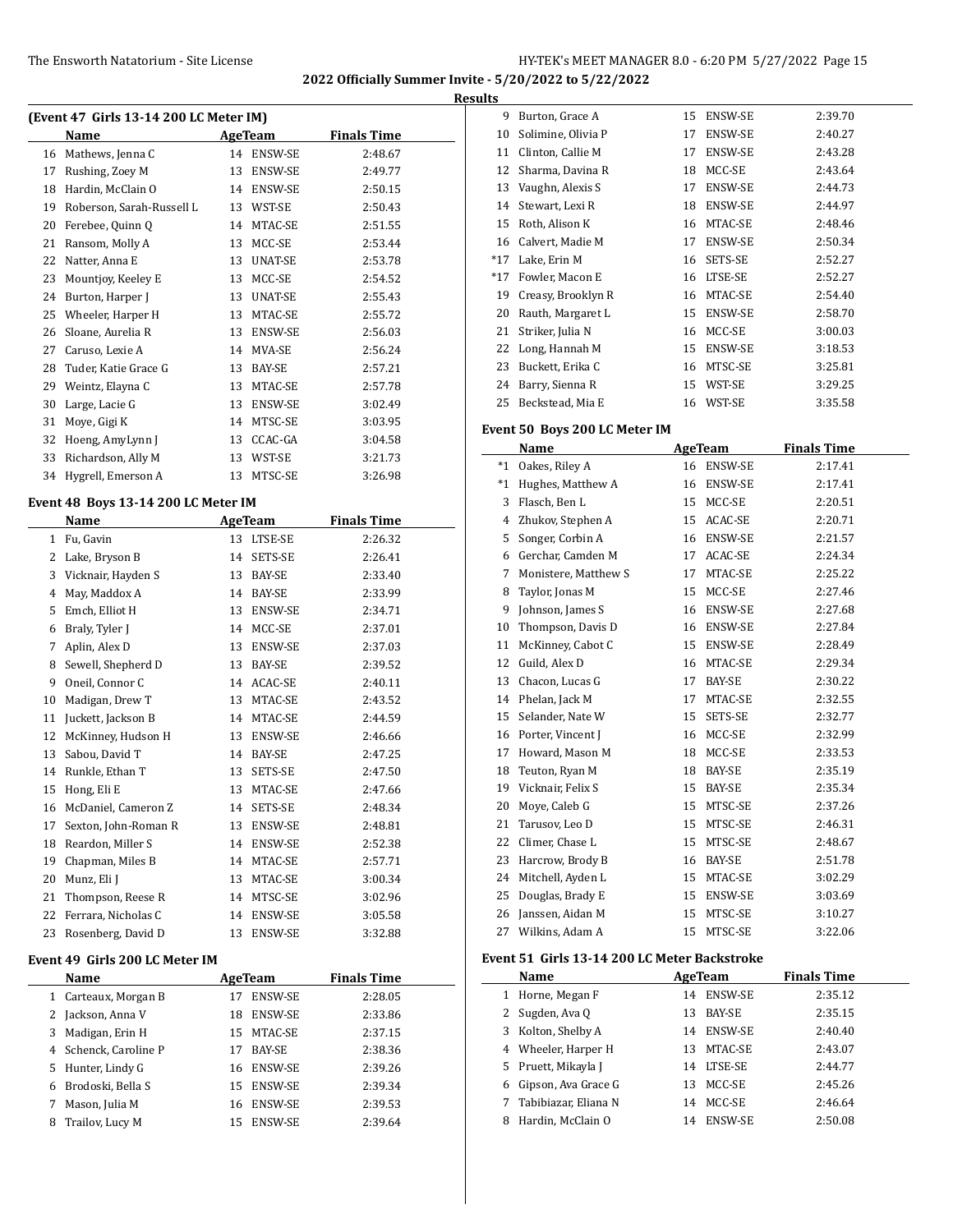### The Ensworth Natatorium - Site License 16 Company of the HY-TEK's MEET MANAGER 8.0 - 6:20 PM 5/27/2022 Page 16

**2022 Officially Summer Invite - 5/20/2022 to 5/22/2022**

#### **Results**

| (Event 51 Girls 13-14 200 LC Meter Backstroke) |                         |     |                |                    |  |
|------------------------------------------------|-------------------------|-----|----------------|--------------------|--|
|                                                | Name                    |     | AgeTeam        | <b>Finals Time</b> |  |
| 9                                              | Landry, Sammy E         | 13  | MTAC-SE        | 2:51.87            |  |
| 10                                             | Darr, Emerson L         | 13  | <b>ENSW-SE</b> | 2:52.97            |  |
| 11                                             | Ransom, Molly A         |     | 13 MCC-SE      | 2:54.03            |  |
|                                                | 12 Tuder, Katie Grace G | 13  | <b>BAY-SE</b>  | 2:55.79            |  |
| 13                                             | Wenger, Ella A          | 14  | WST-SE         | 3:02.72            |  |
|                                                | 14 Large, Lacie G       | 13  | <b>ENSW-SE</b> | 3:05.24            |  |
|                                                | 15 Obringer, Ella K     | 14  | MCC-SE         | 3:07.65            |  |
| 16                                             | Brewington, Ariel D     | 14  | MTSC-SE        | 3:15.27            |  |
|                                                | Hoeng, AmyLynn J        | 13. | CCAC-GA        | DO                 |  |

#### **Event 52 Boys 13-14 200 LC Meter Backstroke**

|    | Name                |    | <b>AgeTeam</b> | <b>Finals Time</b> |  |
|----|---------------------|----|----------------|--------------------|--|
| 1  | Darr, Elliott B     | 14 | <b>ENSW-SE</b> | 2:17.84            |  |
| 2  | Sewell, Shepherd D  | 13 | BAY-SE         | 2:33.29            |  |
| 3  | Vicknair, Hayden S  | 13 | <b>BAY-SE</b>  | 2:40.48            |  |
| 4  | Sabou, David T      | 14 | BAY-SE         | 2:41.38            |  |
| 5  | Huffhines, Carson A | 13 | WST-SE         | 2:42.46            |  |
| 6  | Madigan, Drew T     | 13 | MTAC-SE        | 2:42.47            |  |
| 7  | Neff, Knox K        | 13 | <b>ENSW-SE</b> | 2:43.26            |  |
| 8  | Reardon, Miller S   | 14 | <b>ENSW-SE</b> | 2:46.88            |  |
| 9  | Chapman, Miles B    | 14 | MTAC-SE        | 2:47.43            |  |
| 10 | Thompson, Reese R   | 14 | MTSC-SE        | 2:52.68            |  |
| 11 | Peacock, Cam W      | 14 | <b>SEA-KY</b>  | 2:59.57            |  |
|    | 12 Skalicky, Alex J | 14 | MMST-SE        | 3:17.18            |  |
| 13 | Shen, William I     | 14 | ACAC-SE        | 3:43.28            |  |

### **Event 53 Girls 200 LC Meter Backstroke**

|                                              | Name                      |    | AgeTeam    | <b>Finals Time</b> |  |  |
|----------------------------------------------|---------------------------|----|------------|--------------------|--|--|
| 1                                            | Rottink, Eva E            |    | 14 MTAC-SE | 2:23.24            |  |  |
| 2                                            | Rottink, Roos A           | 14 | MTAC-SE    | 2:24.95            |  |  |
| 3                                            | Landry, Kylie L           | 15 | MTAC-SE    | 2:29.06            |  |  |
| 4                                            | Robertson, Lilly N        | 15 | ENSW-SE    | 2:33.88            |  |  |
| 5                                            | Solimine, Olivia P        | 17 | ENSW-SE    | 2:34.79            |  |  |
| 6                                            | Madigan, Erin H           | 15 | MTAC-SE    | 2:37.98            |  |  |
| 7                                            | Dragan, Anabelle M        | 17 | ENSW-SE    | 2:39.02            |  |  |
| 8                                            | McWilliams, Lizzie H      | 15 | ENSW-SE    | 2:40.80            |  |  |
| 9                                            | Munz, Evie M              | 15 | MTAC-SE    | 2:41.07            |  |  |
| 10                                           | Feril, Amanda L           | 15 | ENSW-SE    | 2:42.05            |  |  |
| 11                                           | Kendall, Ella G           | 17 | ACAC-SE    | 2:43.07            |  |  |
| 12                                           | Farner, Kenz B            | 17 | SETS-SE    | 2:43.70            |  |  |
| 13                                           | Bohner, Frances M         | 15 | MCC-SE     | 2:44.20            |  |  |
| 14                                           | Large, Allie E            | 15 | ENSW-SE    | 2:44.79            |  |  |
| 15                                           | Stewart, Lexi R           | 18 | ENSW-SE    | 2:45.12            |  |  |
| 16                                           | Weathers, Madelyn J       | 17 | SETS-SE    | 2:47.83            |  |  |
| 17                                           | Malone, Ella S            | 16 | MCC-SE     | 2:50.86            |  |  |
| 18                                           | Brackett, Georgia Grace G | 15 | CCAC-GA    | 2:55.19            |  |  |
| 19                                           | Simmons, Alaina G         | 15 | MVA-SE     | 3:06.60            |  |  |
| <b>Event 54 Boys 200 LC Meter Backstroke</b> |                           |    |            |                    |  |  |

|   | Name                   |     | AgeTeam        | <b>Finals Time</b> |
|---|------------------------|-----|----------------|--------------------|
| 1 | Mason, Jake M          | 18  | <b>ENSW-SE</b> | 2:10.67            |
|   | 2 Lee, Isaac B         | 16. | MMST-SE        | 2:12.51            |
|   | 3 Pilkinton, Oliver D  |     | <b>ENSW-SE</b> | 2:13.91            |
|   | 4 Henschel, Jonathan M | 18  | <b>ENSW-SE</b> | 2:18.99            |
|   | 5 Berry, Ryan R        | 17  | MCC-SE         | 2:20.11            |
| 6 | Flasch, Henry J        | 15. | MCC-SE         | 2:23.03            |
|   | Galbreath, Carter S    | 18  | <b>ENSW-SE</b> | 2:26.05            |

| 8  | Pruett, Michael R     |    | 17 LTSE-SE | 2:26.36 |
|----|-----------------------|----|------------|---------|
| 9  | Hammond, David J      |    | 15 PSL-SE  | 2:30.34 |
| 10 | Moye, Caleb G         |    | 15 MTSC-SE | 2:34.61 |
| 11 | Skalicky, T.J. J      | 17 | MMST-SE    | 2:35.31 |
| 12 | Merkle, Miles J       |    | 16 MTAC-SE | 2:35.69 |
| 13 | Quinn, Landon J       |    | 12 MVA-SE  | 2:36.48 |
|    | 14 Eckenroth, Caden M |    | 15 MTSC-SE | 2:39.20 |
| 15 | Feliciano, Chris A    | 18 | MTSC-SE    | 2:54.96 |
| 16 | Owen, Matthew T       |    | 15 CCAC-GA | 2:59.20 |

### **Event 55 Girls 13-14 200 LC Meter Breaststroke**

|    | Name                 | <b>AgeTeam</b> |         | <b>Finals Time</b> |
|----|----------------------|----------------|---------|--------------------|
| 1  | Henschel, Allison G  | 14             | ENSW-SE | 2:58.59            |
| 2  | Wolfgram, Karley J   | 14             | ACAC-SE | 2:58.63            |
| 3  | Keener, Abigail M    | 14             | MCC-SE  | 2:59.75            |
| 4  | Rushing, Zoey M      | 13             | ENSW-SE | 3:00.12            |
| 5  | Spurrier, Mac G      | 13             | ENSW-SE | 3:04.43            |
| 6  | Caruso, Lexie A      | 14             | MVA-SE  | 3:05.03            |
| 7  | Sanford, Mina K      | 13             | ENSW-SE | 3:06.11            |
| 8  | White, Jessica M     | 14             | ENSW-SE | 3:06.29            |
| 9  | Hardin, Campbell S   | 14             | ENSW-SE | 3:06.33            |
| 10 | Massey, Elaina E     | 14             | ENSW-SE | 3:08.20            |
| 11 | Bolton, Hadley D     | 13             | MCC-SE  | 3:11.95            |
| 12 | Sloane, Aurelia R    | 13             | ENSW-SE | 3:12.59            |
| 13 | Back, Molli K        | 13             | ENSW-SE | 3:14.06            |
| 14 | Ferebee, Quinn Q     | 14             | MTAC-SE | 3:14.20            |
| 15 | Russell, Eliza G     | 14             | MTAC-SE | 3:22.64            |
| 16 | Darr, Emerson L      | 13             | ENSW-SE | 3:23.75            |
| 17 | Moye, Gigi K         | 14             | MTSC-SE | 3:24.17            |
| 18 | Cappellazzo, Lilly F | 14             | MCC-SE  | 3:31.38            |
| 19 | Hoeng, AmyLynn J     | 13             | CCAC-GA | 3:50.28            |
| 20 | Richardson, Ally M   | 13             | WST-SE  | 3:50.65            |

### **Event 56 Boys 13-14 200 LC Meter Breaststroke**

|              | Name                |    | AgeTeam        | <b>Finals Time</b> |
|--------------|---------------------|----|----------------|--------------------|
| $\mathbf{1}$ | May, Maddox A       | 14 | BAY-SE         | 2:52.83            |
|              | 2 Aplin, Alex D     | 13 | ENSW-SE        | 2:55.40            |
| 3            | Emch, Elliot H      | 13 | <b>ENSW-SE</b> | 2:56.71            |
|              | 4 Mathieson, Gray P |    | 14 MTAC-SE     | 3:00.86            |
|              | 5 Hong, Eli E       | 13 | MTAC-SE        | 3:07.58            |
| 6.           | Sabou, David T      | 14 | BAY-SE         | 3:12.38            |
| 7            | Chapman, Miles B    |    | 14 MTAC-SE     | 3:20.37            |
| 8            | Murphy, Trevor H    | 13 | WST-SE         | 3:24.48            |
| 9            | Perrine, Trevor J   | 13 | <b>ENSW-SE</b> | D <sub>0</sub>     |

### **Event 57 Girls 200 LC Meter Breaststroke**

|    | Name                  |     | AgeTeam        | <b>Finals Time</b> |
|----|-----------------------|-----|----------------|--------------------|
| 1  | Hunter, Lindy G       | 16  | <b>ENSW-SE</b> | 2:50.81            |
|    | Brodoski, Bella S     | 15  | <b>ENSW-SE</b> | 2:55.68            |
| 3  | Burton, Grace A       | 15  | <b>ENSW-SE</b> | 2:57.71            |
|    | 4 Schenck, Caroline P | 17  | BAY-SE         | 2:58.47            |
| 5  | Vaughn, Alexis S      | 17  | <b>ENSW-SE</b> | 3:05.53            |
| 6  | DeWolfe. Madeline L   | 18  | MMST-SE        | 3:07.69            |
| 7  | Calvert, Madie M      | 17  | <b>ENSW-SE</b> | 3:08.12            |
| 8  | Frandsen, Chloe L     | 16  | MTAC-SE        | 3:10.54            |
| 9  | Roth, Alison K        | 16  | MTAC-SE        | 3:12.30            |
| 10 | Neumann, Carson C     | 12. | <b>ENSW-SE</b> | 3:16.02            |
| 11 | Rottink, Roos A       | 14  | MTAC-SE        | 3:16.21            |
|    | Rottink, Eva E        | 14  | MTAC-SE        | 3:19.33            |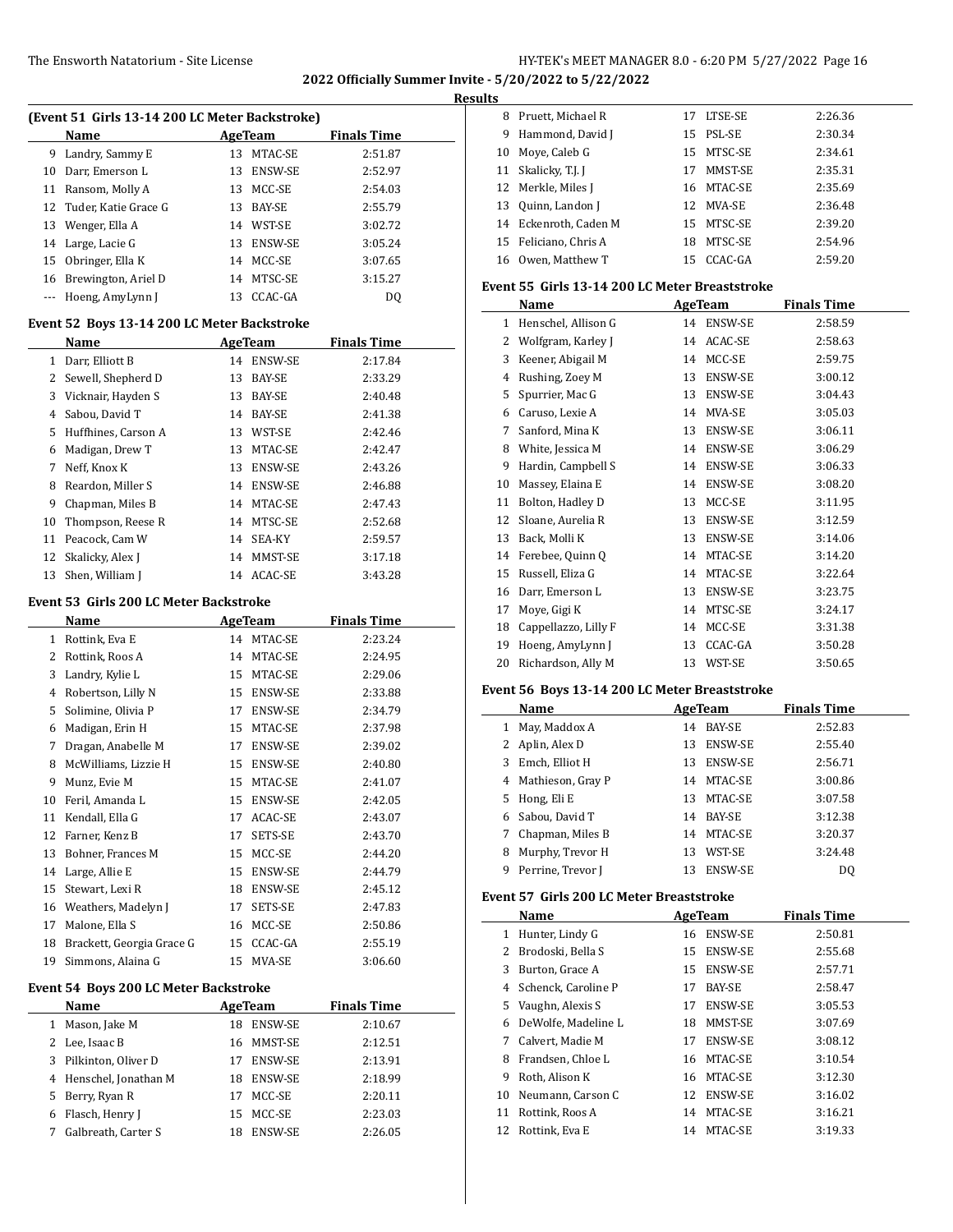## The Ensworth Natatorium - Site License **HY-TEK's MEET MANAGER 8.0 - 6:20 PM 5/27/2022** Page 17

**2022 Officially Summer Invite - 5/20/2022 to 5/22/2022**

**Results**

|              | (Event 57 Girls 200 LC Meter Breaststroke)  |    |                |                    |  |
|--------------|---------------------------------------------|----|----------------|--------------------|--|
|              | Name                                        |    | AgeTeam        | <b>Finals Time</b> |  |
| 13           | Hill, Hallie M                              |    | 12 ACAC-SE     | 3:22.22            |  |
|              | 14 Lake, Erin M                             | 16 | SETS-SE        | 3:26.99            |  |
|              | 15 Beckstead, Mia E                         |    | 16 WST-SE      | 3:43.39            |  |
|              |                                             |    |                |                    |  |
|              | Event 58 Boys 200 LC Meter Breaststroke     |    |                |                    |  |
|              | Name                                        |    | <b>AgeTeam</b> | <b>Finals Time</b> |  |
| $\mathbf{1}$ | Songer, Corbin A                            |    | 16 ENSW-SE     | 2:33.94            |  |
| 2            | Johnson, James S                            |    | 16 ENSW-SE     | 2:41.72            |  |
| 3            | Serbin, Carson P                            |    | 17 MTSC-SE     | 2:44.26            |  |
| 4            | Oakes, Riley A                              |    | 16 ENSW-SE     | 2:45.96            |  |
| 5            | Porter, Vincent J                           |    | 16 MCC-SE      | 2:51.60            |  |
| 6            | Taylor, Jonas M                             |    | 15 MCC-SE      | 2:51.73            |  |
| 7            | Huffhines, Austin E                         |    | 17 WST-SE      | 2:56.80            |  |
| 8            | Tarusov, Leo D                              |    | 15 MTSC-SE     | 2:58.26            |  |
| 9            | Guild, Alex D                               |    | 16 MTAC-SE     | 3:02.52            |  |
| 10           | Harcrow, Brody B                            |    | 16 BAY-SE      | 3:08.47            |  |
| 11           | Owen, Matthew T                             |    | 15 CCAC-GA     | 3:25.95            |  |
|              | --- Hitchcox, Remington A                   |    | 16 WST-SE      | DQ                 |  |
|              | Event 59 Girls 13-14 100 LC Meter Freestyle |    |                |                    |  |
|              | Name                                        |    | <b>AgeTeam</b> | <b>Finals Time</b> |  |
|              | 1 Wagers, Riley B                           |    | 14 ENSW-SE     | 1:02.32            |  |
| 2            | Riggen, Samantha N                          |    | 14 MTAC-SE     | 1:05.04            |  |
| 3            | Tabibiazar, Eliana N                        |    | 14 MCC-SE      | 1:05.25            |  |
| 4            | White, Jessica M                            |    | 14 ENSW-SE     | 1:05.30            |  |
| 5            | Sugden, Ava Q                               |    | 13 BAY-SE      | 1:05.49            |  |
| 6            | Henschel, Allison G                         |    | 14 ENSW-SE     | 1:05.56            |  |
| 7            | Gipson, Ava Grace G                         |    | 13 MCC-SE      | 1:05.63            |  |
| 8            | Trailov, Emilia G                           |    | 13 ENSW-SE     | 1:05.77            |  |
| 9            | Horne, Megan F                              |    | 14 ENSW-SE     | 1:05.95            |  |
| 10           | Mathews, Jenna C                            |    | 14 ENSW-SE     | 1:06.12            |  |
| 11           | Wolfgram, Karley J                          |    | 14 ACAC-SE     | 1:06.65            |  |
| 12           | Mountjoy, Keeley E                          |    | 13 MCC-SE      | 1:07.10            |  |
| 13           | Hardin, McClain O                           |    | 14 ENSW-SE     | 1:07.29            |  |
| 14           | Pruett, Mikayla J                           |    | 14 LTSE-SE     | 1:07.50            |  |
| 15           | Ferebee, Quinn Q                            |    | 14 MTAC-SE     | 1:08.90            |  |
|              | 16 Natter, Anna E                           |    | 13 UNAT-SE     | 1:08.92            |  |
| 17           | Roberson, Sarah-Russell L                   |    | 13 WST-SE      | 1:08.94            |  |
| 18           | Sanford, Mina K                             | 13 | ENSW-SE        | 1:08.97            |  |
| 19           | Hardin, Campbell S                          | 14 | <b>ENSW-SE</b> | 1:09.47            |  |
| 20           | Ransom, Molly A                             | 13 | MCC-SE         | 1:10.14            |  |
| 21           | Burton, Harper J                            | 13 | UNAT-SE        | 1:10.22            |  |
| 22           | Landry, Sammy E                             | 13 | MTAC-SE        | 1:10.41            |  |
| 23           | Weintz, Elayna C                            | 13 | MTAC-SE        | 1:10.62            |  |
| 24           | Keener, Abigail M                           | 14 | MCC-SE         | 1:10.70            |  |
| 25           | Tuder, Katie Grace G                        | 13 | BAY-SE         | 1:11.09            |  |
| 26           | Large, Lacie G                              | 13 | ENSW-SE        | 1:11.80            |  |
| 27           | Cappellazzo, Lilly F                        | 14 | MCC-SE         | 1:12.05            |  |
| 28           | Bolton, Hadley D                            | 13 | MCC-SE         | 1:12.11            |  |
| 29           | Wenger, Ella A                              | 14 | WST-SE         | 1:13.18            |  |
| 30           | Darr, Emerson L                             | 13 |                |                    |  |
|              |                                             |    | ENSW-SE        | 1:14.80            |  |
| 31           | Hoeng, AmyLynn J                            | 13 | CCAC-GA        | 1:14.97            |  |
| 32           | Blaylock, Emery O                           | 13 | MTSC-SE        | 1:15.45            |  |
| 33           | Obringer, Ella K                            | 14 | MCC-SE         | 1:15.60            |  |
| 34           | Russell, Eliza G                            | 14 | MTAC-SE        | 1:16.31            |  |
| 35           | Hygrell, Emerson A                          | 13 | MTSC-SE        | 1:18.18            |  |

|                                              | 36 Moye, Gigi K                            |    | 14 MTSC-SE     | 1:18.94            |  |  |  |  |
|----------------------------------------------|--------------------------------------------|----|----------------|--------------------|--|--|--|--|
| 37                                           | Richardson, Ally M                         |    | 13 WST-SE      | 1:21.64            |  |  |  |  |
| 38                                           | Brewington, Ariel D                        |    | 14 MTSC-SE     | 1:22.25            |  |  |  |  |
|                                              | Event 60 Boys 13-14 100 LC Meter Freestyle |    |                |                    |  |  |  |  |
| Name<br><b>AgeTeam</b><br><b>Finals Time</b> |                                            |    |                |                    |  |  |  |  |
| $\mathbf{1}$                                 | Lake, Bryson B                             |    | 14 SETS-SE     | 56.99              |  |  |  |  |
|                                              | 2 Vicknair, Hayden S                       |    | 13 BAY-SE      | 1:00.19            |  |  |  |  |
| 3                                            | Sewell, Shepherd D                         |    | 13 BAY-SE      | 1:02.16            |  |  |  |  |
|                                              | 4 Huffhines, Carson A                      |    | 13 WST-SE      | 1:02.46            |  |  |  |  |
|                                              | 5 Braly, Tyler J                           |    | 14 MCC-SE      | 1:02.58            |  |  |  |  |
|                                              | 6 Mathieson, Gray P                        |    | 14 MTAC-SE     | 1:02.95            |  |  |  |  |
| 7                                            | McDaniel, Cameron Z                        |    | 14 SETS-SE     | 1:03.19            |  |  |  |  |
|                                              | 8 Oneil, Connor C                          |    | 14 ACAC-SE     | 1:03.75            |  |  |  |  |
| 9                                            | Aplin, Alex D                              |    | 13 ENSW-SE     | 1:04.30            |  |  |  |  |
| 10                                           | Sexton, John-Roman R                       |    | 13 ENSW-SE     | 1:04.38            |  |  |  |  |
| 11                                           | May, Maddox A                              |    | 14 BAY-SE      | 1:04.45            |  |  |  |  |
| 12                                           | Neff, Knox K                               |    | 13 ENSW-SE     | 1:04.88            |  |  |  |  |
| *13                                          | Emch, Elliot H                             |    | 13 ENSW-SE     | 1:06.13            |  |  |  |  |
| *13                                          | McKinney, Hudson H                         |    | 13 ENSW-SE     | 1:06.13            |  |  |  |  |
| 15                                           | Murphy, Trevor H                           |    | 13 WST-SE      | 1:06.35            |  |  |  |  |
|                                              | 16 Juckett, Jackson B                      |    | 14 MTAC-SE     | 1:06.99            |  |  |  |  |
|                                              | 17 Chapman, Miles B                        |    | 14 MTAC-SE     | 1:09.38            |  |  |  |  |
|                                              | 18 Sabou, David T                          |    | 14 BAY-SE      | 1:10.41            |  |  |  |  |
|                                              | 19 Ferrara, Nicholas C                     |    | 14 ENSW-SE     | 1:10.98            |  |  |  |  |
|                                              | 20 Munz, Eli J                             |    | 13 MTAC-SE     | 1:11.99            |  |  |  |  |
|                                              | 21 Runkle, Ethan T                         |    | 13 SETS-SE     | 1:12.59            |  |  |  |  |
|                                              | 22 Reardon, Miller S                       |    | 14 ENSW-SE     | 1:12.77            |  |  |  |  |
|                                              | 23 Peacock, Cam W                          |    | 14 SEA-KY      | 1:13.17            |  |  |  |  |
| 24                                           | Thompson, Reese R                          |    | 14 MTSC-SE     | 1:14.16            |  |  |  |  |
| 25                                           | Rosenberg, David D                         |    | 13 ENSW-SE     | 1:15.81            |  |  |  |  |
|                                              | 26 Pellatiro, William D                    |    | 13 LTSE-SE     | 1:16.59            |  |  |  |  |
|                                              | 27 Perrine, Trevor J                       |    | 13 ENSW-SE     | 1:18.66            |  |  |  |  |
|                                              | 28 Gibson, Lynk D                          |    | 13 MTSC-SE     | 1:19.46            |  |  |  |  |
|                                              | 29 Burrell, Jacob J                        |    | 13 MTSC-SE     | 1:23.82            |  |  |  |  |
| 30                                           | Skalicky, Alex J                           | 14 | MMST-SE        | 1:24.20            |  |  |  |  |
| 31                                           | Cavasin, Luke E                            |    | 14 ENSW-SE     | 1:33.69            |  |  |  |  |
| 32                                           | Shen, William J                            |    | 14 ACAC-SE     | 1:36.90            |  |  |  |  |
|                                              | Event 61 Girls 100 LC Meter Freestyle      |    |                |                    |  |  |  |  |
|                                              | <b>Name</b>                                |    | <b>AgeTeam</b> | <b>Finals Time</b> |  |  |  |  |
| $\mathbf{1}$                                 | Rottink, Roos A                            | 14 | MTAC-SE        | 1:00.75            |  |  |  |  |
| 2                                            | Carteaux, Morgan B                         | 17 | ENSW-SE        | 1:00.91            |  |  |  |  |
| 3                                            | Robertson, Lilly N                         | 15 | ENSW-SE        | 1:01.17            |  |  |  |  |
| 4                                            | Jackson, Anna V                            | 18 | ENSW-SE        | 1:01.76            |  |  |  |  |
| 5                                            | Harris, Emily P                            | 17 | ENSW-SE        | 1:03.06            |  |  |  |  |
| 6                                            | Rottink, Eva E                             | 14 | MTAC-SE        | 1:03.13            |  |  |  |  |
| 7                                            | Munz, Evie M                               | 15 | MTAC-SE        | 1:03.43            |  |  |  |  |
| 8                                            | Kendall, Ella G                            | 17 | ACAC-SE        | 1:03.63            |  |  |  |  |
| 9                                            | Trailov, Lucy M                            | 15 | ENSW-SE        | 1:04.47            |  |  |  |  |
| 10                                           | Landry, Kylie L                            | 15 | MTAC-SE        | 1:04.76            |  |  |  |  |
| 11                                           | Bohner, Frances M                          | 15 | MCC-SE         | 1:05.24            |  |  |  |  |
| 12                                           | Vaughn, Alexis S                           | 17 | ENSW-SE        | 1:05.26            |  |  |  |  |
| 13                                           | Solimine, Olivia P                         | 17 | ENSW-SE        | 1:05.59            |  |  |  |  |
| 14                                           | McWilliams, Lizzie H                       | 15 | ENSW-SE        | 1:06.05            |  |  |  |  |
| 15                                           | Jackson, Leah G                            | 15 | ENSW-SE        | 1:06.07            |  |  |  |  |
| 16                                           | Romano, Sianna M                           | 16 | MTSC-SE        | 1:06.32            |  |  |  |  |
| 17                                           | Rauth, Margaret L                          | 15 | ENSW-SE        | 1:06.43            |  |  |  |  |
|                                              |                                            |    |                |                    |  |  |  |  |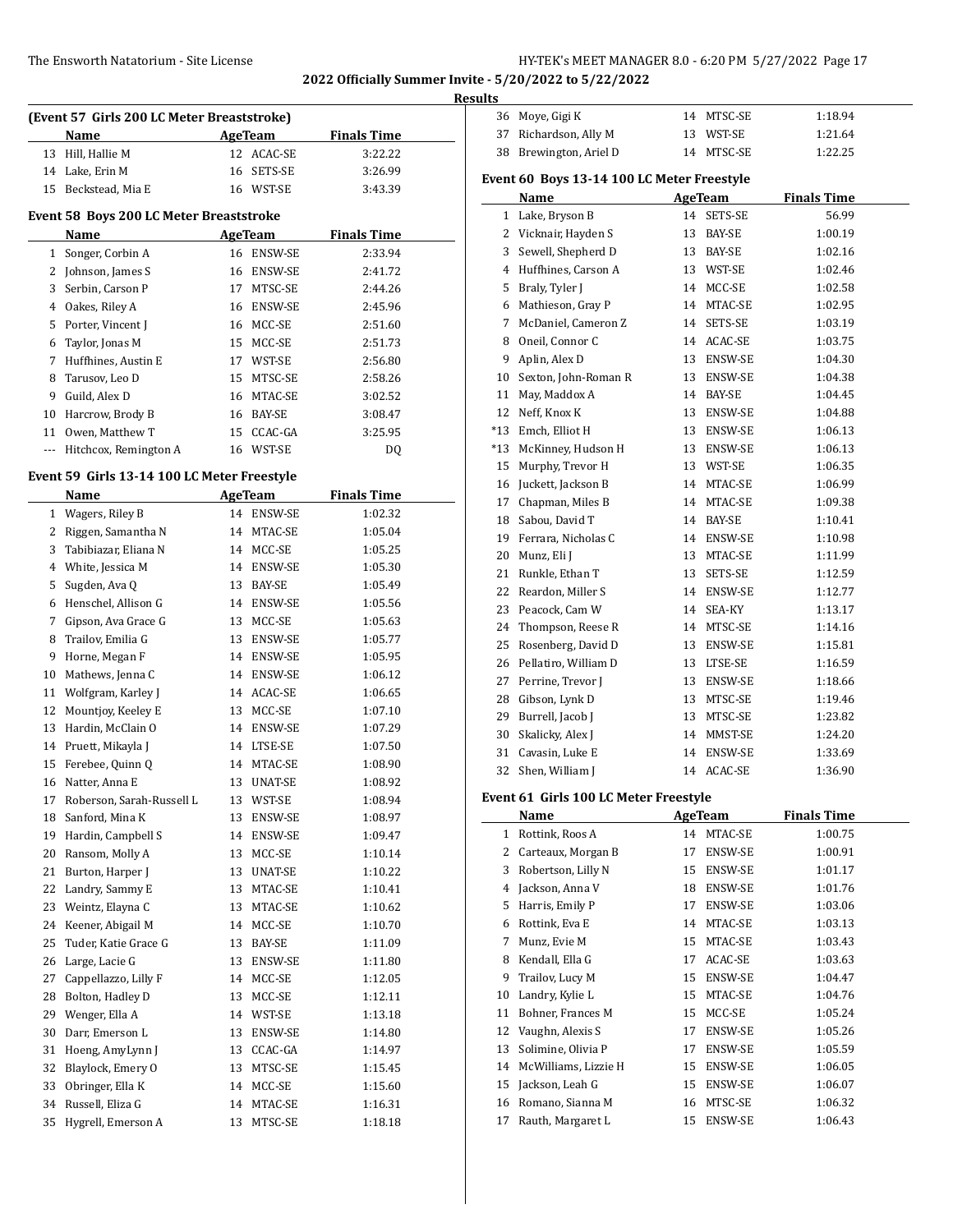|    |                                         |    |                |                    | <b>Results</b> |
|----|-----------------------------------------|----|----------------|--------------------|----------------|
|    | (Event 61 Girls 100 LC Meter Freestyle) |    |                |                    | 3              |
|    | Name                                    |    | <b>AgeTeam</b> | <b>Finals Time</b> | 3              |
| 18 | Clinton, Callie M                       | 17 | <b>ENSW-SE</b> | 1:06.57            | 3              |
| 19 | Dragan, Anabelle M                      | 17 | <b>ENSW-SE</b> | 1:06.69            | 3              |
| 20 | Creasy, Brooklyn R                      | 16 | MTAC-SE        | 1:06.87            | Eve            |
| 21 | Hunter, Lindy G                         | 16 | <b>ENSW-SE</b> | 1:07.17            |                |
| 22 | Weathers, Madelyn J                     | 17 | SETS-SE        | 1:07.24            |                |
| 23 | Stewart, Lexi R                         | 18 | <b>ENSW-SE</b> | 1:07.28            |                |
| 24 | Malone, Ella S                          | 16 | MCC-SE         | 1:07.44            |                |
| 25 | Fowler, Macon E                         | 16 | LTSE-SE        | 1:07.46            |                |
| 26 | Brackett, Georgia Grace G               | 15 | CCAC-GA        | 1:07.64            |                |
| 27 | Feril, Amanda L                         | 15 | <b>ENSW-SE</b> | 1:08.05            |                |
| 28 | Striker, Julia N                        | 16 | MCC-SE         | 1:08.50            |                |
| 29 | Calvert, Madie M                        | 17 | <b>ENSW-SE</b> | 1:08.83            |                |
| 30 | Large, Allie E                          | 15 | <b>ENSW-SE</b> | 1:09.40            |                |
| 31 | Farner, Kenz B                          | 17 | SETS-SE        | 1:10.24            | 1              |
| 32 | Hong, Amber A                           | 15 | MTAC-SE        | 1:12.21            | 1              |
| 33 | Stouffer, Lily D                        | 15 | SETS-SE        | 1:13.64            | 1              |
| 34 | Hygrell, Izzy C                         | 16 | MTSC-SE        | 1:16.04            | 1              |
| 35 | Long, Hannah M                          | 15 | <b>ENSW-SE</b> | 1:16.22            | 1              |
| 36 | Barry, Sienna R                         | 15 | WST-SE         | 1:17.33            | 1              |
| 37 | Simmons, Alaina G                       | 15 | MVA-SE         | 1:17.71            | 1              |
| 38 | Hong, Chloe C                           | 15 | MTAC-SE        | 1:20.14            |                |
| 39 | Buckett, Erika C                        | 16 | MTSC-SE        | 1:21.27            | 1              |

#### **Event 62 Boys 100 LC Meter Freestyle**

 $\overline{a}$ 

| Name                  | <b>AgeTeam</b>                 |               | <b>Finals Time</b> |
|-----------------------|--------------------------------|---------------|--------------------|
| Pilkinton, Oliver D   | 17                             | ENSW-SE       | 52.75              |
| Henschel, Jonathan M  | 18                             | ENSW-SE       | 54.87              |
| Pruett, Michael R     | 17                             | LTSE-SE       | 55.87              |
| Gerchar, Camden M     | 17                             | ACAC-SE       | 57.21              |
| Hughes, Matthew A     | 16                             | ENSW-SE       | 57.65              |
| Berry, Ryan R         | 17                             | MCC-SE        | 57.70              |
| Holt, Logan M         | 16                             | MMST-SE       | 58.10              |
| Flasch, Ben L         | 15                             | MCC-SE        | 58.41              |
| Phelan, Jack M        | 17                             | MTAC-SE       | 58.60              |
| Monistere, Matthew S  | 17                             | MTAC-SE       | 59.01              |
| Thompson, Davis D     | 16                             | ENSW-SE       | 59.15              |
| Flasch, Henry J       | 15                             | MCC-SE        | 59.82              |
| Taylor, Jonas M       | 15                             | MCC-SE        | 1:00.03            |
| Hitchcox, Remington A | 16                             | WST-SE        | 1:00.05            |
| Galbreath, Carter S   | 18                             | ENSW-SE       | 1:00.08            |
| Skalicky, T.J. J      | 17                             | MMST-SE       | 1:00.17            |
| Howard, Mason M       | 18                             | MCC-SE        | 1:00.27            |
| Merkle, Miles J       | 16                             | MTAC-SE       | 1:00.43            |
| McKinney, Cabot C     | 15                             | ENSW-SE       | 1:00.72            |
| Eckenroth, Caden M    | 15                             | MTSC-SE       | 1:01.48            |
| Vicknair, Felix S     | 15                             | BAY-SE        | 1:02.15            |
| Moye, Caleb G         | 15                             | MTSC-SE       | 1:03.02            |
| Johnson, James S      | 16                             | ENSW-SE       | 1:03.29            |
| Porter, Vincent J     | 16                             | MCC-SE        | 1:03.36            |
| Hammond, David J      | 15                             | PSL-SE        | 1:03.99            |
| Selander, Nate W      | 15                             | SETS-SE       | 1:04.00            |
| Hadlock, Zechariah O  | 17                             | ENSW-SE       | 1:05.10            |
| Climer, Chase L       | 15                             | MTSC-SE       | 1:05.30            |
| Tarusov, Leo D        | 15                             | MTSC-SE       | 1:07.81            |
| Harcrow, Brody B      | 16                             | <b>BAY-SE</b> | 1:08.52            |
|                       | $\mathbf{1}$<br>14<br>17<br>26 |               |                    |

Beckstead, Mia E 16 WST-SE 1:25.13

| 31           | Douglas, Brady E                            | 15 | ENSW-SE    | 1:09.14            |  |  |  |  |
|--------------|---------------------------------------------|----|------------|--------------------|--|--|--|--|
| 32           | Wilkins, Adam A                             | 15 | MTSC-SE    | 1:10.94            |  |  |  |  |
| 33           | Owen, Matthew T                             | 15 | CCAC-GA    | 1:13.00            |  |  |  |  |
|              | 34 Janssen, Aidan M                         |    | 15 MTSC-SE | 1:15.36            |  |  |  |  |
|              | Event 63 Girls 13-14 100 LC Meter Butterfly |    |            |                    |  |  |  |  |
|              | Name                                        |    | AgeTeam    | <b>Finals Time</b> |  |  |  |  |
| 1            | Riggen, Samantha N                          | 14 | MTAC-SE    | 1:07.94            |  |  |  |  |
| $\mathbf{2}$ | Sanford, Mina K                             | 13 | ENSW-SE    | 1:10.74            |  |  |  |  |
| 3            | Trailov, Emilia G                           | 13 | ENSW-SE    | 1:12.35            |  |  |  |  |
| 4            | Mountjoy, Keeley E                          | 13 | MCC-SE     | 1:12.89            |  |  |  |  |
| 5            | Horne, Megan F                              | 14 | ENSW-SE    | 1:13.01            |  |  |  |  |
| 6            | Gipson, Ava Grace G                         | 13 | MCC-SE     | 1:14.51            |  |  |  |  |
| 7            | Rushing, Zoey M                             | 13 | ENSW-SE    | 1:16.25            |  |  |  |  |
| 8            | Emch, Emma S                                | 13 | ENSW-SE    | 1:16.51            |  |  |  |  |
| 9            | Tabibiazar, Eliana N                        | 14 | MCC-SE     | 1:16.64            |  |  |  |  |
| 10           | Mathews, Jenna C                            | 14 | ENSW-SE    | 1:17.79            |  |  |  |  |
| 11           | Spurrier, Mac G                             | 13 | ENSW-SE    | 1:18.45            |  |  |  |  |
| 12           | Natter, Anna E                              | 13 | UNAT-SE    | 1:19.37            |  |  |  |  |
| 13           | Obringer, Ella K                            | 14 | MCC-SE     | 1:19.42            |  |  |  |  |
| 14           | Roberson, Sarah-Russell L                   | 13 | WST-SE     | 1:19.80            |  |  |  |  |
| 15           | Keener, Abigail M                           | 14 | MCC-SE     | 1:22.39            |  |  |  |  |
| 16           | Burton, Harper J                            | 13 | UNAT-SE    | 1:22.81            |  |  |  |  |
| 17           | Large, Lacie G                              | 13 | ENSW-SE    | 1:23.05            |  |  |  |  |
| 18           | Ransom, Molly A                             | 13 | MCC-SE     | 1:23.16            |  |  |  |  |
| 19           | Sloane, Aurelia R                           | 13 | ENSW-SE    | 1:24.13            |  |  |  |  |
| 20           | Wheeler, Harper H                           | 13 | MTAC-SE    | 1:25.03            |  |  |  |  |
| 21           | Caruso, Lexie A                             | 14 | MVA-SE     | 1:33.09            |  |  |  |  |
|              |                                             |    |            |                    |  |  |  |  |

# **Event 64 Boys 13-14 100 LC Meter Butterfly**

|       | Name                 | AgeTeam |                | <b>Finals Time</b> |  |
|-------|----------------------|---------|----------------|--------------------|--|
| 1     | Darr, Elliott B      | 14      | ENSW-SE        | 1:04.01            |  |
| 2     | Vicknair, Hayden S   | 13      | BAY-SE         | 1:04.09            |  |
| 3     | Lake, Bryson B       | 14      | SETS-SE        | 1:04.17            |  |
| 4     | Braly, Tyler J       | 14      | MCC-SE         | 1:06.40            |  |
| 5.    | Fu, Gavin            | 13      | LTSE-SE        | 1:06.48            |  |
| 6     | Runkle, Ethan T      | 13      | SETS-SE        | 1:10.65            |  |
| 7     | Mathieson, Gray P    | 14      | MTAC-SE        | 1:14.06            |  |
| 8     | Sexton, John-Roman R | 13      | ENSW-SE        | 1:15.48            |  |
| 9     | Oneil, Connor C      | 14      | ACAC-SE        | 1:17.97            |  |
| 10    | Huffhines, Carson A  |         | 13 WST-SE      | 1:18.73            |  |
| 11    | McDaniel, Cameron Z  | 14      | SETS-SE        | 1:20.14            |  |
| 12    | Ferrara, Nicholas C  | 14      | ENSW-SE        | 1:22.87            |  |
| 13    | Munz, Eli J          | 13      | MTAC-SE        | 1:24.53            |  |
| 14    | Hong, Eli E          | 13      | MTAC-SE        | 1:25.13            |  |
| 15    | Rosenberg, David D   | 13      | ENSW-SE        | 1:36.89            |  |
| 16    | Pellatiro, William D | 13      | LTSE-SE        | 1:46.69            |  |
| ---   | Shen, William J      | 14      | ACAC-SE        | DQ                 |  |
| $---$ | McKinney, Hudson H   | 13      | <b>ENSW-SE</b> | DQ                 |  |

#### **Event 65 Girls 100 LC Meter Butterfly**

| Name                 |    |                |                                  |  |
|----------------------|----|----------------|----------------------------------|--|
|                      |    |                | <b>Finals Time</b>               |  |
| 1 Carteaux, Morgan B | 17 | <b>ENSW-SE</b> | 1:04.88                          |  |
| 2 Trailov, Lucy M    | 15 |                | 1:07.21                          |  |
| Rottink, Roos A      | 14 | MTAC-SE        | 1:07.28                          |  |
| 4 Munz, Evie M       |    |                | 1:08.39                          |  |
| 5 Kendall, Ella G    | 17 | ACAC-SE        | 1:09.80                          |  |
| Clinton, Callie M    | 17 | <b>ENSW-SE</b> | 1:12.17                          |  |
| Malone, Ella S       | 16 | MCC-SE         | 1:14.61                          |  |
|                      |    |                | AgeTeam<br>ENSW-SE<br>15 MTAC-SE |  |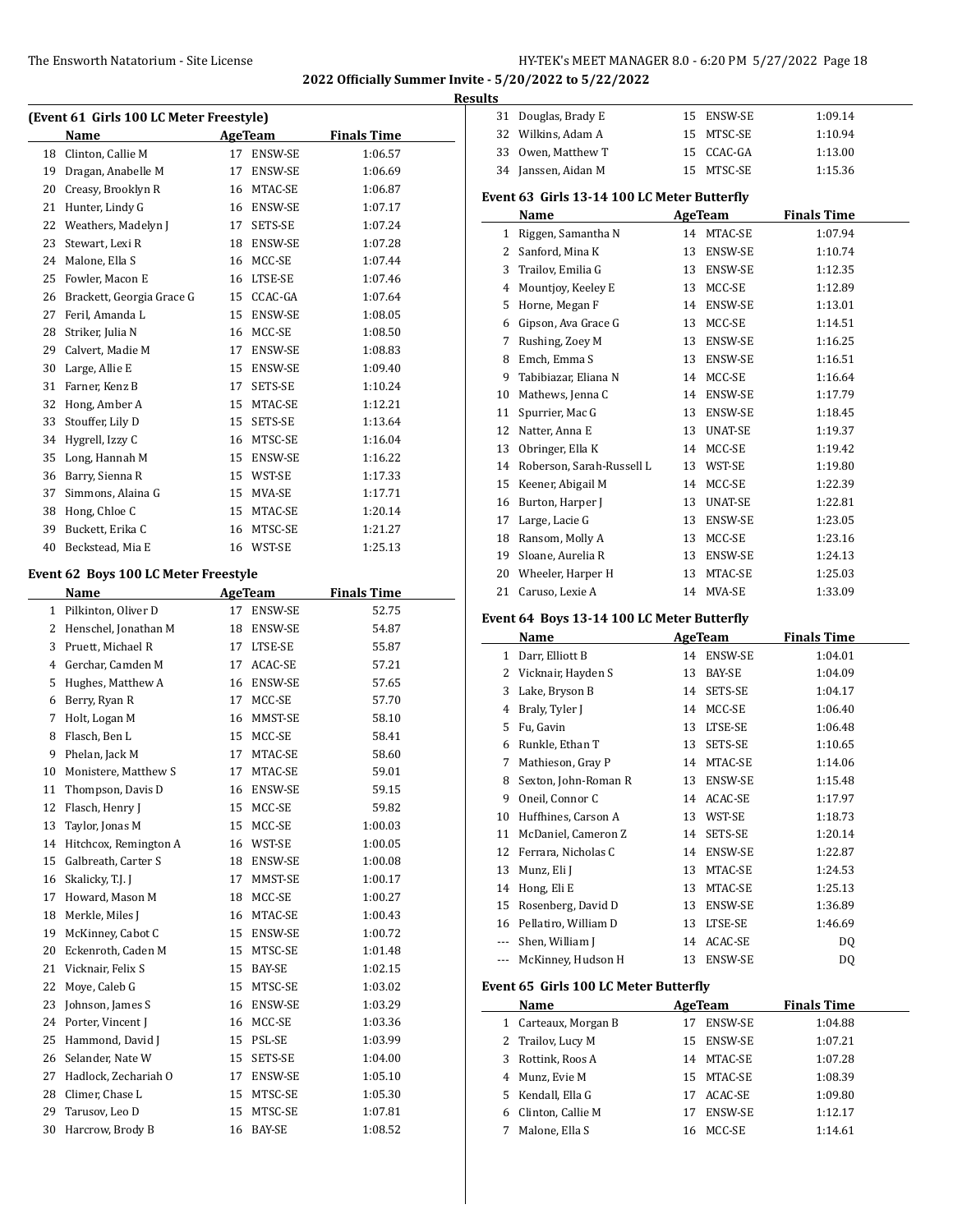| (Event 65 Girls 100 LC Meter Butterfly) |                           |    |                |                    |  |  |  |
|-----------------------------------------|---------------------------|----|----------------|--------------------|--|--|--|
|                                         | Name                      |    | AgeTeam        | <b>Finals Time</b> |  |  |  |
| 8                                       | McWilliams, Lizzie H      |    | 15 ENSW-SE     | 1:14.97            |  |  |  |
| 9                                       | Roth, Alison K            | 16 | MTAC-SE        | 1:15.73            |  |  |  |
| 10                                      | Farner, Kenz B            | 17 | <b>SETS-SE</b> | 1:17.34            |  |  |  |
| 11                                      | DeWolfe, Madeline L       | 18 | MMST-SE        | 1:18.42            |  |  |  |
| 12                                      | Brackett, Georgia Grace G | 15 | CCAC-GA        | 1:19.10            |  |  |  |
| 13                                      | Lake, Erin M              | 16 | SETS-SE        | 1:20.53            |  |  |  |
| 14                                      | Romano, Sianna M          | 16 | MTSC-SE        | 1:22.63            |  |  |  |
| 15                                      | Simmons, Alaina G         | 15 | MVA-SE         | 1:30.72            |  |  |  |
| Event 66 Boys 100 LC Meter Butterfly    |                           |    |                |                    |  |  |  |
|                                         | Name                      |    | AgeTeam        | <b>Finals Time</b> |  |  |  |
| 1                                       | Pilkinton, Oliver D       | 17 | <b>ENSW-SE</b> | 59.18              |  |  |  |
| 2                                       | Lee, Isaac B              | 16 | MMST-SE        | 1:00.07            |  |  |  |

| 2    | Lee, Isaac B         | 16 | MMST-SE        | 1:00.07 |
|------|----------------------|----|----------------|---------|
| 3    | Serbin, Carson P     | 17 | MTSC-SE        | 1:00.74 |
| 4    | Henschel, Jonathan M | 18 | <b>ENSW-SE</b> | 1:01.60 |
| 5    | Phelan, Jack M       | 17 | MTAC-SE        | 1:01.65 |
| 6    | Flasch, Ben L        | 15 | MCC-SE         | 1:02.08 |
| 7    | Thompson, Davis D    | 16 | ENSW-SE        | 1:02.99 |
| $*8$ | Guild, Alex D        | 16 | MTAC-SE        | 1:03.83 |
| $*8$ | Zhukov, Stephen A    | 15 | ACAC-SE        | 1:03.83 |
| 10   | Howard, Mason M      | 18 | MCC-SE         | 1:04.14 |
| 11   | Galbreath, Carter S  | 18 | ENSW-SE        | 1:04.20 |
| 12   | Topping, Quincy J    | 15 | ENSW-SE        | 1:04.47 |
| 13   | Vicknair, Felix S    | 15 | BAY-SE         | 1:05.17 |
| 14   | Chacon, Lucas G      | 17 | BAY-SE         | 1:05.28 |
| 15   | Huffhines, Austin E  | 17 | WST-SE         | 1:05.93 |
| 16   | Berry, Ryan R        | 17 | MCC-SE         | 1:06.04 |
| 17   | Gerchar, Camden M    | 17 | ACAC-SE        | 1:07.37 |
| 18   | McKinney, Cabot C    | 15 | ENSW-SE        | 1:07.65 |
| 19   | Selander, Nate W     | 15 | SETS-SE        | 1:07.79 |
| 20   | Monistere, Matthew S | 17 | MTAC-SE        | 1:11.66 |
| 21   | Hadlock, Zechariah O | 17 | ENSW-SE        | 1:13.66 |
| 22   | Harcrow, Brody B     | 16 | <b>BAY-SE</b>  | 1:24.13 |
| ---  | Mitchell, Ayden L    | 15 | MTAC-SE        | DQ      |

#### **Event 67 Girls 14 & Under 400 LC Meter Freestyle**

|    | Name                      |    | AgeTeam        | <b>Finals Time</b> |
|----|---------------------------|----|----------------|--------------------|
| 1  | Horne, Megan F            | 14 | <b>ENSW-SE</b> | 4:51.10            |
| 2  | Henschel, Allison G       | 14 | <b>ENSW-SE</b> | 4:51.27            |
| 3  | Wagers, Riley B           | 14 | ENSW-SE        | 4:56.80            |
| 4  | Kolton, Shelby A          | 14 | ENSW-SE        | 4:59.73            |
| 5  | Ferebee, Quinn Q          | 14 | MTAC-SE        | 5:01.08            |
| 6  | Massey, Elaina E          | 14 | <b>ENSW-SE</b> | 5:02.27            |
| 7  | Emch, Emma S              | 13 | ENSW-SE        | 5:02.50            |
| 8  | Sugden, Ava Q             | 13 | BAY-SE         | 5:04.92            |
| 9  | Gipson, Ava Grace G       | 13 | MCC-SE         | 5:08.76            |
| 10 | Wolfgram, Karley J        | 14 | ACAC-SE        | 5:10.66            |
| 11 | Tabibiazar, Eliana N      | 14 | MCC-SE         | 5:10.79            |
| 12 | Back, Molli K             | 13 | ENSW-SE        | 5:12.22            |
| 13 | Weintz, Elayna C          | 13 | MTAC-SE        | 5:13.91            |
| 14 | Tuder, Katie Grace G      | 13 | BAY-SE         | 5:22.12            |
| 15 | Roberson, Sarah-Russell L | 13 | WST-SE         | 5:28.97            |
| 16 | Cappellazzo, Lilly F      | 14 | MCC-SE         | 5:32.31            |
| 17 | Bolton, Hadley D          | 13 | MCC-SE         | 5:32.40            |
| 18 | Landry, Sammy E           | 13 | MTAC-SE        | 5:34.83            |
| 19 | Caruso, Lexie A           | 14 | MVA-SE         | 5:36.35            |

| <b>Results</b> |                       |     |            |         |  |  |  |  |
|----------------|-----------------------|-----|------------|---------|--|--|--|--|
|                | 20 Natter, Anna E     |     | 13 UNAT-SE | 5:37.50 |  |  |  |  |
|                | 21 Blaylock, Emery O  |     | 13 MTSC-SE | 5:48.13 |  |  |  |  |
|                | 22 Move, Gigi K       |     | 14 MTSC-SE | 5:51.63 |  |  |  |  |
|                | 23 Wenger, Ella A     |     | 14 WST-SE  | 6:06.83 |  |  |  |  |
|                | 24 Richardson, Ally M | 13. | WST-SE     | 6:15.87 |  |  |  |  |

## **Event 67 Girls 15 & Over 400 LC Meter Freestyle**

|    | AgeTeam<br>Name     |    |         | <b>Finals Time</b> |
|----|---------------------|----|---------|--------------------|
| 1  | Jackson, Anna V     | 18 | ENSW-SE | 4:40.46            |
| 2  | Robertson, Lilly N  | 15 | ENSW-SE | 4:42.83            |
| 3  | Madigan, Erin H     | 15 | MTAC-SE | 4:43.91            |
| 4  | Brodoski, Bella S   | 15 | ENSW-SE | 4:52.21            |
| 5  | Burton, Grace A     | 15 | ENSW-SE | 4:53.38            |
| 6  | Schenck, Caroline P | 17 | BAY-SE  | 4:54.82            |
| 7  | Mason, Julia M      | 16 | ENSW-SE | 4:55.04            |
| 8  | Landry, Kylie L     | 15 | MTAC-SE | 4:56.31            |
| 9  | Frandsen, Chloe L   | 16 | MTAC-SE | 4:59.42            |
| 10 | Dragan, Anabelle M  | 17 | ENSW-SE | 5:00.54            |
| 11 | Feril, Amanda L     | 15 | ENSW-SE | 5:12.45            |
| 12 | Kendall, Ella G     | 17 | ACAC-SE | 5:15.10            |
| 13 | Rauth, Margaret L   | 15 | ENSW-SE | 5:15.89            |
| 14 | Large, Allie E      | 15 | ENSW-SE | 5:21.69            |
| 15 | Simmons, Alaina G   | 15 | MVA-SE  | 5:57.73            |
| 16 | Barry, Sienna R     | 15 | WST-SE  | 6:10.79            |
|    |                     |    |         |                    |

### **Event 68 Boys 14 & Under 400 LC Meter Freestyle**

|    | Name                |    | AgeTeam        | <b>Finals Time</b> |
|----|---------------------|----|----------------|--------------------|
| 1  | Darr, Elliott B     | 14 | ENSW-SE        | 4:38.63            |
| 2  | Lake, Bryson B      | 14 | SETS-SE        | 4:39.82            |
| 3  | Sewell, Shepherd D  | 13 | BAY-SE         | 4:43.62            |
| 4  | May, Maddox A       | 14 | BAY-SE         | 4:45.54            |
| 5  | Oneil, Connor C     | 14 | ACAC-SE        | 4:53.20            |
| 6  | Madigan, Drew T     | 13 | MTAC-SE        | 4:53.25            |
| 7  | Braly, Tyler J      | 14 | MCC-SE         | 4:54.14            |
| 8  | Neff, Knox K        | 13 | <b>ENSW-SE</b> | 4:57.09            |
| 9  | Reardon, Miller S   | 14 | <b>ENSW-SE</b> | 5:16.08            |
| 10 | Murphy, Trevor H    | 13 | WST-SE         | 5:16.31            |
| 11 | McKinney, Hudson H  | 13 | <b>ENSW-SE</b> | 5:16.55            |
| 12 | Juckett, Jackson B  | 14 | MTAC-SE        | 5:18.41            |
| 13 | Peacock, Cam W      | 14 | SEA-KY         | 5:24.44            |
| 14 | Huffhines, Carson A | 13 | WST-SE         | 5:42.85            |

## **Event 68 Boys 15 & Over 400 LC Meter Freestyle**

| Name |                       |    | AgeTeam        | <b>Finals Time</b> |  |  |
|------|-----------------------|----|----------------|--------------------|--|--|
| 1    | Mason, Jake M         | 18 | <b>ENSW-SE</b> | 4:06.58            |  |  |
| 2    | Hughes, Matthew A     | 16 | <b>ENSW-SE</b> | 4:14.57            |  |  |
| 3    | Zhukov, Stephen A     | 15 | ACAC-SE        | 4:28.35            |  |  |
| 4    | Oakes, Riley A        | 16 | <b>ENSW-SE</b> | 4:31.90            |  |  |
| 5    | Flasch, Henry J       | 15 | MCC-SE         | 4:33.25            |  |  |
| 6    | Chacon, Lucas G       | 17 | BAY-SE         | 4:37.34            |  |  |
| 7    | McKinney, Cabot C     | 15 | <b>ENSW-SE</b> | 4:37.58            |  |  |
| 8    | Huffhines, Austin E   | 17 | WST-SE         | 4:37.77            |  |  |
| 9    | Flasch, Ben L         | 15 | MCC-SE         | 4:38.90            |  |  |
| 10   | Moye, Caleb G         | 15 | MTSC-SE        | 4:42.70            |  |  |
| 11   | Vicknair, Felix S     | 15 | BAY-SE         | 4:42.89            |  |  |
| 12   | Gerchar, Camden M     | 17 | ACAC-SE        | 4:43.06            |  |  |
| 13   | Songer, Corbin A      | 16 | <b>ENSW-SE</b> | 4:43.15            |  |  |
| 14   | Hitchcox, Remington A | 16 | WST-SE         | 4:54.32            |  |  |
| 15   | Taylor, Jonas M       | 15 | MCC-SE         | 4:55.69            |  |  |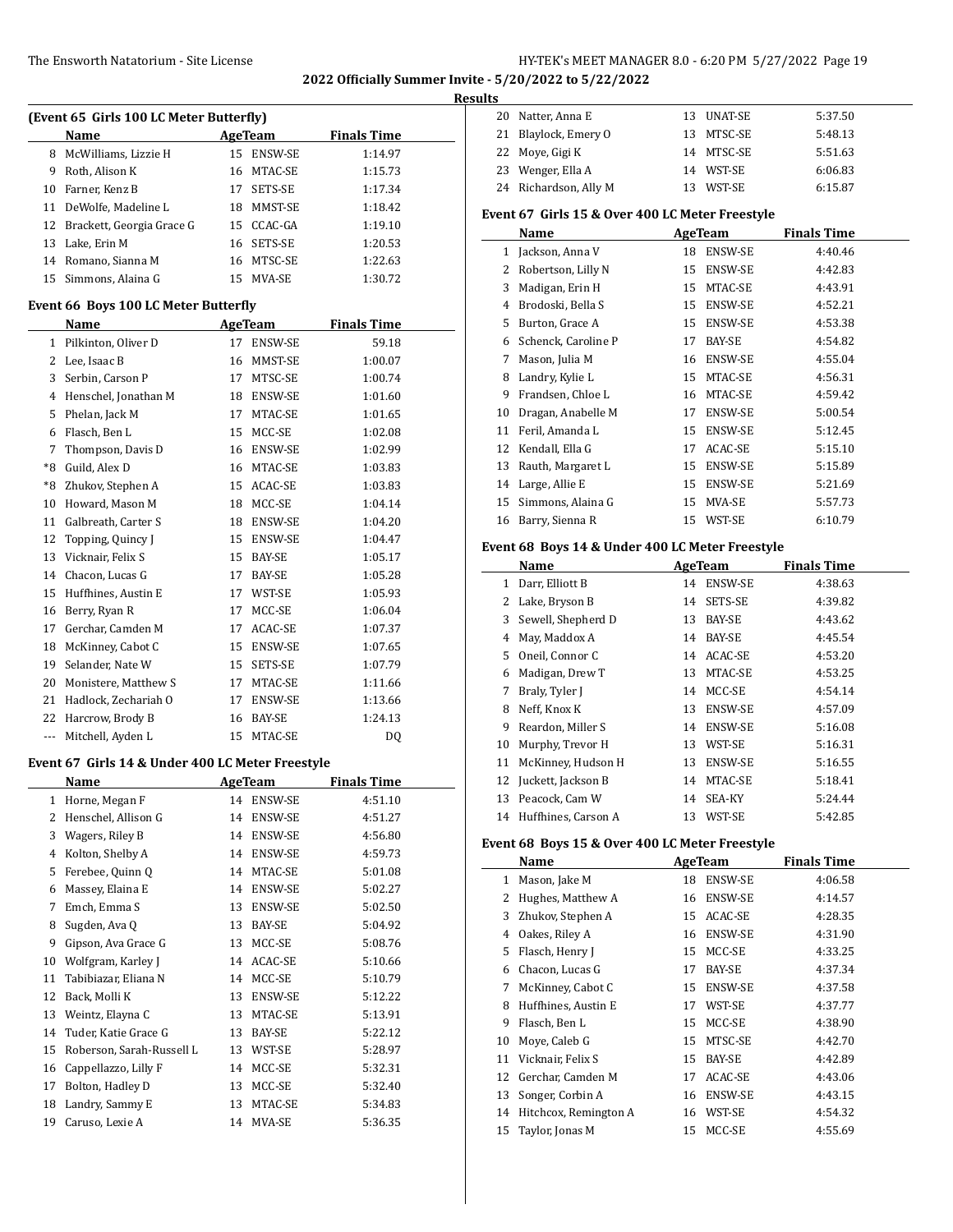### The Ensworth Natatorium - Site License 10 Company 3 and HY-TEK's MEET MANAGER 8.0 - 6:20 PM 5/27/2022 Page 20

21 Martin, Lylah R 12 ACAC-SE 3:37.12 22 Eckerman, Sophia G 12 MTSC-SE 3:38.39 23 Robinson, Lawson D 11 ENSW-SE 3:40.68

**2022 Officially Summer Invite - 5/20/2022 to 5/22/2022**

|          |                                                          |    |                                       |                    |                | Results |
|----------|----------------------------------------------------------|----|---------------------------------------|--------------------|----------------|---------|
|          | (Event 68 Boys 15 & Over 400 LC Meter Freestyle)<br>Name |    | AgeTeam                               | <b>Finals Time</b> |                |         |
|          | 16 Feliciano, Chris A                                    |    | 18 MTSC-SE                            | 6:00.85            |                |         |
| 17       | Janssen, Aidan M                                         | 15 | MTSC-SE                               | 6:25.73            |                |         |
|          |                                                          |    |                                       |                    |                |         |
|          | Event 69 Girls 10 & Under 200 LC Meter IM                |    |                                       |                    |                |         |
|          | Name                                                     |    | AgeTeam                               | <b>Finals Time</b> |                |         |
| 1        | Scoggin, Emma C                                          |    | 10 MTAC-SE                            | 3:00.08            | 20             |         |
|          | 2 Moseng, Stella M                                       |    | 10 ENSW-SE                            | 3:16.17            | 17             |         |
|          | 3 Hundley, Maggie M                                      |    | 10 ENSW-SE                            | 3:25.02            | 16             |         |
|          | 4 Vicknair, Lily I                                       |    | 9 BAY-SE                              | 3:25.83            | 15             |         |
| 5        | Kolton, Brinkley J                                       |    | 10 ENSW-SE                            | 3:26.63            | 14             |         |
|          | 6 Cox, Ella J                                            |    | 10 ENSW-SE                            | 3:38.92            | 13             |         |
| 7        | Ness, Josephine C                                        |    | 10 ENSW-SE                            | 3:43.20            | 12             |         |
| 8        | Perkinson, Josephine L                                   |    | 8 ENSW-SE                             | 3:43.97            | 11             |         |
| 9        | Perkins, Alice S                                         | 10 | ENSW-SE                               | 3:44.44            | 9              |         |
| 10       | Watkins, Carmyn D                                        | 9  | SETS-SE                               | 3:47.50            | 7              |         |
| 11       | Schuh, Ellie L                                           | 9  | ENSW-SE                               | 3:48.63            | 6              |         |
| 12       | Sanford, Lizzie S                                        | 9  | ENSW-SE                               | 3:51.55            | 5              |         |
| 13       | McCann, Emerson D                                        | 10 | MTAC-SE                               | 3:52.93            | $\overline{4}$ |         |
|          | 14 Ribas, Addy E                                         |    | 9 ENSW-SE                             | 4:00.96            | 3              |         |
| 15       | Stephan, Grace D                                         |    | 10 ENSW-SE                            | 4:03.04            | $\overline{2}$ |         |
|          | 16 Grubb, Rhett E                                        |    | 10 ACAC-SE                            | 4:05.46            | 1              |         |
| 17       | Neff, Esther E                                           |    | 8 ENSW-SE                             | 4:07.76            |                |         |
| 18       | Crocker, Margaret E                                      |    | 10 ENSW-SE                            | 4:12.47            |                |         |
| 19       | Hill, Clara M                                            |    | 10 ACAC-SE                            | 4:15.60            |                |         |
| 20       | Weed, Anna Clare C                                       |    | 9 ENSW-SE                             | 4:15.87            |                |         |
| 21       | Bryan, June B                                            | 9  | ENSW-SE                               | 4:18.18            |                |         |
| 22       | Bahr, Celia E                                            | 9  | ENSW-SE                               | 4:20.26            |                |         |
| 23       | Trailov, Mary C                                          | 9  | <b>ENSW-SE</b>                        | 4:23.34            |                |         |
| $\cdots$ | Anderson, Kate F                                         | 10 | ENSW-SE                               | DQ                 |                |         |
| ---      | Sexton, Penelope Q                                       |    | 9 ENSW-SE                             | DQ                 |                |         |
|          | --- Grubb, Hollins M                                     |    | 8 ACAC-SE                             | DQ                 |                |         |
| $\cdots$ | Wong, Mary A                                             | 10 | ENSW-SE                               | DQ                 |                |         |
| $---$    | Pruce, Charlotte A                                       |    | 9 ENSW-SE                             | DQ                 |                |         |
|          | Event 69 Girls 11-12 200 LC Meter IM                     |    |                                       |                    |                |         |
|          | Name                                                     |    | AgeTeam                               | <b>Finals Time</b> |                |         |
| 1        | Finn, Sandy R                                            | 12 | ENSW-SE                               | 2:38.25            | 20             |         |
| 2        | Summers, Anara R                                         | 12 | <b>BAY-SE</b>                         | 2:38.51            | 17             |         |
| 3        | Kolton, Sloane E                                         | 12 | ENSW-SE                               | 2:45.09            | 16             |         |
| 4        | Woods, Maya L                                            | 12 | ENSW-SE                               | 2:48.36            | 15             |         |
| 5        | Zimmer, Emmy M                                           | 11 | ACAC-SE                               | 2:54.18            | 14             |         |
| 6        | McWilliams, Emily D                                      | 11 | ENSW-SE                               | 2:56.83            | 13             |         |
| 7        | Schaefer, Jessi K                                        | 12 | ACAC-SE                               | 2:57.36            | 12             |         |
| 8        | Bahr, Salem E                                            | 11 | ENSW-SE                               | 2:58.41            | 11             |         |
| 9        | Madere, Liberty K                                        | 12 | MVA-SE                                | 3:00.95            | 9              |         |
| 10       | Sillery, Sage A                                          | 11 | $\ensuremath{\mathsf{BAY\text{-}SE}}$ | 3:03.27            | 7              |         |
| 11       | McInnes, Makayla A                                       | 11 | SETS-SE                               | 3:04.45            | 6              |         |
| 12       | Pruce, Carolyn A                                         | 12 | ENSW-SE                               | 3:16.54            | 5              |         |
| 13       | May, Finley K                                            | 12 | BAY-SE                                | 3:17.25            | 4              |         |
|          | 14 Riley, Katherine G                                    |    | 12 ACAC-SE                            | 3:18.25            | 3              |         |

15 Sampson, Ivy E 12 STAC-SE 3:21.04 2 Graham, Avery M 12 SEA-KY 3:25.54 1 17 Cox, Bella M 12 BAY-SE 3:33.09 18 Slattery, Morgan J 11 BAY-SE 3:35.94 19 Gonzales Easter, Malory J 11 BAY-SE 3:35.96 Oneil, Rory K 11 ACAC-SE 3:36.26

| 24           | Cooper, Scarlett R                        |    | 11 ACAC-SE            | 3:52.78            |  |
|--------------|-------------------------------------------|----|-----------------------|--------------------|--|
| 25           | Spann, Brooklyn E                         |    | 12 ENSW-SE            | 3:58.76            |  |
| 26           | Rossell, Sophie K                         |    | 11 ENSW-SE            | 4:06.25            |  |
| 27           | Rankin, Lily                              |    | 12 ENSW-SE            | 4:08.22            |  |
| 28           | Bennett, Soknavi                          |    | 11 ENSW-SE            | 4:12.12            |  |
| 29           | Mirzaie, Maddie J                         |    | 12 ENSW-SE            | 4:18.21            |  |
| ---          | Quiogue, Jennine C                        |    | 11 ENSW-SE            | DQ                 |  |
|              |                                           |    |                       |                    |  |
|              | Event 70 Boys 10 & Under 200 LC Meter IM  |    |                       |                    |  |
|              | Name                                      |    | AgeTeam               | <b>Finals Time</b> |  |
| 1            | Horne, Charlie O                          | 10 | ENSW-SE               | 2:58.77            |  |
| 2            | McKinney, Baron B                         |    | 10 ENSW-SE            | 3:01.71            |  |
| 3            | House, Zeki C                             |    | 10 MCC-SE             | 3:08.62            |  |
| 4            | Volcansek, Mateo                          |    | 9 ACAC-SE             | 3:17.80            |  |
| 5            | Musolf, Finn A                            |    | 10 MTAC-SE            | 3:27.45            |  |
| 6            | Martin, Ben B                             |    | 10 ACAC-SE            | 3:33.94            |  |
| 7            | Topping, Christopher G<br>McInnes, Zack T |    | 10 ENSW-SE            | 3:38.04            |  |
| 8            |                                           |    | 10 SETS-SE            | 3:42.19            |  |
| 9            | Pittman, Cyrus A                          |    | 9 ENSW-SE             | 3:48.45            |  |
| 10           | Summers, Eli E                            |    | 9 BAY-SE              | 3:51.42            |  |
| 11<br>12     | Jones, Schuyler L<br>Johnston, Parker B   |    | 9 ENSW-SE             | 4:02.14            |  |
|              |                                           |    | 10 BAY-SE             | 4:07.11            |  |
| 13           | Phillips, Hal                             |    | 10 ENSW-SE            | 4:16.30            |  |
|              | 14 Cooper, Isaac G                        |    | 9 ACAC-SE             | 4:38.04            |  |
| ---<br>---   | Stolldorf, Augie A<br>Raissi, Arvin A     | 9  | 10 ENSW-SE<br>ENSW-SE | DQ                 |  |
|              |                                           |    |                       | DQ                 |  |
|              | Event 70 Boys 11-12 200 LC Meter IM       |    |                       |                    |  |
|              |                                           |    |                       |                    |  |
|              | Name                                      |    | <b>AgeTeam</b>        | <b>Finals Time</b> |  |
| $\mathbf{1}$ | Quinn, Landon J                           |    | 12 MVA-SE             | 2:41.92            |  |
| 2            | Horne, Wyatt A                            |    | 12 ENSW-SE            | 2:46.03            |  |
| 3            | Matthey, Karson M                         |    | 12 SEA-KY             | 2:55.50            |  |
| 4            | Crook, Mark R                             |    | 12 MVA-SE             | 2:55.57            |  |
| 5            | Galbreath, Zak S                          |    | 12 ENSW-SE            | 2:56.56            |  |
| 6            | Seessel, Henry S                          |    | 11 MTAC-SE            | 2:59.85            |  |
| 7            | Blake, Noah P                             |    | 11 MCC-SE             | 3:02.10            |  |
| 8            | Williams, Logan J                         |    | 12 ACAC-SE            | 3:02.71            |  |
| 9            | Madigan, Kyle W                           |    | 11 MTAC-SE            | 3:03.01            |  |
| 10           | Butts, Bryant M                           |    | 12 ENSW-SE            | 3:03.07            |  |
| 11           | Hardin, Ben                               | 11 | BAY-SE                | 3:06.83            |  |
| 12           | Stanlick, Nash C                          | 12 | STAC-SE               | 3:06.88            |  |
| 13           | McCoy, Brayden J                          | 11 | MTAC-SE               | 3:08.44            |  |
| 14           | Henry, Bryson A                           | 12 | SETS-SE               | 3:08.87            |  |
| 15           | Weekley, Brooks B                         | 12 | ENSW-SE               | 3:08.99            |  |
| 16           | Sewell, Walker W                          | 11 | BAY-SE                | 3:10.03            |  |
| 17           | Webb, Tennysen T                          | 11 | ENSW-SE               | 3:12.66            |  |
| 18           | Durand, Ricardo W                         | 12 | LTSE-SE               | 3:12.94            |  |
| 19           | Boyd, Klein T                             | 11 | BAY-SE                | 3:13.64            |  |
| 20           | Sewell, Sterling S                        | 11 | BAY-SE                | 3:17.29            |  |
| 21           | Hewitt, Liam                              | 12 | BAY-SE                | 3:22.55            |  |
| 22           | Maedel, Mitchell K                        | 12 | BAY-SE                | 3:24.77            |  |
| 23           | Spalding, Andrew J                        | 11 | MVA-SE                | 3:31.38            |  |
| 24           | Tabibiazar, Liam J                        | 11 | MCC-SE                | 3:37.71            |  |
| 25           | Weitkamp, Alp J                           | 11 | ENSW-SE               | 3:42.03            |  |
| 26           | Baba Rahimi, Paxton N                     | 11 | ENSW-SE               | 3:49.14            |  |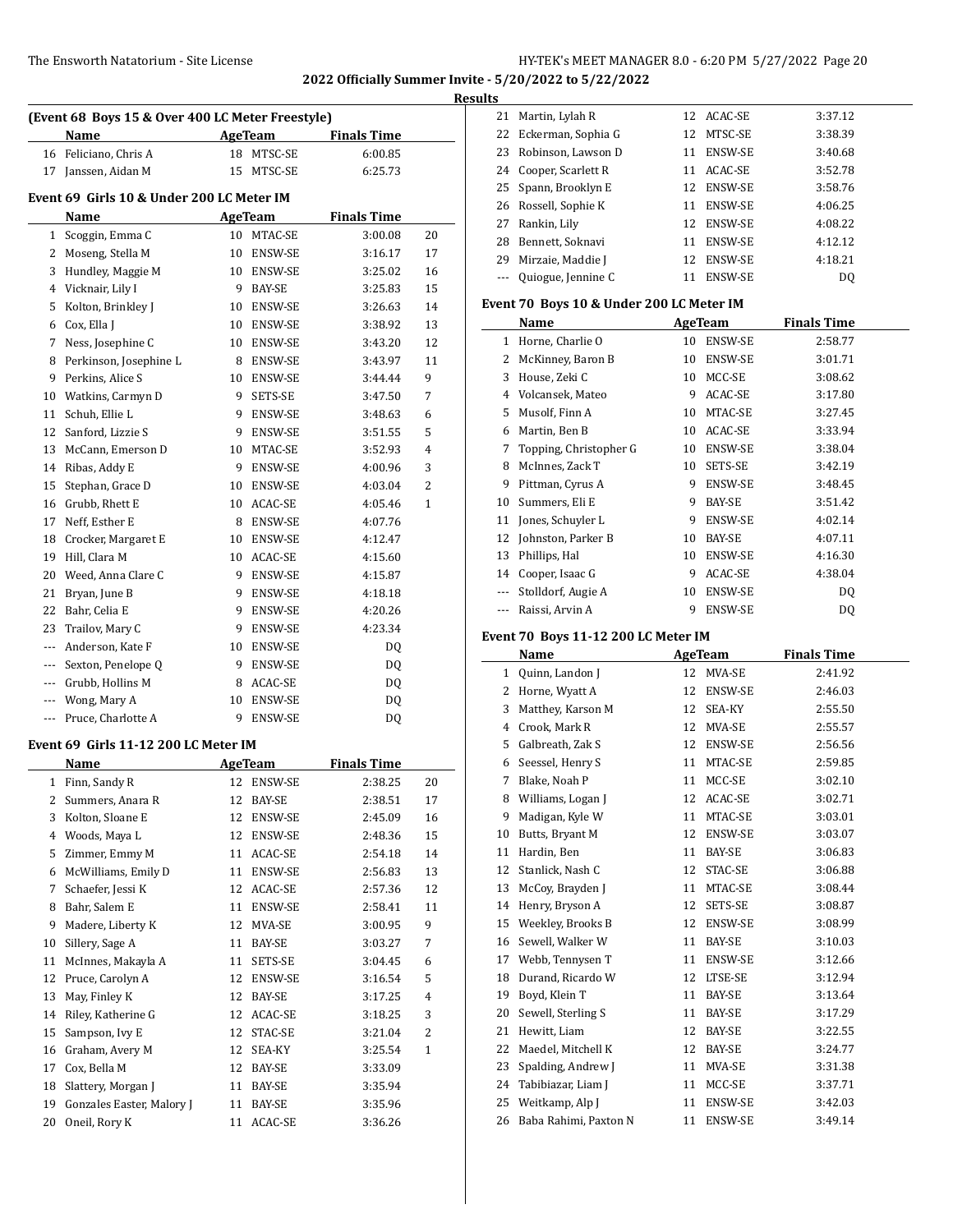#### The Ensworth Natatorium - Site License

| HY-TEK's MEET MANAGER 8.0 - 6:20 PM 5/27/2022 Page 21 |  |  |  |  |
|-------------------------------------------------------|--|--|--|--|
|-------------------------------------------------------|--|--|--|--|

**2022 Officially Summer Invite - 5/20/2022 to 5/22/2022 Results**

| (Event 70 Boys 11-12 200 LC Meter IM)            |                                       |         |                   |                    |  |  |  |  |
|--------------------------------------------------|---------------------------------------|---------|-------------------|--------------------|--|--|--|--|
|                                                  | Name                                  |         | AgeTeam           | <b>Finals Time</b> |  |  |  |  |
| 27                                               | Davis, Cameron J                      |         | 11 ENSW-SE        | 3:50.72            |  |  |  |  |
|                                                  | 28 Sandstrom, August W                |         | 11 ENSW-SE        | 4:12.54            |  |  |  |  |
|                                                  | --- Knittle, Drew W                   |         | 11 ENSW-SE        | DQ                 |  |  |  |  |
| Event 71 Girls 10 & Under 100 LC Meter Freestyle |                                       |         |                   |                    |  |  |  |  |
|                                                  | Name                                  |         | AgeTeam           | <b>Finals Time</b> |  |  |  |  |
|                                                  | 1 Scoggin, Emma C                     |         | 10 MTAC-SE        | 1:13.64            |  |  |  |  |
|                                                  | 2 Anderson, Ashley                    |         | 10 LTSE-SE        | 1:17.34            |  |  |  |  |
|                                                  | 3 Moseng, Stella M                    |         | 10 ENSW-SE        | 1:17.86            |  |  |  |  |
|                                                  | 4 Volcansek, Sophie                   |         | 9 ACAC-SE         | 1:23.71            |  |  |  |  |
|                                                  | 5 Vicknair, Lily I                    |         | 9 BAY-SE          | 1:25.45            |  |  |  |  |
| 6                                                | Perkins, Alice S                      | 10      | ENSW-SE           | 1:26.49            |  |  |  |  |
| 7                                                | Hundley, Maggie M                     |         | 10 ENSW-SE        | 1:28.23            |  |  |  |  |
| 8                                                | Kolton, Brinkley J                    |         | 10 ENSW-SE        | 1:28.97            |  |  |  |  |
|                                                  | 9 Martinez, Sophie E                  |         | 10 CCAC-GA        | 1:28.99            |  |  |  |  |
|                                                  | 10 Watkins, Carmyn D                  | 9.      | SETS-SE           | 1:29.12            |  |  |  |  |
|                                                  | 11 Schuh, Ellie L                     |         | 9 ENSW-SE         | 1:29.92            |  |  |  |  |
|                                                  | 12 Ness, Josephine C                  |         | 10 ENSW-SE        | 1:30.24            |  |  |  |  |
|                                                  | 13 Cox, Ella J                        |         | 10 ENSW-SE        | 1:30.51            |  |  |  |  |
|                                                  | 14 McCoy, Anna C                      |         | 9 MTAC-SE         | 1:32.15            |  |  |  |  |
|                                                  | 15 Perkinson, Josephine L             |         | 8 ENSW-SE         | 1:33.71            |  |  |  |  |
|                                                  | 16 Grubb, Rhett E                     |         | 10 ACAC-SE        | 1:34.21            |  |  |  |  |
|                                                  | 17 Pruce, Charlotte A                 | 9.      | ENSW-SE           | 1:34.83            |  |  |  |  |
| 18                                               | McCann, Emerson D                     | 10      | MTAC-SE           | 1:35.00            |  |  |  |  |
|                                                  | *19 Sanford, Lizzie S                 | 9       | ENSW-SE           | 1:35.23            |  |  |  |  |
|                                                  | *19 Sampson, Tess K                   | 9       | STAC-SE           | 1:35.23            |  |  |  |  |
|                                                  | 21 Graham, Molly S                    | 10      | SEA-KY            | 1:35.25            |  |  |  |  |
|                                                  | 22 Grubb, Hollins M                   | 8       | ACAC-SE           | 1:38.04            |  |  |  |  |
|                                                  | 23 Ribas, Addy E                      | 9.      | ENSW-SE           | 1:42.64            |  |  |  |  |
|                                                  | 24 Lubinski, Audrey E                 | 10      | BAY-SE            | 1:43.57            |  |  |  |  |
|                                                  | 25 Bryan, June B                      |         | 9 ENSW-SE         | 1:43.69            |  |  |  |  |
|                                                  | 26 Neff, Esther E                     |         | 8 ENSW-SE         | 1:43.78            |  |  |  |  |
|                                                  | 27 Borendame, Lynden M                | 10      | STAC-SE           | 1:44.80            |  |  |  |  |
|                                                  | 28 Stanlick, Covie A                  | 9       | STAC-SE           | 1:45.00            |  |  |  |  |
|                                                  | 29 Stephan, Grace D                   |         | 10 ENSW-SE        | 1:45.59            |  |  |  |  |
|                                                  | 30 Hunter, Addison G                  | 10      | MTSC-SE           | 1:46.14            |  |  |  |  |
| 31                                               | Ridley, Olivia M                      | 10      | MTAC-SE           | 1:47.00            |  |  |  |  |
| 32                                               | Weed, Anna Clare C                    | 9       | ENSW-SE           | 1:48.94            |  |  |  |  |
| 33                                               | Crook, Emelia L                       | 8       | MVA-SE            | 1:51.51            |  |  |  |  |
| 34                                               | Brackett, Layla M                     | 7       | CCAC-GA           | 1:51.59            |  |  |  |  |
| 35                                               | Trailov, Mary C                       | 9       | ENSW-SE           | 1:52.49            |  |  |  |  |
| 36                                               | Hill, Clara M                         | 10      | ACAC-SE           | 1:53.31            |  |  |  |  |
| 37                                               | Crocker, Margaret E                   | 10      | ENSW-SE           | 1:54.99            |  |  |  |  |
| 38                                               | Watson, Jazzy-Kate K                  | 8.      | CCAC-GA           | 1:58.24            |  |  |  |  |
| 39                                               | Sexton, Penelope Q                    | 9       | ENSW-SE           |                    |  |  |  |  |
| 40                                               | Greer, Kate N                         | 10      | ENSW-SE           | 1:58.59<br>2:00.40 |  |  |  |  |
| 41                                               | Wong, Mary A                          | 10      | ENSW-SE           | 2:02.64            |  |  |  |  |
| 42                                               | Bahr, Celia E                         | 9.      | ENSW-SE           | 2:04.09            |  |  |  |  |
| 43                                               | Williams, Harper E                    | 9.      | ENSW-SE           | 2:06.83            |  |  |  |  |
| 44                                               | MacKenzie, Madeline (Line) G          | 8.      | ENSW-SE           | 2:07.57            |  |  |  |  |
| 45                                               |                                       |         |                   |                    |  |  |  |  |
| 46                                               | Anderson, Kate F<br>Steele, Janessa M | 10<br>8 | ENSW-SE<br>BAY-SE | 2:12.60<br>2:16.12 |  |  |  |  |
| 47                                               | Rankin, Mary Katherine K              | 9.      |                   |                    |  |  |  |  |
|                                                  |                                       |         | ENSW-SE           | 2:23.20            |  |  |  |  |

|    | Event 72 Boys 10 & Under 100 LC Meter Freestyle<br>Name |    | <b>AgeTeam</b>      | <b>Finals Time</b> |
|----|---------------------------------------------------------|----|---------------------|--------------------|
|    | 1 Attmore, Anderson L                                   |    | 10 ENSW-SE          | 1:15.15            |
|    | 2 McKinney, Baron B                                     |    | 10 ENSW-SE          | 1:18.22            |
|    | 3 House, Zeki C                                         |    | 10 MCC-SE           | 1:18.64            |
|    | 4 Martin, Ben B                                         |    | 10 ACAC-SE          | 1:23.04            |
|    | 5 Hubbard, Keaton K                                     |    | 9 LTSE-SE           | 1:23.98            |
|    | 6 Volcansek, Mateo                                      |    | 9 ACAC-SE           | 1:24.41            |
| 7  | Nguyen, Michael A                                       |    | 10 MTAC-SE          | 1:24.48            |
|    | 8 Musolf, Finn A                                        |    | 10 MTAC-SE          | 1:26.39            |
|    | 9 Pittman, Cyrus A                                      |    | 9 ENSW-SE           | 1:26.44            |
|    | 10 Whitaker, Winston W                                  |    | 10 LTSE-SE          | 1:27.06            |
| 11 | McInnes, Zack T                                         |    | 10 SETS-SE          | 1:28.64            |
| 12 | Topping, Christopher G                                  |    | 10 ENSW-SE          | 1:31.15            |
| 13 | Johnston, Parker B                                      |    | 10 BAY-SE           | 1:31.86            |
|    | 14 Burnham, Joshua T                                    |    | 9 MVA-SE            | 1:33.73            |
|    | 15 Phillips, Hal                                        |    | 10 ENSW-SE          | 1:35.90            |
|    | 16 Raissi, Arvin A                                      |    | 9 ENSW-SE           | 1:37.35            |
|    | 17 Summers, Eli E                                       |    | 9 BAY-SE            | 1:40.48            |
|    |                                                         |    | 10 ENSW-SE          |                    |
|    | 18 Stolldorf, Augie A<br>19 Jones, Schuyler L           |    | 9 ENSW-SE           | 1:41.16<br>1:41.28 |
|    | 20 Wilson, Jed J                                        |    | 9 BAY-SE            | 1:45.17            |
|    |                                                         |    |                     |                    |
| 21 | Barnett, Russ H<br>22 Poole, Elliott G                  |    | 8 WST-SE            | 1:48.23            |
|    |                                                         |    | 8 MVA-SE            | 1:50.45            |
|    | 23 Cooper, Isaac G                                      |    | 9 ACAC-SE           | 1:50.87            |
|    | 24 Whitaker, Bennett B                                  |    | 8 LTSE-SE<br>SEA-KY | 1:52.47            |
|    | 25 Gurule, Preston B                                    | 10 |                     | 1:58.68            |
|    | 26 Blake, Luke E                                        |    | 8 MCC-SE            | 2:00.40            |
|    | 27 Sewell, Deacon J<br>28 Chau, Eitan T                 | 9  | BAY-SE<br>8 ENSW-SE | 2:07.85            |
|    |                                                         |    |                     | 2:25.28            |
| 29 | Beirs, Kennedy G                                        |    | 10 WST-SE           | 2:26.42            |
|    | Event 73 Girls 11-12 100 LC Meter Freestyle             |    |                     |                    |
|    | Name                                                    |    | <b>AgeTeam</b>      | <b>Finals Time</b> |
|    | 1 Summers, Anara R                                      |    | 12 BAY-SE           | 1:06.37            |
|    | 2 Zimmer, Emmy M                                        |    | 11 ACAC-SE          | 1:08.53            |
|    | 3 Woods, Maya L                                         |    | 12 ENSW-SE          | 1:09.69            |
|    | 4 Schaefer, Jessi K                                     |    | 12 ACAC-SE          | 1:10.02            |
|    | 5 McWilliams, Emily D                                   |    | 11 ENSW-SE          | 1:11.39            |
|    | 6 Neumann, Carson C                                     |    | 12 ENSW-SE          | 1:12.25            |
| 7  | McInnes, Makayla A                                      | 11 | SETS-SE             | 1:13.14            |
| 8  | Hill, Hallie M                                          | 12 | ACAC-SE             | 1:15.70            |
| 9  | Sillery, Sage A                                         | 11 | BAY-SE              | 1:16.65            |
| 10 | Adams, Marley M                                         | 12 | MCC-SE              | 1:17.95            |
| 11 | Gill, Sadie R                                           | 12 | ENSW-SE             | 1:19.51            |
| 12 | Kidd, Olivia G                                          | 12 | MTSC-SE             | 1:19.86            |
| 13 | Riley, Katherine G                                      | 12 | ACAC-SE             | 1:20.03            |
| 14 | May, Finley K                                           | 12 | BAY-SE              | 1:21.52            |
| 15 | Sampson, Ivy E                                          | 12 | STAC-SE             | 1:21.88            |

 Graham, Avery M 12 SEA-KY 1:22.25 17 Martin, Lylah R 12 ACAC-SE 1:23.42 18 Oneil, Rory K 11 ACAC-SE 1:24.11 19 Slattery, Morgan J 11 BAY-SE 1:25.70 Cox, Bella M 12 BAY-SE 1:27.05 21 Grubb, Gretchen M 11 ACAC-SE 1:30.42 22 Theobald, Rose D 11 ENSW-SE 1:31.03 23 Robey, Scarlett A 12 MTSC-SE 1:31.89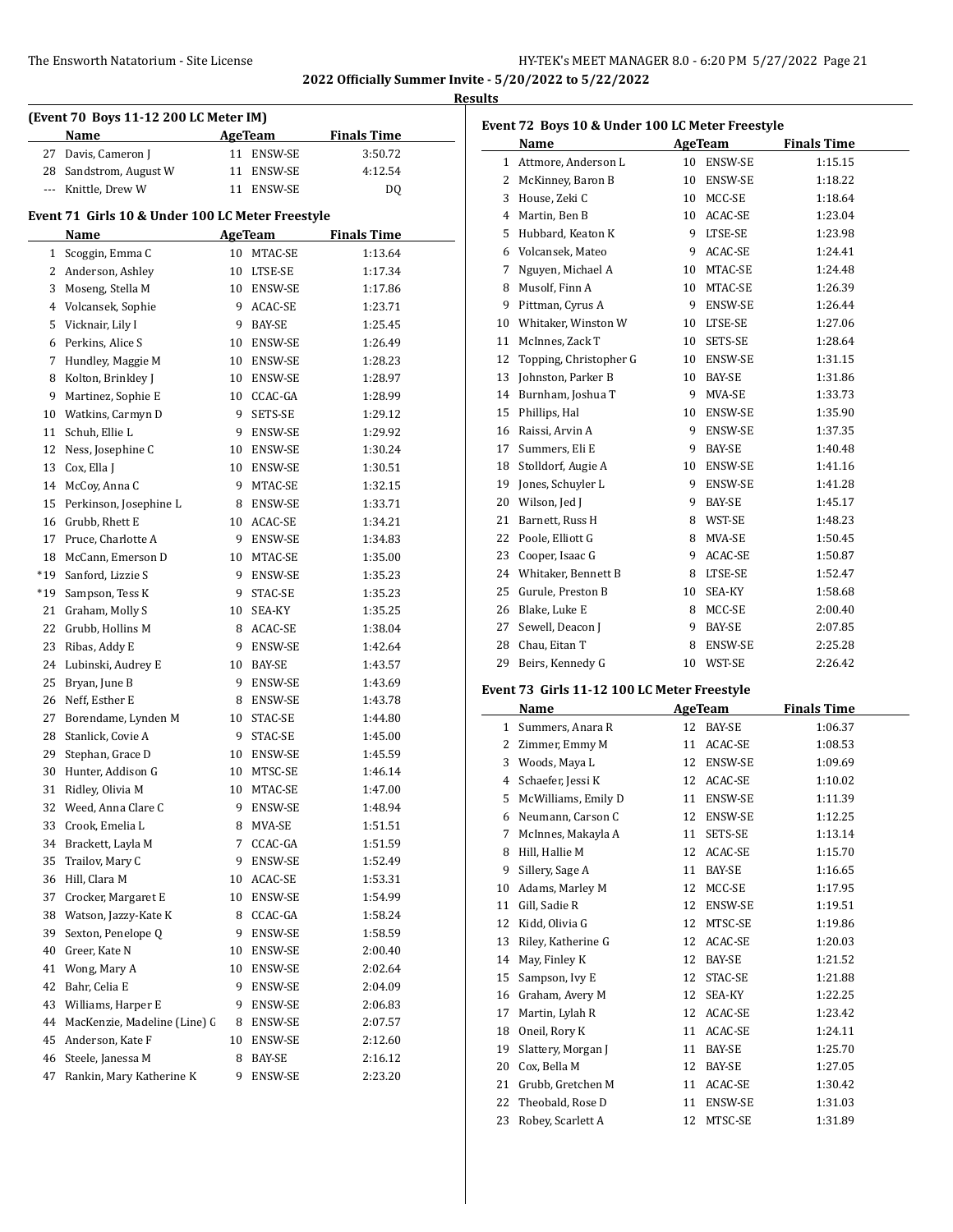|    |                                               |    |                |                    | <b>Results</b>       |
|----|-----------------------------------------------|----|----------------|--------------------|----------------------|
|    | (Event 73 Girls 11-12 100 LC Meter Freestyle) |    |                |                    |                      |
|    | Name                                          |    | AgeTeam        | <b>Finals Time</b> |                      |
|    | 24 Cooper, Scarlett R                         |    | 11 ACAC-SE     | 1:35.30            |                      |
| 25 | Gingrow, Taylor E                             |    | 12 STAC-SE     | 1:36.37            |                      |
| 26 | Rankin, Lily                                  |    | 12 ENSW-SE     | 1:40.75            |                      |
| 27 | Spann, Brooklyn E                             |    | 12 ENSW-SE     | 1:41.63            |                      |
| 28 | Rossell, Sophie K                             |    | 11 ENSW-SE     | 1:44.85            | 1                    |
| 29 | Mirzaie, Maddie J                             |    | 12 ENSW-SE     | 1:48.14            | $1^{\circ}$          |
| 30 | Bennett, Soknavi                              |    | 11 ENSW-SE     | 1:50.15            | 1:                   |
| 31 | Steele, Katelyn A                             |    | 12 BAY-SE      | 1:50.91            | 1:                   |
| 32 | Quiogue, Jennine C                            |    | 11 ENSW-SE     | 2:03.08            | 1.                   |
|    | Event 74 Boys 11-12 100 LC Meter Freestyle    |    |                |                    | 1!<br>1 <sub>0</sub> |
|    | Name                                          |    | <b>AgeTeam</b> | <b>Finals Time</b> | $1^{\prime}$         |
|    | 1 Matthey, Karson M                           |    | 12 SEA-KY      | 1:07.27            | $\mathbf{1}$         |
|    | 2 Crook, Mark R                               |    | 12 MVA-SE      | 1:07.55            | $1^{\prime}$         |
|    | 3 Horne, Wyatt A                              |    | 12 ENSW-SE     | 1:09.06            | $\overline{2}$       |
| 4  | Blake, Noah P                                 |    | 11 MCC-SE      | 1:09.10            | $\mathbf{2}$         |
| 5  | Galbreath, Zak S                              |    | 12 ENSW-SE     | 1:10.32            | 2:                   |
| 6  | Volcansek, Dorian                             |    | 11 ACAC-SE     | 1:10.59            | 2:                   |
| 7  | Riggen, Austen C                              |    | 11 MTAC-SE     | 1:11.06            | 2 <sup>1</sup>       |
| 8  | Hardin, Ben                                   |    | 11 BAY-SE      | 1:12.42            | 2!                   |
| 9  | Williams, Logan J                             |    | 12 ACAC-SE     | 1:12.86            | $\overline{2}$       |
| 10 | Stanlick, Nash C                              |    | 12 STAC-SE     | 1:14.07            | $2^{\prime}$         |
| 11 | Madigan, Kyle W                               |    | 11 MTAC-SE     | 1:14.18            | 2١                   |
| 12 | Seessel, Henry S                              |    | 11 MTAC-SE     | 1:14.69            | 2 <sup>0</sup>       |
| 13 | Poole, Barrett E                              |    | 11 MVA-SE      | 1:15.81            | 3                    |
| 14 | McCoy, Brayden J                              |    | 11 MTAC-SE     | 1:17.28            | $3^{\circ}$          |
| 15 | Maedel, Mitchell K                            |    | 12 BAY-SE      | 1:17.47            | 3                    |
| 16 | Sewell, Walker W                              |    | 11 BAY-SE      | 1:17.49            | 3.                   |
| 17 | Sewell, Sterling S                            |    | 11 BAY-SE      | 1:17.64            | 3.                   |
| 18 | Henry, Bryson A                               |    | 12 SETS-SE     | 1:17.66            | 3!                   |
| 19 | Reed, Owen W                                  |    | 11 MTAC-SE     | 1:17.77            | 3 <sub>0</sub>       |
| 20 | Butts, Bryant M                               |    | 12 ENSW-SE     | 1:17.93            | 3'                   |
| 21 | Neff, Tyson T                                 |    | 11 ENSW-SE     | 1:18.59            | 31                   |
| 22 | Boyd, Klein T                                 |    | 11 BAY-SE      | 1:19.08            |                      |
| 23 | Durand, Ricardo W                             |    | 12 LTSE-SE     | 1:19.20            |                      |
|    | 24 Kirby, Austin L                            |    | 11 MTSC-SE     | 1:19.41            |                      |
|    | 25 Jones, Kees E                              |    | 11 ENSW-SE     | 1:21.31            | Ever                 |
|    | 26 Patterson, Kiptyn C                        |    | 11 MVA-SE      | 1:21.41            |                      |
| 27 | Spalding, Andrew J                            | 11 | MVA-SE         | 1:23.50            |                      |
| 28 | Hewitt, Liam                                  | 12 | BAY-SE         | 1:25.52            |                      |
| 29 | Davis, Cameron J                              | 11 | ENSW-SE        | 1:25.87            |                      |
| 30 | Deepe, Ryan                                   | 12 | LTSE-SE        | 1:27.54            |                      |
| 31 | Tabibiazar, Liam J                            | 11 | MCC-SE         | 1:28.75            |                      |
| 32 | Smith, Henry                                  | 11 | LTSE-SE        | 1:31.14            |                      |
| 33 | Baba Rahimi, Paxton N                         | 11 | ENSW-SE        | 1:31.76            |                      |
| 34 | Gingrow, John Thomas T                        | 11 | STAC-SE        | 1:36.62            |                      |
| 35 | Knittle, Drew W                               | 11 | <b>ENSW-SE</b> | 1:38.02            |                      |
| 36 | Weitkamp, Alp J                               | 11 | ENSW-SE        | 1:39.12            | 1                    |
| 37 | Lingerfelt, Gabe A                            | 11 | WST-SE         | 1:46.81            | $1^{\cdot}$          |
| 38 | Tarless, Cai R                                | 11 | BAY-SE         | 1:55.83            | 1:                   |
|    |                                               |    |                |                    |                      |

### **Event 75 Girls 10 & Under 100 LC Meter Breaststroke**

| Name                 | AgeTeam    | <b>Finals Time</b> |  |
|----------------------|------------|--------------------|--|
| 1 Perkins, Alice S   | 10 ENSW-SE | 1:46.79            |  |
| 2 Vicknair, Lily I   | 9 BAY-SE   | 1:47.12            |  |
| 3 Pruce, Charlotte A | ENSW-SE    | 1:50.14            |  |

| 4   | Cox, Ella J                  | 10 | ENSW-SE | 1:52.45 |
|-----|------------------------------|----|---------|---------|
| 5   | Moseng, Stella M             | 10 | ENSW-SE | 1:53.41 |
| 6   | Ness, Josephine C            | 10 | ENSW-SE | 1:56.07 |
| 7   | Volcansek, Sophie            | 9  | ACAC-SE | 1:56.20 |
| 8   | Kolton, Brinkley J           | 10 | ENSW-SE | 1:58.48 |
| 9   | Sanford, Lizzie S            | 9  | ENSW-SE | 1:58.76 |
| 10  | Watkins, Carmyn D            | 9  | SETS-SE | 1:59.78 |
| 11  | Perkinson, Josephine L       | 8  | ENSW-SE | 2:00.65 |
| 12  | Schuh, Ellie L               | 9  | ENSW-SE | 2:01.15 |
| 13  | Davis, Ryan J                | 10 | ENSW-SE | 2:03.73 |
| 14  | Ridley, Olivia M             | 10 | MTAC-SE | 2:04.22 |
| 15  | Sampson, Tess K              | 9  | STAC-SE | 2:05.24 |
| 16  | Bahr, Celia E                | 9  | ENSW-SE | 2:08.20 |
| 17  | Graham, Molly S              | 10 | SEA-KY  | 2:08.90 |
| 18  | Lubinski, Audrey E           | 10 | BAY-SE  | 2:09.48 |
| 19  | Neff, Esther E               | 8  | ENSW-SE | 2:09.91 |
| 20  | Hill, Clara M                | 10 | ACAC-SE | 2:11.35 |
| 21  | Grubb, Rhett E               | 10 | ACAC-SE | 2:11.74 |
| 22  | Bryan, June B                | 9  | ENSW-SE | 2:13.69 |
| 23  | Ribas, Addy E                | 9  | ENSW-SE | 2:15.46 |
| 24  | Weed, Anna Clare C           | 9  | ENSW-SE | 2:16.30 |
| 25  | Crook, Emelia L              | 8  | MVA-SE  | 2:16.48 |
| 26  | Crocker, Margaret E          | 10 | ENSW-SE | 2:16.70 |
| 27  | Watson, Jazzy-Kate K         | 8  | CCAC-GA | 2:17.01 |
| 28  | Stanlick, Covie A            | 9  | STAC-SE | 2:17.46 |
| 29  | Trailov, Mary C              | 9  | ENSW-SE | 2:18.22 |
| 30  | Greer, Kate N                | 10 | ENSW-SE | 2:19.23 |
| 31  | Stephan, Grace D             | 10 | ENSW-SE | 2:20.46 |
| 32  | Brackett, Layla M            | 7  | CCAC-GA | 2:39.38 |
| 33  | Wong, Mary A                 | 10 | ENSW-SE | 2:41.90 |
| 34  | Williams, Harper E           | 9  | ENSW-SE | 2:42.36 |
| 35  | Sexton, Penelope Q           | 9  | ENSW-SE | 2:46.73 |
| 36  | Rankin, Mary Katherine K     | 9  | ENSW-SE | 2:58.50 |
| 37  | MacKenzie, Madeline (Line) G | 8  | ENSW-SE | 3:01.85 |
| 38  | Steele, Janessa M            | 8  | BAY-SE  | 3:03.34 |
| --- | Anderson, Kate F             | 10 | ENSW-SE | DQ      |
| --- | Grubb, Hollins M             | 8  | ACAC-SE | DQ      |

# **Event 76 Boys 10 & Under 100 LC Meter Breaststroke**

|    | Name                   |    | AgeTeam        | <b>Finals Time</b> |
|----|------------------------|----|----------------|--------------------|
| 1  | Attmore, Anderson L    | 10 | ENSW-SE        | 1:37.61            |
| 2  | Horne, Charlie O       | 10 | <b>ENSW-SE</b> | 1:47.39            |
| 3  | McKinney, Baron B      | 10 | ENSW-SE        | 1:48.88            |
| 4  | Burnham, Joshua T      | 9  | MVA-SE         | 2:02.90            |
| 5  | Nguyen, Michael A      | 10 | MTAC-SE        | 2:04.09            |
| 6  | Musolf, Finn A         | 10 | MTAC-SE        | 2:04.33            |
| 7  | Topping, Christopher G | 10 | ENSW-SE        | 2:05.79            |
| 8  | Raissi, Arvin A        | 9  | ENSW-SE        | 2:09.76            |
| 9  | Gurule, Preston B      | 10 | SEA-KY         | 2:16.83            |
| 10 | Phillips, Hal          | 10 | ENSW-SE        | 2:17.80            |
| 11 | Pittman, Cyrus A       | 9  | <b>ENSW-SE</b> | 2:18.01            |
| 12 | Cooper, Isaac G        | 9  | ACAC-SE        | 2:22.33            |
| 13 | Barnett, Russ H        | 8  | WST-SE         | 2:27.26            |
| 14 | Summers, Eli E         | 9  | BAY-SE         | 2:29.59            |
| 15 | Poole, Elliott G       | 8  | MVA-SE         | 2:29.79            |
| 16 | Jones, Schuyler L      | 9  | <b>ENSW-SE</b> | 2:30.14            |
| 17 | Johnston, Parker B     | 10 | BAY-SE         | 2:30.96            |
| 18 | Stolldorf, Augie A     | 10 | <b>ENSW-SE</b> | 2:32.80            |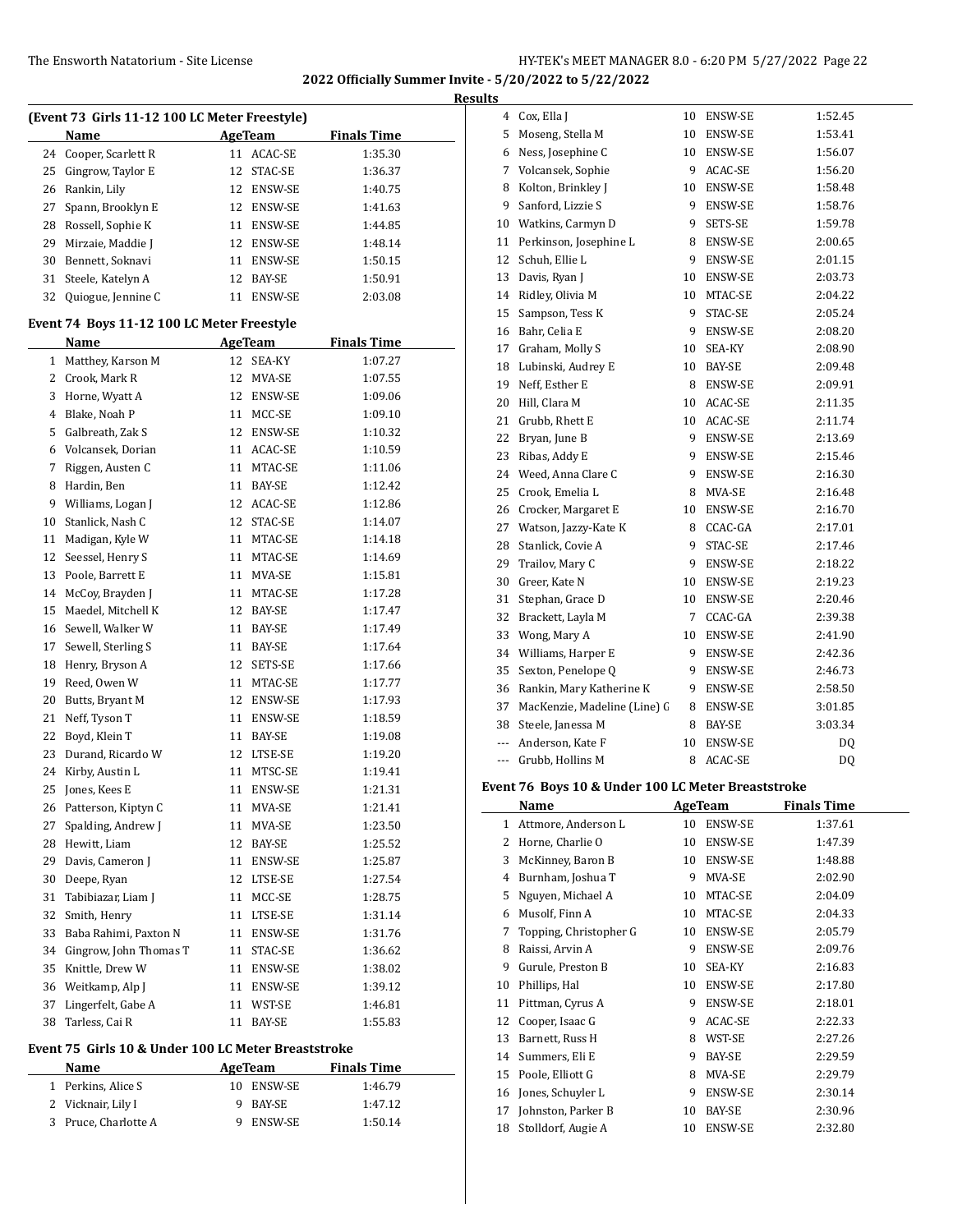### The Ensworth Natatorium - Site License

| HY-TEK's MEET MANAGER 8.0 - 6:20 PM 5/27/2022 Page 23 |  |  |  |
|-------------------------------------------------------|--|--|--|
|-------------------------------------------------------|--|--|--|

**2022 Officially Summer Invite - 5/20/2022 to 5/22/2022**

**Results**

| (Event 76 Boys 10 & Under 100 LC Meter Breaststroke) |                                                |    |                |                    |  |  |
|------------------------------------------------------|------------------------------------------------|----|----------------|--------------------|--|--|
|                                                      | Name                                           |    | AgeTeam        | <b>Finals Time</b> |  |  |
|                                                      | 19 Beirs, Kennedy G                            |    | 10 WST-SE      | 2:33.55            |  |  |
|                                                      | 20 Wilson, Jed J                               | 9  | BAY-SE         | 2:37.47            |  |  |
| ---                                                  | Sewell, Deacon J                               | 9  | BAY-SE         | DQ                 |  |  |
|                                                      | Event 77 Girls 11-12 100 LC Meter Breaststroke |    |                |                    |  |  |
|                                                      | Name                                           |    | <b>AgeTeam</b> | <b>Finals Time</b> |  |  |
| 1                                                    | Summers, Anara R                               | 12 | <b>BAY-SE</b>  | 1:25.39            |  |  |
| 2                                                    | Finn, Sandy R                                  | 12 | <b>ENSW-SE</b> | 1:29.19            |  |  |
| 3                                                    | Neumann, Carson C                              | 12 | ENSW-SE        | 1:30.28            |  |  |
| 4                                                    | Kolton, Sloane E                               | 12 | ENSW-SE        | 1:33.42            |  |  |
| 5                                                    | Woods, Maya L                                  |    | 12 ENSW-SE     | 1:35.06            |  |  |
| 6                                                    | Madere, Liberty K                              | 12 | MVA-SE         | 1:35.64            |  |  |
| 7                                                    | Bahr, Salem E                                  | 11 | ENSW-SE        | 1:36.17            |  |  |
| 8                                                    | Zimmer, Emmy M                                 | 11 | ACAC-SE        | 1:39.01            |  |  |
| 9                                                    | May, Finley K                                  | 12 | BAY-SE         | 1:42.36            |  |  |
| 10                                                   | Sillery, Sage A                                | 11 | BAY-SE         | 1:43.00            |  |  |
| 11                                                   | Sampson, Ivy E                                 | 12 | STAC-SE        | 1:43.41            |  |  |
| 12                                                   | Pruce, Carolyn A                               |    | 12 ENSW-SE     | 1:44.58            |  |  |
| 13                                                   | Gill, Sadie R                                  | 12 | ENSW-SE        | 1:46.48            |  |  |
| 14                                                   | Martin, Lylah R                                |    | 12 ACAC-SE     | 1:49.38            |  |  |
| 15                                                   | Robinson, Lawson D                             |    | 11 ENSW-SE     | 1:49.50            |  |  |
| 16                                                   | Theobald, Rose D                               | 11 | ENSW-SE        | 1:55.07            |  |  |
| 17                                                   | Mirzaie, Maddie J                              |    | 12 ENSW-SE     | 1:56.19            |  |  |
| $*18$                                                | Graham, Avery M                                | 12 | SEA-KY         | 1:56.77            |  |  |
| $*18$                                                | Grubb, Gretchen M                              |    | 11 ACAC-SE     | 1:56.77            |  |  |
| 20                                                   | Gonzales Easter, Malory J                      |    | 11 BAY-SE      | 1:58.37            |  |  |
| 21                                                   | Cooper, Scarlett R                             | 11 | ACAC-SE        | 1:58.98            |  |  |
| 22                                                   | Oneil, Rory K                                  |    | 11 ACAC-SE     | 1:59.39            |  |  |
| 23                                                   | Adams, Marley M                                | 12 | MCC-SE         | 2:00.12            |  |  |
| 24                                                   | Slattery, Morgan J                             | 11 | BAY-SE         | 2:00.15            |  |  |
| 25                                                   | Spann, Brooklyn E                              | 12 | ENSW-SE        | 2:02.74            |  |  |
| 26                                                   | Rossell, Sophie K                              | 11 | ENSW-SE        | 2:13.31            |  |  |
| 27                                                   | Rankin, Lily                                   | 12 | <b>ENSW-SE</b> | 2:15.20            |  |  |
| 28                                                   | Bennett, Soknavi                               | 11 | ENSW-SE        | 2:19.11            |  |  |
| 29                                                   | Gingrow, Taylor E                              | 12 | STAC-SE        | 2:19.52            |  |  |
| 30                                                   | Steele, Katelyn A                              | 12 | <b>BAY-SE</b>  | 2:21.99            |  |  |
| 31                                                   | Quiogue, Jennine C                             | 11 | <b>ENSW-SE</b> | 2:27.98            |  |  |
|                                                      |                                                |    |                |                    |  |  |

### **Event 78 Boys 11-12 100 LC Meter Breaststroke**

|    | Name              | <b>AgeTeam</b> |                | <b>Finals Time</b> |
|----|-------------------|----------------|----------------|--------------------|
| 1  | Yang, Edison L    | 12             | MSA-SE         | 1:19.88            |
| 2  | Crook, Mark R     | 12             | MVA-SE         | 1:31.62            |
| 3  | Horne, Wyatt A    | 12             | <b>ENSW-SE</b> | 1:33.40            |
| 4  | Webb, Tennysen T  | 11             | <b>ENSW-SE</b> | 1:38.53            |
| 5  | Williams, Logan J | 12             | ACAC-SE        | 1:39.55            |
| 6  | Poole, Barrett E  | 11             | MVA-SE         | 1:40.51            |
| 7  | Butts, Bryant M   | 12             | ENSW-SE        | 1:42.85            |
| 8  | Reed, Owen W      | 11             | MTAC-SE        | 1:43.68            |
| 9  | Weekley, Brooks B | 12             | <b>ENSW-SE</b> | 1:43.75            |
| 10 | Henry, Bryson A   | 12             | SETS-SE        | 1:44.06            |
| 11 | Weitkamp, Alp J   | 11             | <b>ENSW-SE</b> | 1:46.87            |
| 12 | Kirby, Austin L   | 11             | MTSC-SE        | 1:46.95            |
| 13 | Durand, Ricardo W | 12             | LTSE-SE        | 1:47.16            |
| 14 | Boyd, Klein T     | 11             | BAY-SE         | 1:47.78            |
| 15 | Hardin, Ben       | 11             | BAY-SE         | 1:48.74            |
| 16 | Neff, Tyson T     | 11             | <b>ENSW-SE</b> | 1:51.92            |

| 17 | Maedel, Mitchell K        | 12. | BAY-SE         | 1:55.21 |
|----|---------------------------|-----|----------------|---------|
| 18 | Hewitt, Liam              | 12  | BAY-SE         | 1:57.99 |
| 19 | Patterson, Kiptyn C       | 11  | MVA-SE         | 1:58.29 |
|    | 20 Spalding, Andrew J     | 11  | MVA-SE         | 2:01.10 |
| 21 | Knittle, Drew W           | 11  | <b>ENSW-SE</b> | 2:02.13 |
|    | 22 Tarless, Cai R         | 11  | <b>BAY-SE</b>  | 2:02.59 |
| 23 | Deepe, Ryan               | 12. | LTSE-SE        | 2:04.49 |
|    | 24 Lingerfelt, Gabe A     | 11  | WST-SE         | 2:05.96 |
|    | 25 Gingrow, John Thomas T | 11  | STAC-SE        | 2:16.29 |
|    | 26 Sandstrom, August W    | 11  | <b>ENSW-SE</b> | 2:28.25 |

### **Event 79 Girls 10 & Under 50 LC Meter Backstroke**

|    | Name                            |    | <u>AgeTeam</u> | <b>Finals Time</b> |
|----|---------------------------------|----|----------------|--------------------|
|    | 1 Scoggin, Emma C               |    | 10 MTAC-SE     | 39.57              |
|    | 2 Anderson, Ashley              |    | 10 LTSE-SE     | 43.34              |
|    | 3 Perkins, Alice S              |    | 10 ENSW-SE     | 43.49              |
|    | 4 Vicknair, Lily I              |    | 9 BAY-SE       | 44.46              |
|    | 5 Hundley, Maggie M             |    | 10 ENSW-SE     | 44.80              |
|    | 6 Volcansek, Sophie             |    | 9 ACAC-SE      | 45.16              |
|    | 7 Cox, Ella J                   |    | 10 ENSW-SE     | 45.27              |
|    | 8 McCann, Emerson D             |    | 10 MTAC-SE     | 45.75              |
|    | 9 Ness, Josephine C             |    | 10 ENSW-SE     | 45.88              |
|    | 10 Kolton, Brinkley J           |    | 10 ENSW-SE     | 46.54              |
|    | 11 Martinez, Sophie E           |    | 10 CCAC-GA     | 47.31              |
|    | 12 Sanford, Lizzie S            |    | 9 ENSW-SE      | 47.34              |
|    | 13 Graham, Molly S              |    | 10 SEA-KY      | 47.45              |
|    | 14 Ridley, Olivia M             |    | 10 MTAC-SE     | 47.66              |
|    | 15 Davis, Ryan J                |    | 10 ENSW-SE     | 48.54              |
|    | 16 Pruce, Charlotte A           |    | 9 ENSW-SE      | 48.71              |
|    | 17 Stephan, Grace D             |    | 10 ENSW-SE     | 49.62              |
|    | 18 Ribas, Addy E                |    | 9 ENSW-SE      | 49.85              |
|    | 19 Perkinson, Josephine L       |    | 8 ENSW-SE      | 50.01              |
|    | 20 Bryan, June B                |    | 9 ENSW-SE      | 51.23              |
|    | 21 Watkins, Carmyn D            | 9  | SETS-SE        | 51.27              |
|    | 22 Sampson, Tess K              | 9  | STAC-SE        | 52.32              |
|    | 23 Weed, Anna Clare C           |    | 9 ENSW-SE      | 53.21              |
|    | 24 Grubb, Hollins M             |    | 8 ACAC-SE      | 53.34              |
|    | 25 Grubb, Rhett E               |    | 10 ACAC-SE     | 53.54              |
|    | 26 Neff, Esther E               |    | 8 ENSW-SE      | 53.76              |
|    | 27 Lubinski, Audrey E           |    | 10 BAY-SE      | 53.98              |
|    | 28 Schuh, Ellie L               |    | 9 ENSW-SE      | 54.07              |
|    | 29 Greer, Kate N                |    | 10 ENSW-SE     | 54.08              |
|    | 30 Hunter, Addison G            |    | 10 MTSC-SE     | 54.39              |
|    | 31 Stanlick, Covie A            |    | 9 STAC-SE      | 55.07              |
|    | 32 Hill, Clara M                |    | 10 ACAC-SE     | 55.45              |
|    | 33 Trailov, Mary C              |    | 9 ENSW-SE      | 55.67              |
|    | 34 Borendame, Lynden M          |    | 10 STAC-SE     | 55.71              |
|    | 35 Williams, Harper E           |    | 9 ENSW-SE      | 56.70              |
|    | 36 Sexton, Penelope Q           |    | 9 ENSW-SE      | 58.94              |
|    | 37 Brackett, Layla M            | 7  | CCAC-GA        | 1:00.53            |
|    | 38 Watson, Jazzy-Kate K         |    | 8 CCAC-GA      | 1:00.92            |
|    | 39 Steele, Janessa M            |    | 8 BAY-SE       | 1:00.99            |
|    | 40 Crook, Emelia L              |    | 8 MVA-SE       | 1:02.03            |
|    | 41 Rankin, Mary Katherine K     |    | 9 ENSW-SE      | 1:02.17            |
|    | 42 MacKenzie, Madeline (Line) G |    | 8 ENSW-SE      | 1:03.19            |
|    | 43 Wong, Mary A                 |    | 10 ENSW-SE     | 1:04.34            |
| 44 | Anderson, Kate F                | 10 | ENSW-SE        | 1:10.97            |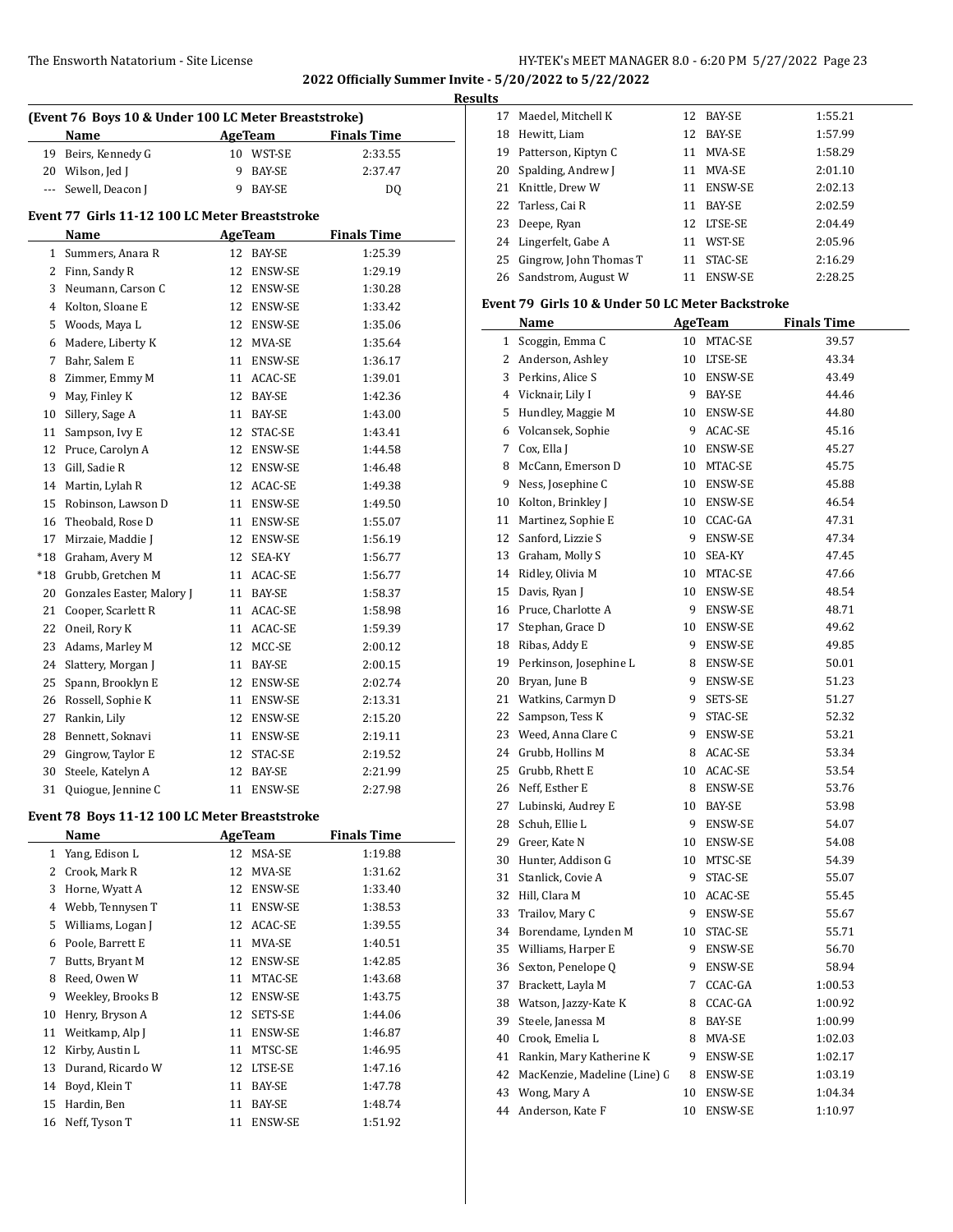$\overline{a}$ 

**2022 Officially Summer Invite - 5/20/2022 to 5/22/2022**

|    | Event 80 Boys 10 & Under 50 LC Meter Backstroke<br><b>Name</b> |    | <b>AgeTeam</b> | <b>Finals Time</b> |
|----|----------------------------------------------------------------|----|----------------|--------------------|
|    | 1 Attmore, Anderson L                                          |    | 10 ENSW-SE     | 41.31              |
| 2  | Hubbard, Keaton K                                              | 9  | LTSE-SE        | 41.55              |
| 3  | McKinney, Baron B                                              |    | 10 ENSW-SE     | 42.88              |
| 4  | House, Zeki C                                                  |    | 10 MCC-SE      | 44.27              |
| 5  | Volcansek, Mateo                                               | 9  | ACAC-SE        | 45.26              |
| 6  | Pittman, Cyrus A                                               |    | 9 ENSW-SE      | 45.83              |
| 7  | Musolf, Finn A                                                 |    | 10 MTAC-SE     | 45.99              |
| 8  | Nguyen, Michael A                                              |    | 10 MTAC-SE     | 46.12              |
| 9  | Topping, Christopher G                                         |    | 10 ENSW-SE     | 46.56              |
| 10 | Raissi, Arvin A                                                | 9  | <b>ENSW-SE</b> | 46.61              |
| 11 | Martin, Ben B                                                  |    | 10 ACAC-SE     | 46.88              |
| 12 | Jones, Schuyler L                                              |    | 9 ENSW-SE      | 49.80              |
| 13 | McInnes, Zack T                                                | 10 | SETS-SE        | 50.04              |
| 14 | Summers, Eli E                                                 | 9  | BAY-SE         | 50.15              |
| 15 | Wilson, Jed J                                                  | 9  | BAY-SE         | 50.61              |
| 16 | Burnham, Joshua T                                              | 9  | MVA-SE         | 51.68              |
| 17 | Whitaker. Winston W                                            |    | 10 LTSE-SE     | 52.01              |
| 18 | Barnett, Russ H                                                |    | 8 WST-SE       | 52.89              |
| 19 | Phillips, Hal                                                  |    | 10 ENSW-SE     | 54.49              |
| 20 | Whitaker, Bennett B                                            |    | 8 LTSE-SE      | 55.77              |
| 21 | Stolldorf, Augie A                                             | 10 | <b>ENSW-SE</b> | 56.30              |
| 22 | Blake, Luke E                                                  | 8  | MCC-SE         | 57.59              |
| 23 | Chau, Eitan T                                                  |    | 8 ENSW-SE      | 59.00              |
| 24 | Cammuse, Matthew M                                             |    | 9 ENSW-SE      | 59.38              |
| 25 | Cooper, Isaac G                                                | 9. | ACAC-SE        | 59.65              |
| 26 | Sewell, Deacon J                                               | 9  | BAY-SE         | 1:03.77            |
| 27 | Gurule, Preston B                                              | 10 | SEA-KY         | 1:04.42            |
| 28 | Beirs, Kennedy G                                               |    | 10 WST-SE      | 1:09.50            |
| 29 | Sewell, Archer L                                               | 6  | BAY-SE         | 1:11.20            |

#### **Event 81 Girls 11-12 50 LC Meter Backstroke**

| Name |                     |    | <b>AgeTeam</b> | <b>Finals Time</b> |
|------|---------------------|----|----------------|--------------------|
| 1    | Kolton, Sloane E    | 12 | ENSW-SE        | 34.94              |
| 2    | Woods, Maya L       | 12 | <b>ENSW-SE</b> | 35.50              |
| 3    | Finn, Sandy R       | 12 | <b>ENSW-SE</b> | 35.73              |
| 4    | McWilliams, Emily D | 11 | ENSW-SE        | 36.86              |
| 5    | Neumann, Carson C   | 12 | ENSW-SE        | 38.25              |
| 6    | Schaefer, Jessi K   | 12 | ACAC-SE        | 38.29              |
| 7    | Sampson, Ivy E      | 12 | STAC-SE        | 38.96              |
| 8    | Hill, Hallie M      | 12 | ACAC-SE        | 40.17              |
| 9    | Gill, Sadie R       | 12 | <b>ENSW-SE</b> | 40.76              |
| 10   | Bahr, Salem E       | 11 | ENSW-SE        | 41.02              |
| 11   | Madere, Liberty K   | 12 | MVA-SE         | 41.14              |
| 12   | Sillery, Sage A     | 11 | BAY-SE         | 41.21              |
| 13   | Pruce, Carolyn A    | 12 | ENSW-SE        | 41.41              |
| 14   | Kidd, Olivia G      | 12 | MTSC-SE        | 43.07              |
| 15   | Slattery, Morgan J  | 11 | <b>BAY-SE</b>  | 44.58              |
| 16   | McInnes, Makayla A  | 11 | SETS-SE        | 45.35              |
| 17   | Martin, Lylah R     | 12 | ACAC-SE        | 45.80              |
| 18   | Graham, Avery M     | 12 | SEA-KY         | 46.95              |
| 19   | Adams, Marley M     | 12 | MCC-SE         | 47.02              |
| 20   | Cox, Bella M        | 12 | <b>BAY-SE</b>  | 48.24              |
| 21   | Robinson, Lawson D  | 11 | ENSW-SE        | 48.40              |
| 22   | Riley, Katherine G  | 12 | ACAC-SE        | 48.56              |
| 23   | Grubb, Gretchen M   | 11 | ACAC-SE        | 48.95              |

| <b>Results</b> |                              |    |                |         |  |  |
|----------------|------------------------------|----|----------------|---------|--|--|
|                | 24 Eckerman, Sophia G        |    | 12 MTSC-SE     | 49.08   |  |  |
|                | 25 Gonzales Easter, Malory J | 11 | <b>BAY-SE</b>  | 49.46   |  |  |
| 26             | Rankin, Lily                 |    | 12 ENSW-SE     | 50.04   |  |  |
| 27             | Theobald, Rose D             | 11 | ENSW-SE        | 51.36   |  |  |
| 28             | Cooper, Scarlett R           |    | 11 ACAC-SE     | 51.48   |  |  |
| 29             | Robey, Scarlett A            | 12 | MTSC-SE        | 52.00   |  |  |
| 30             | Oneil, Rory K                | 11 | ACAC-SE        | 52.12   |  |  |
| 31             | Spann, Brooklyn E            | 12 | <b>ENSW-SE</b> | 52.75   |  |  |
| 32             | Gingrow, Taylor E            |    | 12 STAC-SE     | 55.72   |  |  |
| 33             | Rossell, Sophie K            | 11 | <b>ENSW-SE</b> | 56.14   |  |  |
| 34             | Quiogue, Jennine C           | 11 | <b>ENSW-SE</b> | 56.71   |  |  |
| 35             | Bennett, Soknavi             | 11 | <b>ENSW-SE</b> | 57.19   |  |  |
| 36             | Mirzaie, Maddie J            | 12 | ENSW-SE        | 58.20   |  |  |
| 37             | Steele, Katelyn A            | 12 | <b>BAY-SE</b>  | 1:03.29 |  |  |

### **Event 82 Boys 11-12 50 LC Meter Backstroke**

|    | Name                   |    | AgeTeam    | <b>Finals Time</b> |
|----|------------------------|----|------------|--------------------|
| 1  | Quinn, Landon J        | 12 | MVA-SE     | 35.45              |
| 2  | Volcansek, Dorian      | 11 | ACAC-SE    | 37.00              |
| 3  | Crook, Mark R          | 12 | MVA-SE     | 37.34              |
| 4  | Matthey, Karson M      | 12 | SEA-KY     | 37.55              |
| 5  | Blake, Noah P          | 11 | MCC-SE     | 38.58              |
| 6  | Stanlick, Nash C       |    | 12 STAC-SE | 39.13              |
| 7  | Riggen, Austen C       |    | 11 MTAC-SE | 39.59              |
| 8  | Henry, Bryson A        |    | 12 SETS-SE | 40.24              |
| 9  | Durand, Ricardo W      |    | 12 LTSE-SE | 40.79              |
| 10 | Jones, Kees E          |    | 11 ENSW-SE | 40.85              |
| 11 | Webb, Tennysen T       |    | 11 ENSW-SE | 41.03              |
| 12 | Sewell, Walker W       |    | 11 BAY-SE  | 41.25              |
| 13 | Reed, Owen W           | 11 | MTAC-SE    | 41.26              |
| 14 | Butts, Bryant M        |    | 12 ENSW-SE | 41.54              |
| 15 | Poole, Barrett E       |    | 11 MVA-SE  | 42.39              |
| 16 | Spalding, Andrew J     |    | 11 MVA-SE  | 42.40              |
| 17 | Boyd, Klein T          |    | 11 BAY-SE  | 42.59              |
| 18 | Weekley, Brooks B      |    | 12 ENSW-SE | 42.87              |
| 19 | Patterson, Kiptyn C    |    | 11 MVA-SE  | 43.23              |
| 20 | Maedel, Mitchell K     |    | 12 BAY-SE  | 43.52              |
| 21 | Hardin, Ben            |    | 11 BAY-SE  | 43.74              |
| 22 | Seessel, Henry S       |    | 11 MTAC-SE | 45.83              |
| 23 | Kirby, Austin L        |    | 11 MTSC-SE | 45.87              |
| 24 | Neff, Tyson T          |    | 11 ENSW-SE | 46.10              |
| 25 | Sewell, Sterling S     |    | 11 BAY-SE  | 46.27              |
| 26 | Tabibiazar, Liam J     |    | 11 MCC-SE  | 46.31              |
| 27 | Davis, Cameron J       |    | 11 ENSW-SE | 46.61              |
| 28 | Deepe, Ryan            |    | 12 LTSE-SE | 47.99              |
| 29 | Hewitt, Liam           |    | 12 BAY-SE  | 48.03              |
| 30 | Baba Rahimi, Paxton N  |    | 11 ENSW-SE | 49.80              |
| 31 | Weitkamp, Alp J        |    | 11 ENSW-SE | 50.13              |
| 32 | Sandstrom, August W    |    | 11 ENSW-SE | 50.15              |
| 33 | Gingrow, John Thomas T |    | 11 STAC-SE | 51.50              |
| 34 | Knittle, Drew W        |    | 11 ENSW-SE | 52.63              |
| 35 | Tarless, Cai R         | 11 | BAY-SE     | 53.29              |
| 36 | Smith, Henry           | 11 | LTSE-SE    | 54.49              |
| 37 | Lingerfelt, Gabe A     | 11 | WST-SE     | 56.94              |

# **Event 83 Girls 10 & Under 100 LC Meter Butterfly**

| Name              | AgeTeam    | <b>Finals Time</b> |  |  |
|-------------------|------------|--------------------|--|--|
| 1 Scoggin, Emma C | 10 MTAC-SE | 1:22.79            |  |  |